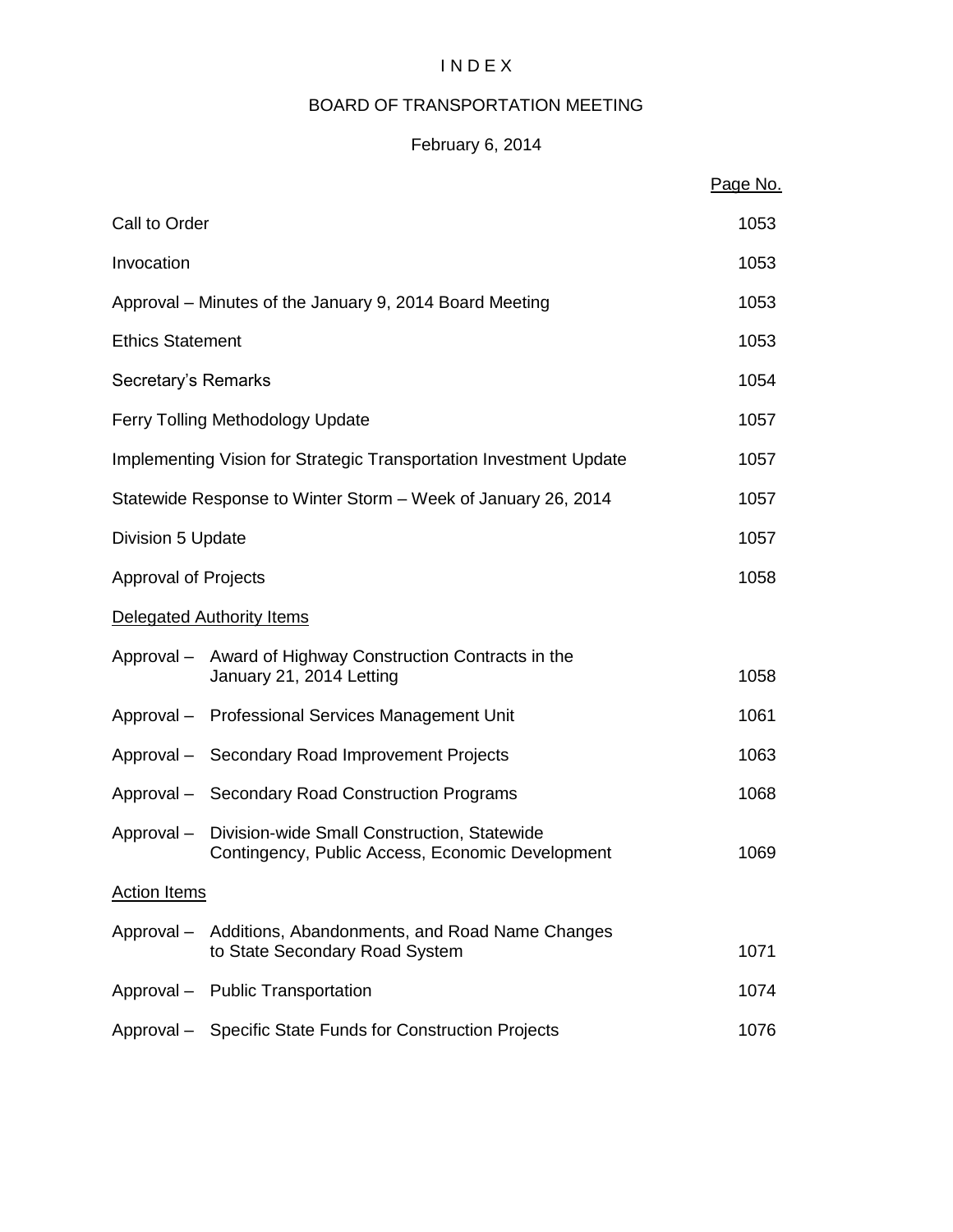|                          | Approval – Strategic Transportation Investments Funding and<br><b>Specific North Carolina Trust Funds</b> | 1077 |
|--------------------------|-----------------------------------------------------------------------------------------------------------|------|
|                          | Approval - Funds for Specific Federal-Aid Projects                                                        | 1078 |
|                          | Approval - Revisions to the 2012-2020 STIP                                                                | 1088 |
|                          | Approval - Municipal and Special Agreements                                                               | 1095 |
|                          | Approval – Preliminary Right of Way Plans                                                                 | 1105 |
|                          | Approval - Final Right of Way Plans                                                                       | 1107 |
|                          | Approval – Revisions of the Final Right of Way Plans                                                      | 1109 |
|                          | Approval - Conveyance of Highway Right of Way Residues                                                    | 1110 |
|                          | Approval – Surplus Highway Right of Way                                                                   | 1111 |
| <b>Committee Reports</b> |                                                                                                           |      |
|                          | Approval - Resolution for Dr. George Edwards, Jr.                                                         | 1112 |
|                          | Approval - Resolution for Wilber E. Rabon                                                                 | 1113 |
| Adjournment              |                                                                                                           |      |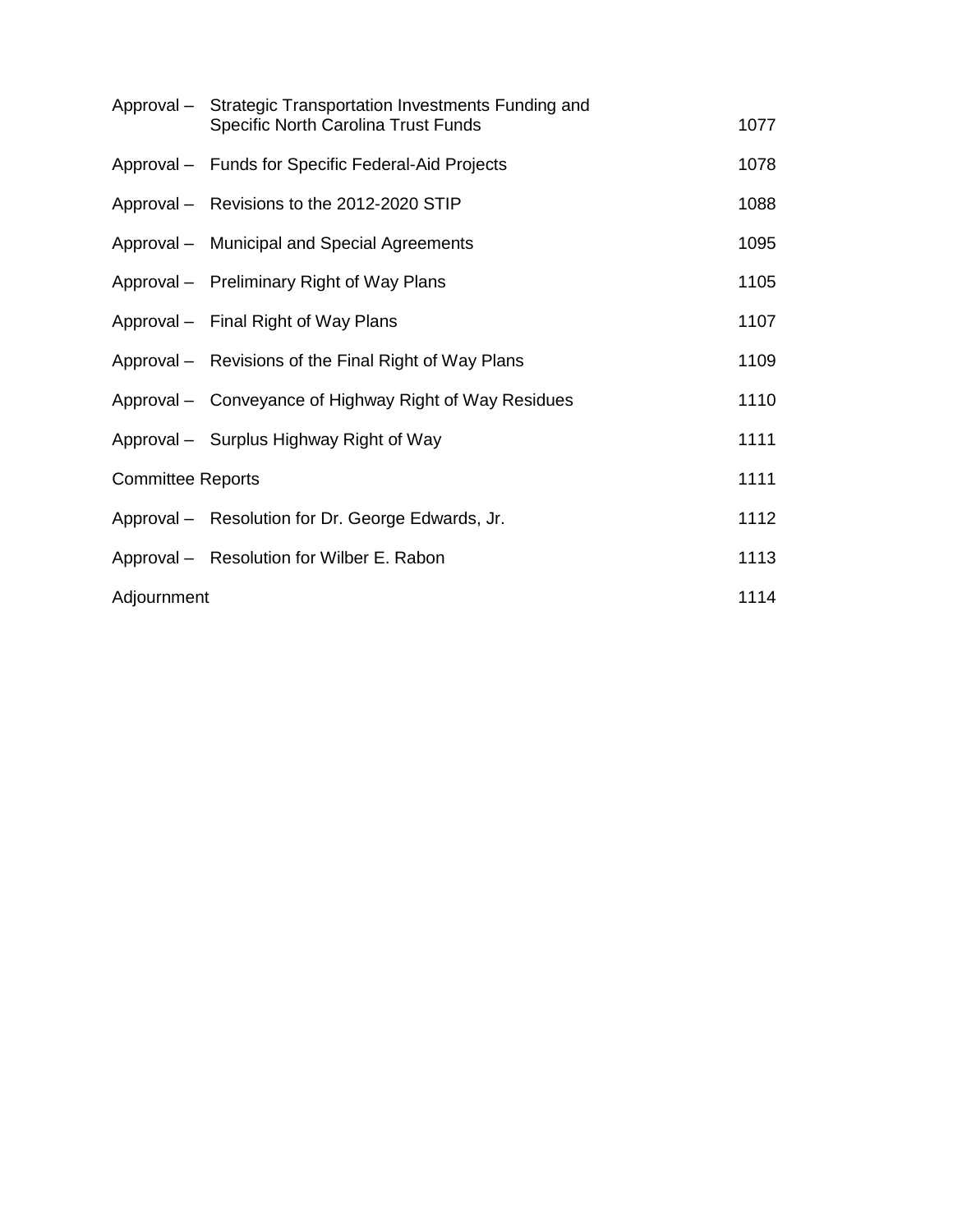#### **Board of Transportation Meeting**

#### **February 6, 2014**

#### **Call to Order**

Chairman Curran called the meeting of the Board of Transportation to order at 8:35 a.m. Thursday, February 6, 2014 in Raleigh, North Carolina with the following members present:

Fearing, Blount, Lee, Lennon, Tulloss, Smith, Crawford, Grannis, McQueary, Burns, Alexander, Perkins, Collett, Palermo, Brown and Kernea.

Board Members Overholt and Wetmore were absent.

#### **Invocation**

The invocation was offered by Board Member Alexander.

#### **Approval – Minutes of the January 9, 2014 Board Meeting**

The minutes of the January 9, 2014 Board of Transportation meeting were unanimously

approved upon a motion by Board Member Kernea, seconded by Board Member Lennon.

#### **Ethics Statement**

Chairman Curran read the Ethics Statement advising any Board Member that may have a conflict of interest or appearance of conflict to abstain from participation in that particular item and to file the proper paper work with the Secretary to the Board.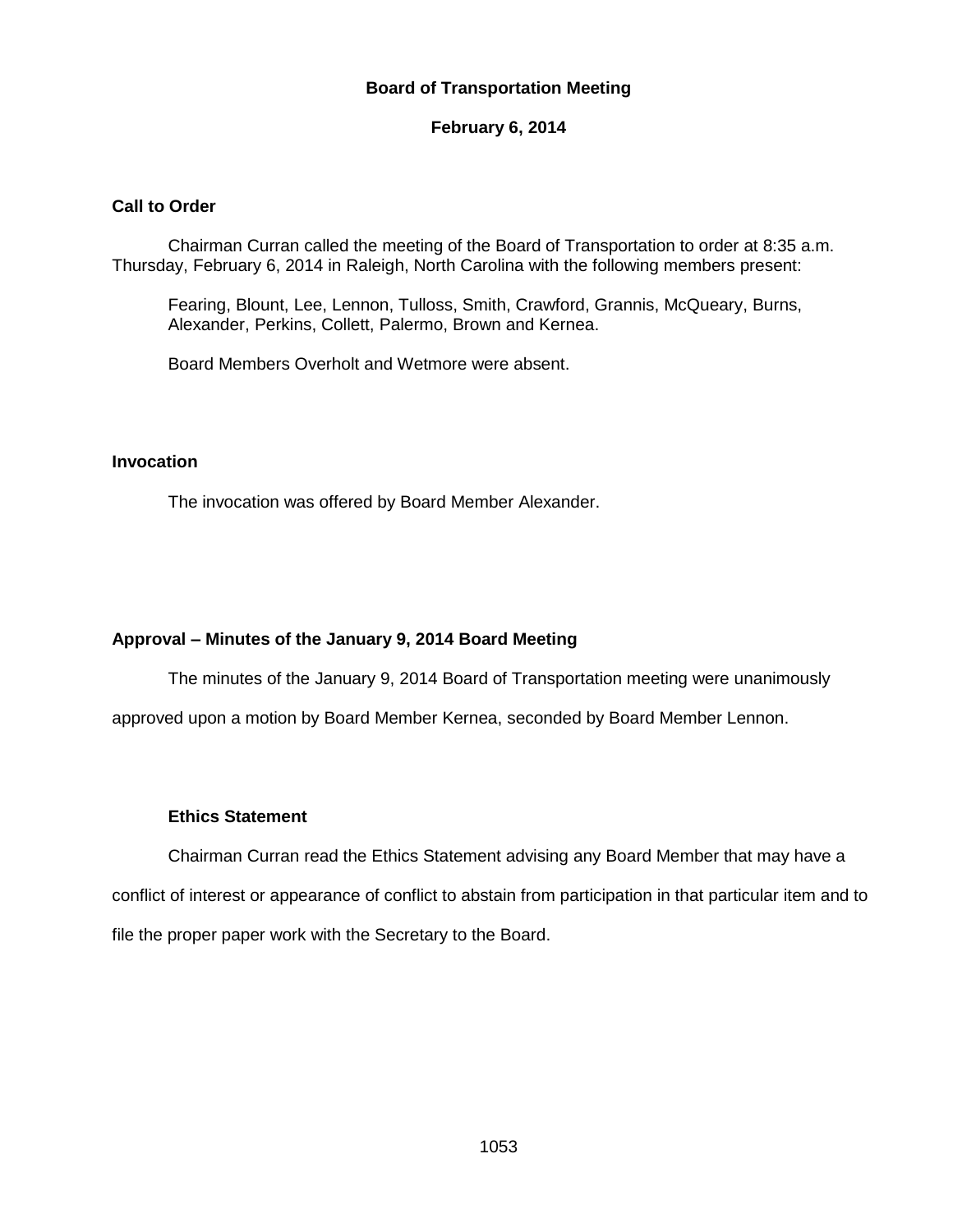#### **Secretary's Remarks**

Secretary Tata welcomed everyone to Raleigh. He noted how proud he was of the team effort displayed during the winter weather which affected all 100 counties. The Department sent 54 trucks from the western divisions to Divisions 1 through 4, which were the hardest hit by the storm and needed additional support. A great deal of coordination went into making sure the visiting crews had lodging and provisions while also ensuring that there was still sufficient coverage in the west. The IMAP crews also did a great job of assisting motorists and helping provide coverage. The DOT Communications team and engineers served as spokespeople throughout the state and did an excellent job keeping everyone informed of the road conditions.

Secretary Tata announced a few organizational changes to help improve operations within the Department. Nick Tennyson is now the Chief Deputy Secretary; Deputy Secretary for Legislative Affairs and Policy is Keith Weatherly; LaNica Allison is now the Deputy Secretary of Assets and Federal Programs; Mike Holder assumes the responsibilities as Chief Engineer; Terry Gibson is NC Turnpike Authority's (NCTA) Director of Operations; NCTA Director of Customer Service is Michelle Muir; Rodger Rochelle is the Director of Technical Services; Victor Barbour is the Director of Transportation Program Management; the Public Transportation Division Director is Debra Collins; Ashley Goolsby is the Director of Education Initiatives; and Vicki Stanley assumes the responsibilities as Executive Assistant to the Secretary. He congratulated all the individuals on their new roles and is happy to have them on the team.

The Secretary shared news about selfless actions of DMV License and Theft Bureau Inspector Ronnie Bowles. Several weeks ago, Inspector Bowles was in Davie County when he heard a police radio report about a wanted subject in the area threatening to harm law enforcement officers if they attempted to arrest him on outstanding warrants. He received a report that an officer was down and his K-9 "Gorky" was also severely wounded. Inspector Bowles was near the scene and quickly responded to assist. While others attended to the wounded deputy, Inspector Bowles stayed with the K-9 until he could be taken to a vet for medical treatment. Unfortunately, K-9 "Gorky" passed away on

1054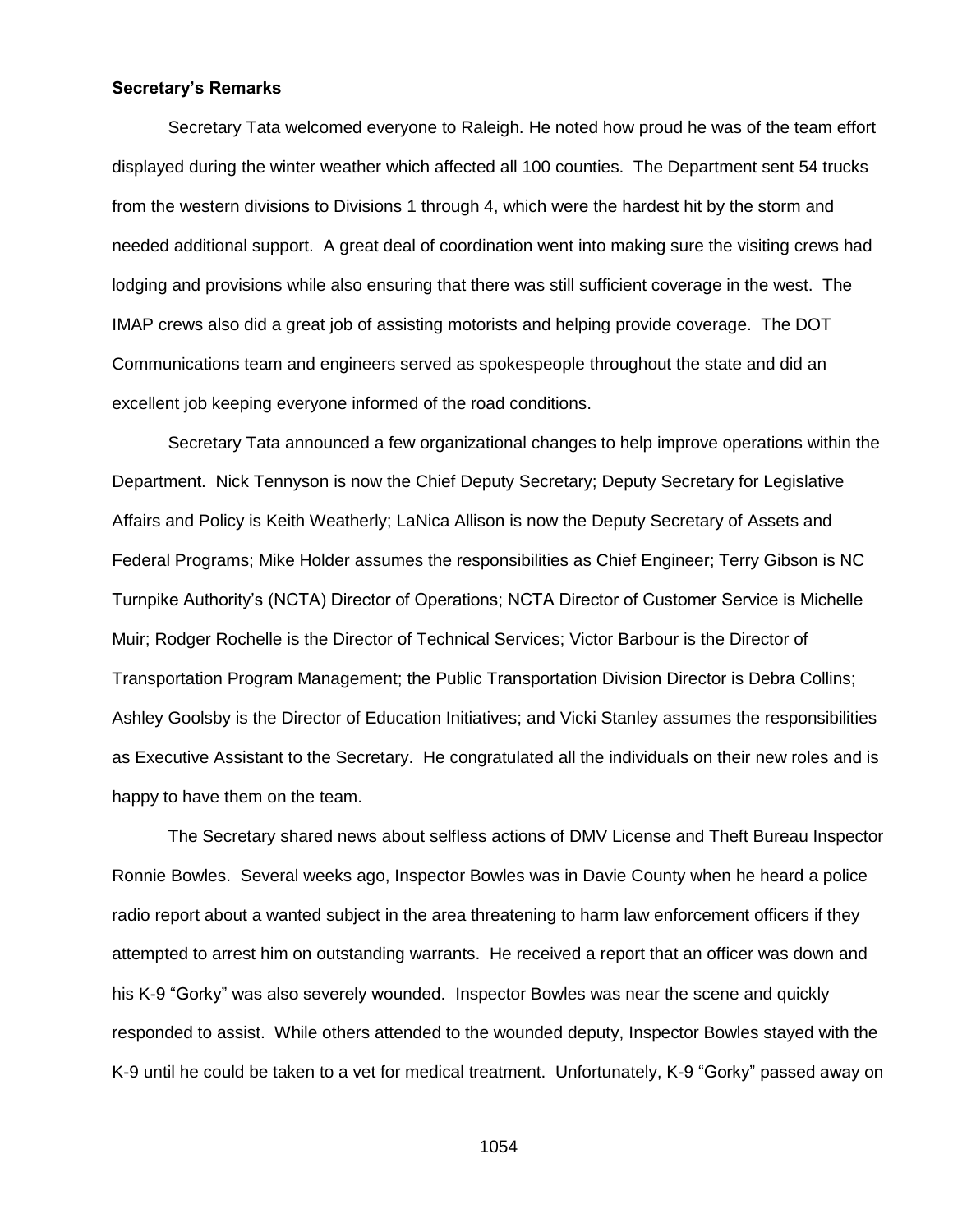January 23. The Department applauds Inspector Bowles for being willing and able to assist in the midst of an emergency situation and appreciates him for his outstanding service.

Secretary Tata updated the Board on a number of recent initiatives. In November 2013, the Turnpike Authority launched a public relations effort and sent letters to individual customers to help them resolve their delinquent accounts before sending them to collections. January 31, 2014 was the payment deadline for customers owing more than \$500, and on February 1, the Department of Justice began sending demand letters to all customers who did not meet the deadline. At the beginning of the process the Department had more than 73,000 delinquent accounts owing more than \$815,000 in delinquent tolls.

Another initiative is the Strategic Mobility Initiative (STI) comment period. The Department is in the midst of a 30-day public comment period regarding the submission of new projects to compete under the Strategic Mobility Formula. During this time, each division is holding a public meeting to get local feedback regarding transportation priorities. Several meetings were delayed due to weather and have been rescheduled. Written comments can also be submitted to each division via mail or email.

The Secretary shared the results of another statewide effort. The results are in from the Booze It and Lose It campaign, which ran from December 13, 2013 through January 5, 2014. There were 3,164 people arrested for DWI during the campaign. Secretary Tata thanked Don Nail, Director of the Governor's Highway Safety Program, and Deputy Secretary LaNica Allison and their team for planning and executing a great event. Colonel Grey and the State Highway Patrol were also great partners with us throughout the event.

Secretary Tata had the opportunity to travel to Swain County two weeks ago to help dedicate a bridge in honor of Charles George, a Cherokee who lost his life as the result of his courageous actions during the Korean War. He was awarded the Congressional Medal of Honor in 1954. The bridge naming was initiated by kindergarten and first grade students at the New Kituwah Language Academy who had developed a relationship with members of the American Legion located nearby and wanted to pay tribute to our veterans.

1055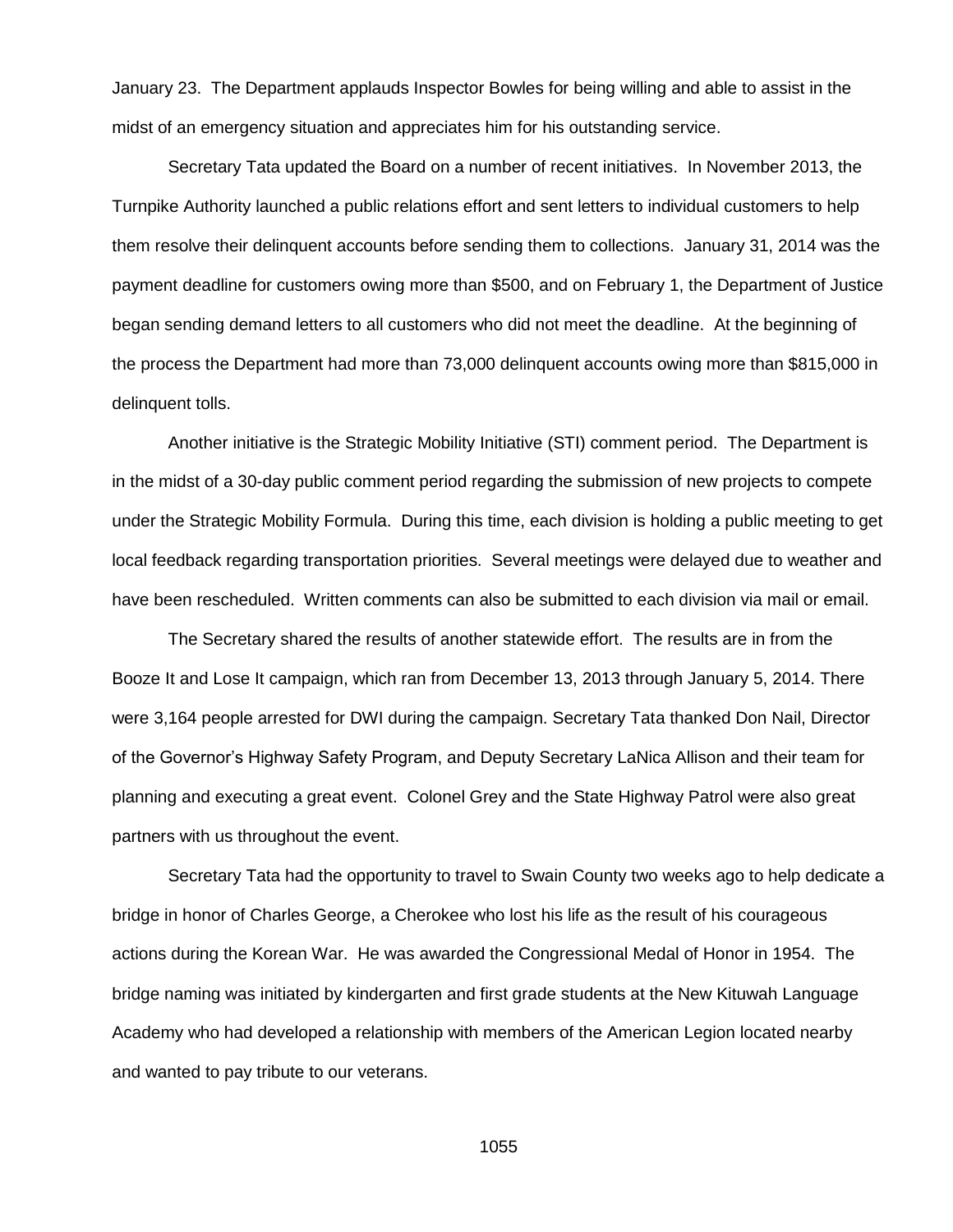The Secretary had the opportunity to speak to students from across the state who were participating in the Future City Competition through the National Engineers Week Foundation. As part of the competition, these students must plan, design, and build future cities. This year's competition focused on transportation systems. Terry Gibson and Rodger Rochelle served as finalist judges.

Secretary Tata also shared with the Board that the Department has welcomed nine new Transportation Engineering Associates. The 18-month program introduces recent engineering graduates to the opportunities available with the Department. Many team members will be involved with mentoring these new associates over the coming months. The Secretary thanked everyone involved with making the program a success.

Secretary Tata announced that each Board member has at their seat a copy of the 2013 Annual Performance Report. They also have a document that gives an overview of the Department and key highlights from 2013. He expressed his appreciation for everyone involved in putting this report together.

In closing, the Secretary shared a video of one of the major initiatives from this past year, the Piedmont Improvement Program. This is a half-billion dollar investment to improve the rail corridor between Raleigh and Charlotte.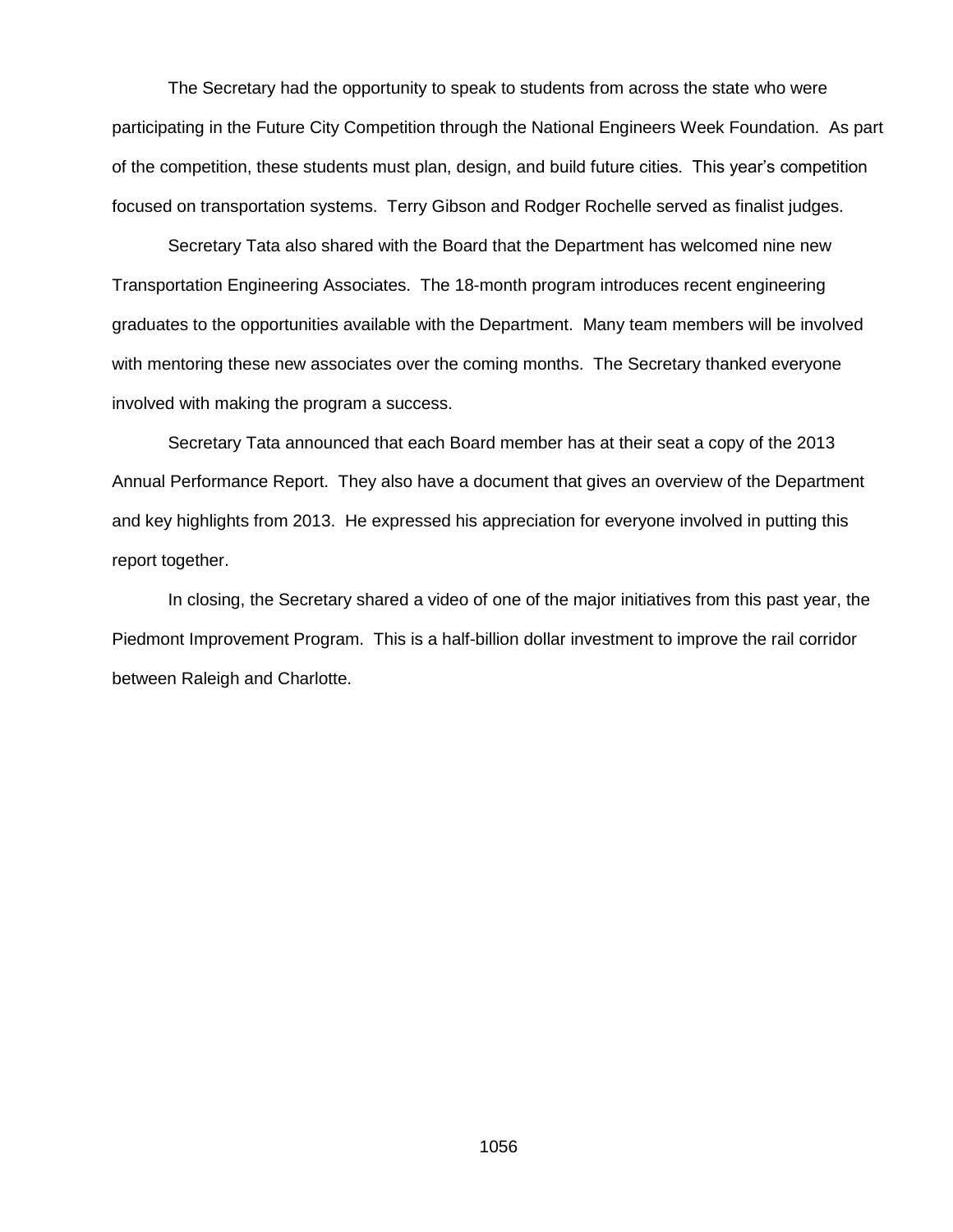### **Ferry Tolling Methodology Update**

Deputy Secretary Richard Walls presented the Board with an update on the Ferry Tolling Methodology.

## **Implementing Vision for Strategic Transportation Investments Update**

Susan Pullium, Director of the Strategic Planning Office, provided an update.

## **Statewide Response to Winter Storm – Week of January 26, 2014**

Chief Engineer Mike Holder provided a PowerPoint presentation on the winter storm.

## **Division 5 Update**

Board Member Mike Smith provided a PowerPoint presentation to share concerns and challenges in Division five.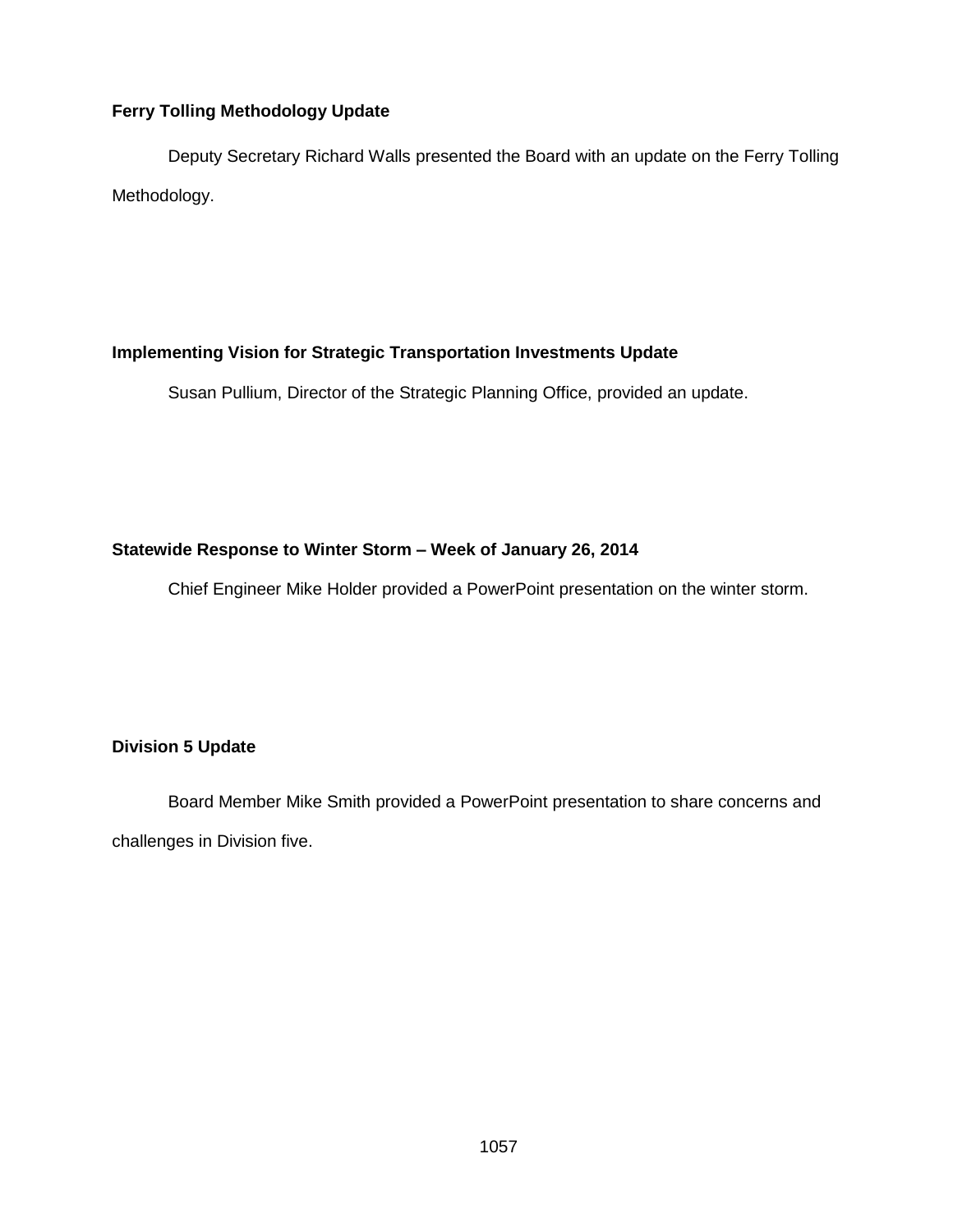### **Approval of Projects**

A motion was made by Board Member Blount, seconded by Board Member Palermo, to approve all the projects, excluding items C, D, E, and H, as they are delegated authority items and require no Board action.

#### **Delegated Authority Items**

#### **Approval – Award of Highway Construction Contracts in the January 21, 2014 Letting**

Projects were awarded by the Secretary to the low bidder on all projects except for project C203483 in Buncombe and Henderson counties. There were no bids received for the project so it will be re-advertised at a later date.

| Project                                                 | <b>Contract Awarded To</b>                         | <b>Amount</b>   |
|---------------------------------------------------------|----------------------------------------------------|-----------------|
| C203381<br>43546.3<br><b>DARE</b>                       | DSC DREDGE, L.L.C.                                 | \$7,905,189.00  |
| C202848<br>34528.3.FR1<br><b>CARTERET</b><br>R-3307     | CONTI ENTERPRISES, INC<br>EDISON, NJ               | \$66,437,774.00 |
| C203304<br>38748.3.FS1<br><b>BEAUFORT</b><br>K-3800     | <b>BARNHILL CONTRACTING COMPANY</b><br>TARBORO, NC | \$4,339,114.45  |
| C203300<br>42249.3.FD1<br><b>PITT</b><br><b>B-5111</b>  | S. T. WOOTEN CORPORATION<br><b>WILSON, NC</b>      | \$696,341.52    |
| C203199<br>34491.3.GVS3<br><b>BRUNSWICK</b><br>R-2633BA | <b>BARNHILL CONTRACTING COMPANY</b><br>TARBORO, NC | \$79,683,198.70 |
| C203302<br>42304.3.FD1<br><b>DUPLIN</b><br>B-5143       | FSC II LLC DBA FRED SMITH COMPANY<br>RALEIGH, NC   | \$753,127.00    |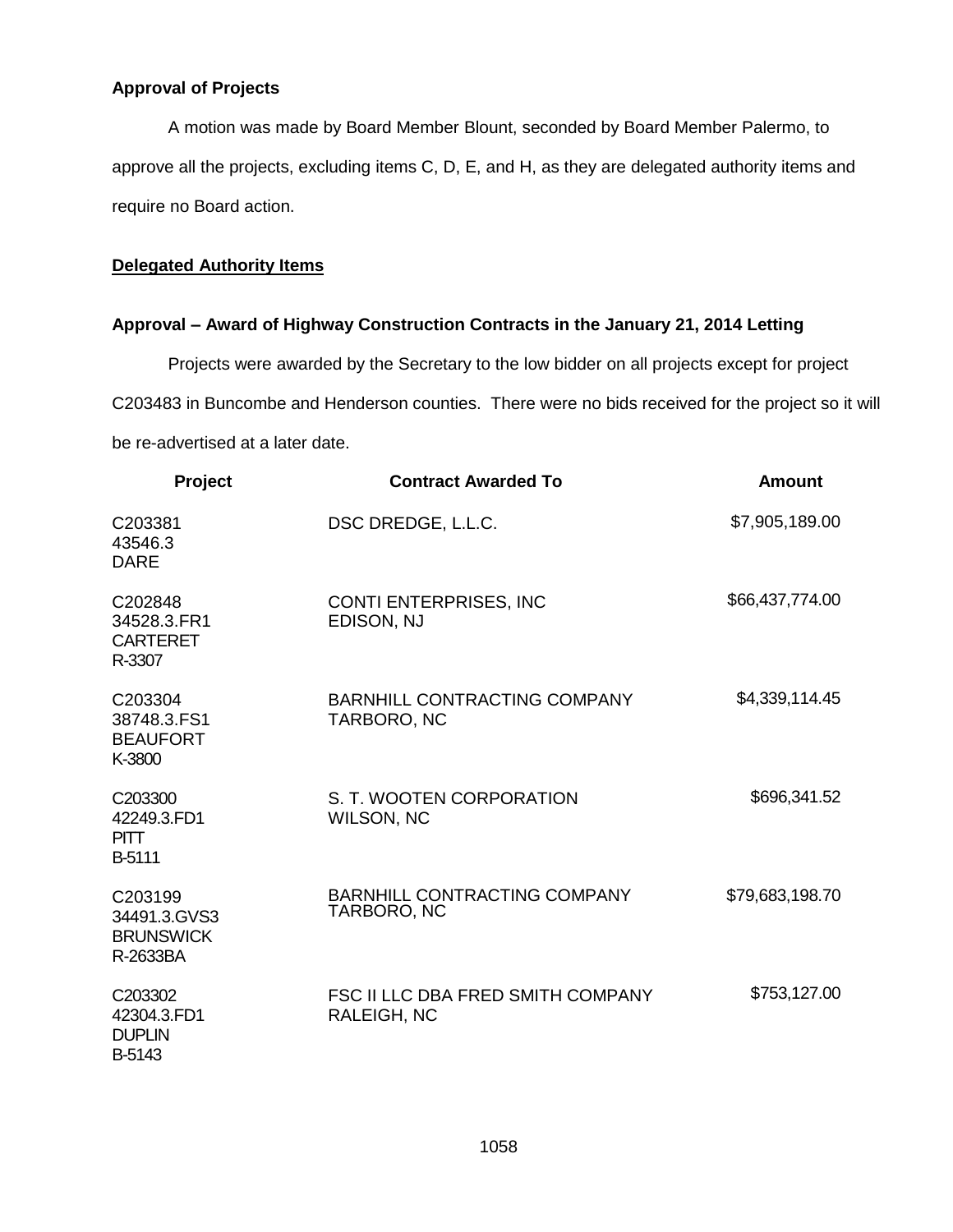| C <sub>203480</sub><br>3CR.10101.150,<br>3CR.10651.150,<br>3CR.10711.150,<br>3CR.20101.150,<br>3CR.20651.150<br><b>BRUNSWICK, NEW</b><br>HANOVER, PENDER | BARNHILL CONTRACTING COMPANY<br>TARBORO, NC                                | \$11,270,920.40 |
|----------------------------------------------------------------------------------------------------------------------------------------------------------|----------------------------------------------------------------------------|-----------------|
| C203476<br>4CR.10511.26<br><b>JOHNSTON</b>                                                                                                               | FSC II LLC DBA FRED SMITH COMPANY<br><b>RALEIGH, NC</b>                    | \$1,980,323.37  |
| C203294<br>38459.3.FD1<br><b>WARREN</b><br>B-4666                                                                                                        | FSC II LLC DBA FRED SMITH COMPANY<br><b>RALEIGH, NC</b>                    | \$734,514.50    |
| C203291<br>34866.3.FD3<br><b>CUMBERLAND</b><br>U-2810C                                                                                                   | HIGHLAND PAVING CO., LLC<br><b>FAYETTEVILLE, NC</b>                        | \$12,063,191.15 |
| C203293<br>38383.3.FD1<br><b>COLUMBUS</b><br>B-4478                                                                                                      | SMITH-ROWE, LLC<br>MOUNT AIRY, NC                                          | \$764,284.42    |
| C203435<br>45465.3.FS1<br><b>CUMBERLAND</b><br>R-5512, R-5513                                                                                            | BARNHILL CONTRACTING COMPANY<br>TARBORO, NC                                | \$6,786,916.02  |
| C203292<br>33680.3.FD1<br><b>ALAMANCE</b><br><b>B-4400</b>                                                                                               | R.E. BURNS & SONS CO., INC.<br>STATESVILLE, NC                             | \$837,440.62    |
| C203475<br>7CR.10791.52,<br>7CR.20791.52<br><b>ROCKINGHAM</b>                                                                                            | BLYTHE CONSTRUCTION, INC.<br>CHARLOTTE, NC                                 | \$1,920,190.73  |
| C202962<br>34542.3.FS5<br><b>RICHMOND</b><br>R-3421C                                                                                                     | W. C. ENGLISH, INC.<br>LYNCHBURG, VA                                       | \$49,840,728.96 |
| C203297<br>38504.3.FD1<br><b>CHATHAM</b><br>B-4731                                                                                                       | APAC - ATLANTIC, INC.<br>THOMPSON ARTHUR DIVISION<br><b>GREENSBORO, NC</b> | \$823,329.48    |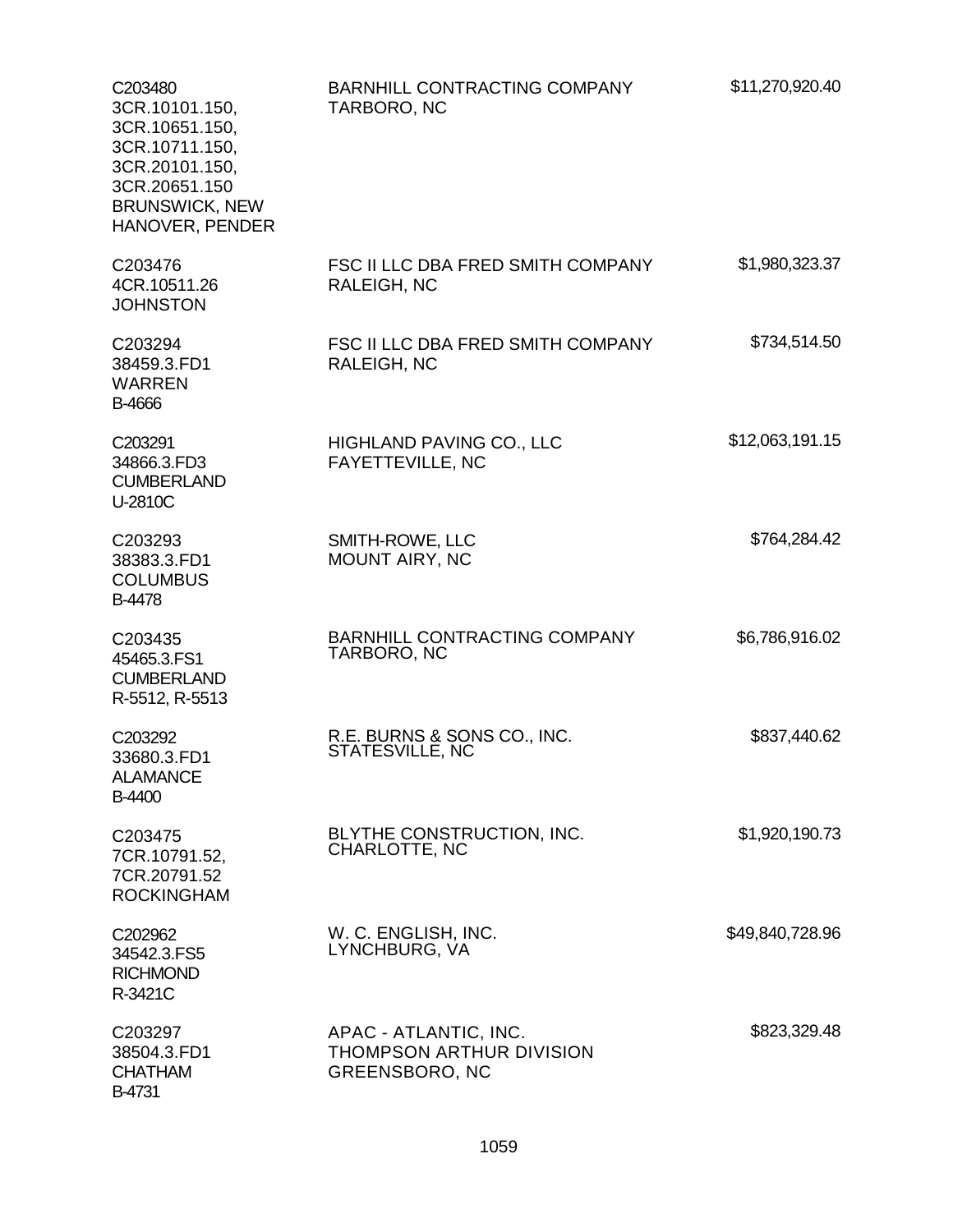| C203296<br>38494.3.FD1<br><b>CABARRUS</b><br><b>B-4720</b>    | <b>TCB BUILDERS, LLC</b><br>LEXINGTON, NC                                   | \$533,390.25    |
|---------------------------------------------------------------|-----------------------------------------------------------------------------|-----------------|
| C203386<br>37044.3.FR1<br><b>ALLEGHANY</b><br>R-3101          | JAMES R. VANNOY & SONS<br>CONSTRUCTION COMPANY, INC<br>JEFFERSON, NC        | \$17,746,033.40 |
| C203295<br>38480.3.FD1<br><b>ASHE</b><br>B-4705               | JAMES R. VANNOY & SONS<br><b>CONSTRUCTION COMPANY, INC</b><br>JEFFERSON, NC | \$372,659.46    |
| C203298<br>38616.3.FD1<br><b>WILKES</b><br>B-4846             | COUNTRY BOY LANDSCAPING INC<br>HARMONY, NC                                  | \$652,888.88    |
| C203301<br>42299.3.FR1<br><b>CALDWELL</b><br>B-5138           | MILLER ENGINEERING COMPANY, INC<br><b>MARION, NC</b>                        | \$571,931.70    |
| C203303<br>42307.3.FD1<br><b>WILKES</b><br>B-5146             | DEVERE CONSTRUCTION COMPANY, INC<br>ALPENA, MI                              | \$972,073.18    |
| C203299<br>42223.3.FD1<br><b>CATAWBA</b><br>B-5101            | DEVERE CONSTRUCTION COMPANY, INC<br>ALPENA, MI                              | \$894,893.81    |
| C203478<br>13CR.10121.12,<br>13CR.20121.12<br><b>BURKE</b>    | MAYMEAD, INC.<br><b>MOUNTAIN CITY, TN</b>                                   | \$2,881,906.06  |
| C203481<br>13CR.10591.13,<br>13CR.20591.12<br><b>MCDOWELL</b> | MAYMEAD, INC.<br><b>MOUNTAIN CITY, TN</b>                                   | \$3,426,569.46  |
| C203482<br>13CR.10611.13,<br>13CR.20611.11                    | ROGERS GROUP, INC.<br>NASHVILLE, TN                                         | \$1,829,550.16  |

**MITCHELL**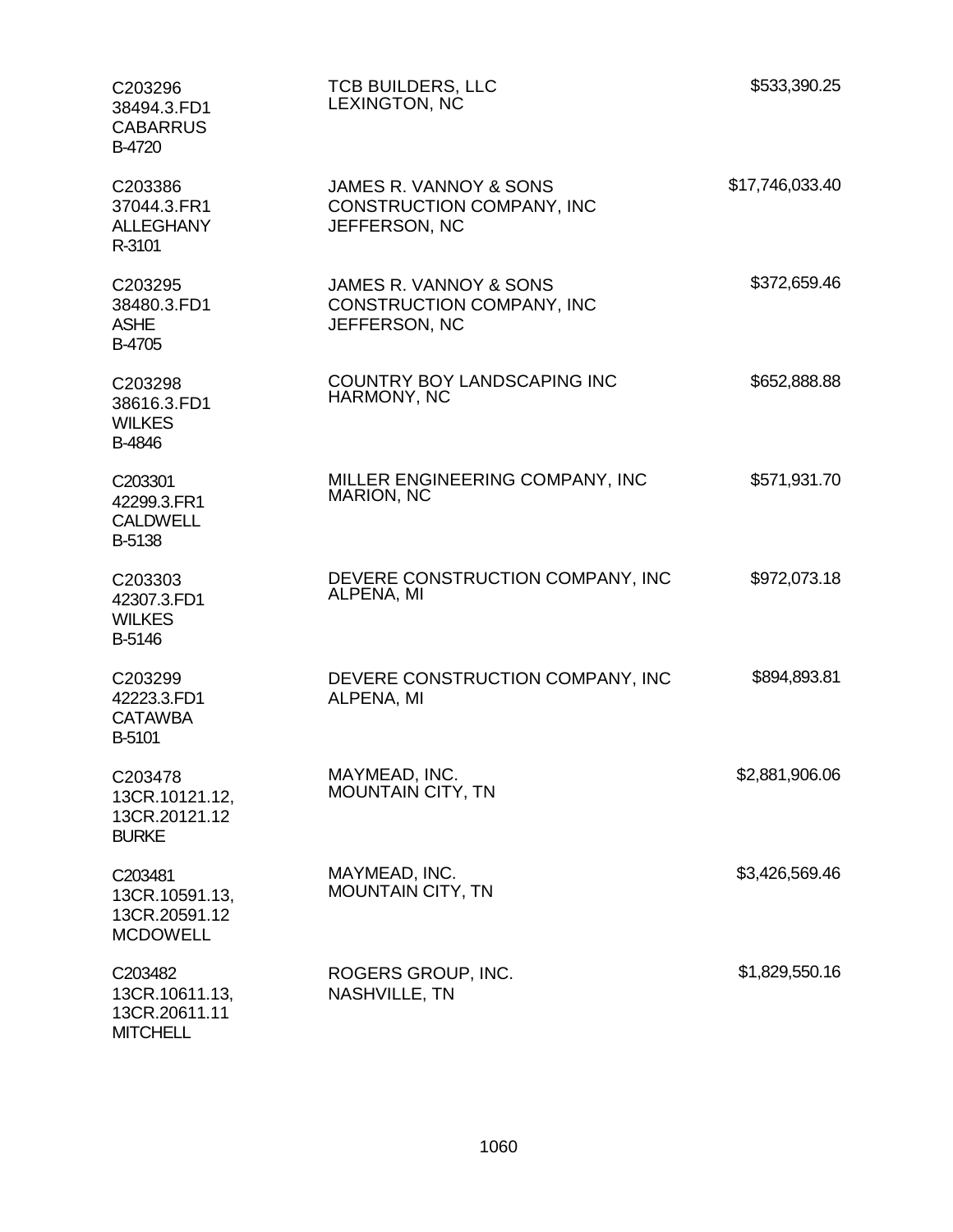C203479 13CR.10811.12, 13CR.20811.12 RUTHERFORD

HARRISON CONSTRUCTION COMPANY DIVISION OF APAC-ATLANTIC INC KNOXVILLE, TN

C203449 44097.3.D3 **CHEROKEE** R-5527A

SIMPSON CONSTRUCTION CO., INC. CLEVELAND, TN

\$2,520,623.35

#### **Approval - Professional Services Management**

The Board concurred with the staff recommendations and delegated authority to the Secretary

to award the following contracts.

#### **Preconstruction**

#### **Roadway Design**

The following are supplemental contracts to previous contracts approved by the Board with the same engineering firms. These supplemental contracts were necessary due to approved additional work that was unknown at the inception and is required of the firms to complete the projects. Our staff has completed the actions in accordance with the policies and procedures adopted by the Board on May 7, 2009. These are for information only.

#### **DIVISION 7**

Estimated Construction Cost: \$1,350,000.00 Original Engineering Fee: \$73,814.27 Supplemental Fee: \$ 2,145.27

SPSF Utilization: 0%

## **DIVISION 11**

Estimated Construction Cost: \$19,700,000.00 Original Engineering Fee: \$341,353.47 Previous Supplemental Fee: \$ 22,407.71 Supplemental Fee: \$77,213.21 DBE/SPSF Utilization: 100%

Project: 38528.1.1 (B-4756) Guilford County Replace Bridge 120 over Reedy Fork Creek on SR 2128 (Bunch Road) Scope of Work: Scope of Work: Roadway and Hydraulic Design Firm: Kimley-Horn & Associates, Inc., Cary, NC Supplemental Work: Roadway Design to incorporate comments from 90% plan review

Project: 36001.1.2 (R-2603) Wilkes County NC 268 from Multi-Lanes East of NC 18 to SR 1966 (Airport Road) Scope of Work: The Roadway and Hydraulic Design Firm: MA Engineering Consultants, Inc., Cary, NC Supplemental Work: Roadway Design to prepare final plans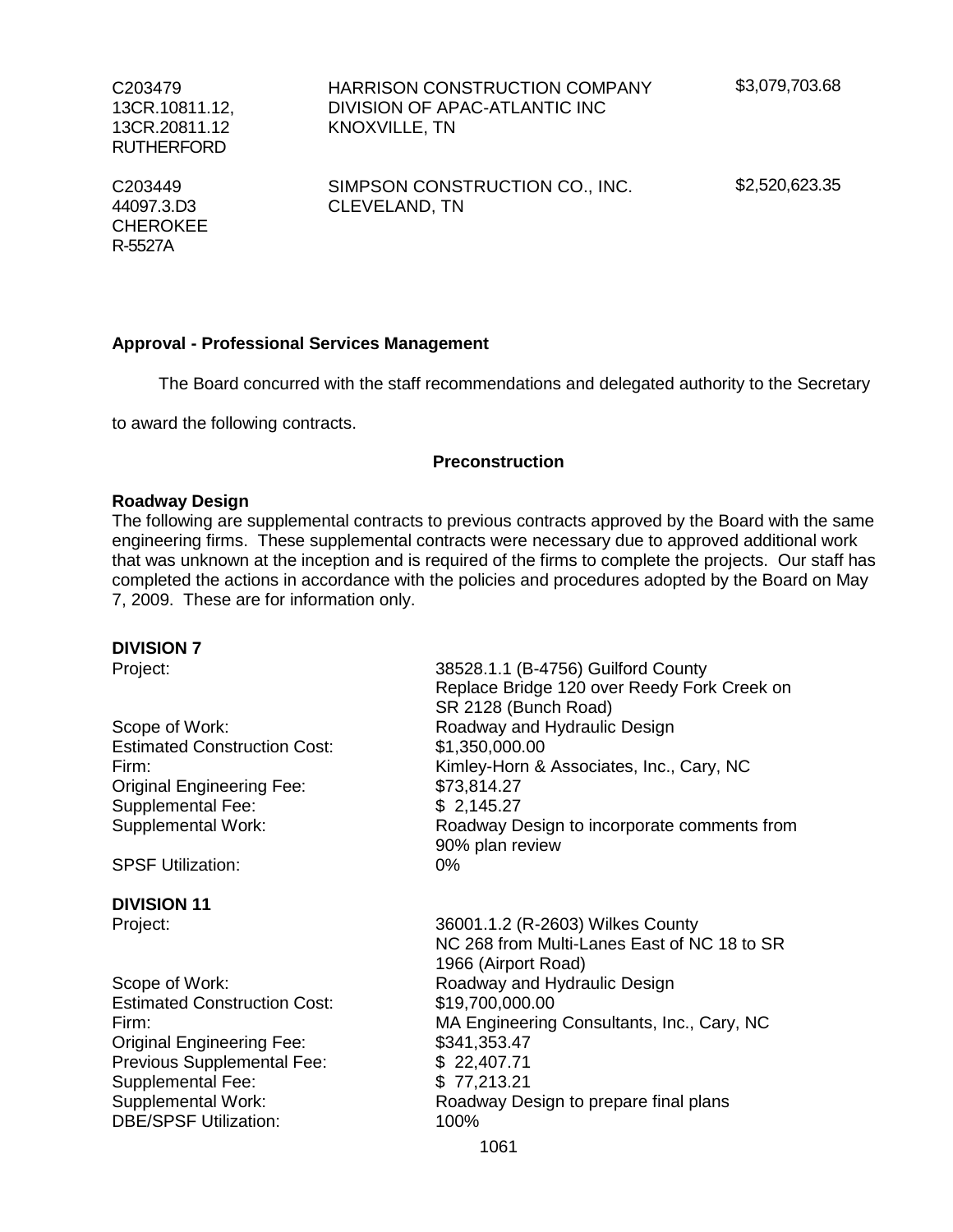### **STATEWIDE (Roadway Design & Project Development and Environmental Analysis)**

| Description of Work:<br>Firm:    | Planning and Design Limited Services<br>RS&H Architects-Engineers-Planners, Inc.,<br>Charlotte, NC |
|----------------------------------|----------------------------------------------------------------------------------------------------|
| <b>Original Engineering Fee:</b> | \$1,000,000.00                                                                                     |
| <b>Supplemental Fee:</b>         | \$500,000.00                                                                                       |
| <b>SPSF Utilization:</b>         | Progressive Design Group \$12,500.00<br>2.5%                                                       |
| <b>SPSF Utilization:</b>         | The Catena Group \$12,500.00<br>2.5%                                                               |
| <b>SPSF Utilization:</b>         | Joyner Keeny \$12,500.00<br>2.5%                                                                   |
| <b>SPSF Utilization:</b>         | Coastal Carolina Research \$12,500.00<br>2.5%                                                      |
| <b>SPSF Utilization:</b>         | Eydo, Inc. \$12,500.00<br>2.5%                                                                     |

#### **Field Support**

#### **Roadside Environmental**

After careful evaluation of the workload and schedules of the work that can be accomplished by our staff, it was determined necessary to employ a private firm to prepare design plans for the project listed below for our Department to obligate available funds. Our staff was authorized to proceed with the actions required to employ a private engineering firm in accordance with the policies and procedures adopted by the Board on May 7, 2009. This is for information only.

#### **DIVISION 12**

Scope of Work: Rest Area Design Estimated Construction Cost: \$13,000,000.00 Maximum Engineering Fee: \$155,536.40 SPSF Utilization: 100%

Project: 39894.1.1 (K-4908) Iredell County I-77 – New Rest Area Pair on New Location Firm: Clearscapes, Inc., Raleigh, NC

#### **Construction**

The following is a supplemental contract to a previous contract approved by the Board with the same engineering firm. This supplemental contract was necessary due to approved additional work that was unknown at the inception and is required of the firm to complete the project. Our staff has completed the actions in accordance with the policies and procedures adopted by the Board on May 7, 2009. This is for information only.

#### **STATEWIDE**

Original Engineering Fee: \$5,000,000.00 Previous Supplemental Fee: \$5,000,000.00 Supplemental Fee: \$3,000,000.000 DBE/WBE/SPSE Utilization : 100%

Description of Work: Roadway Construction Engineering and Inspection and Structure Construction Engineering and Inspection Firm: Sepi Engineering and Construction, Raleigh, NC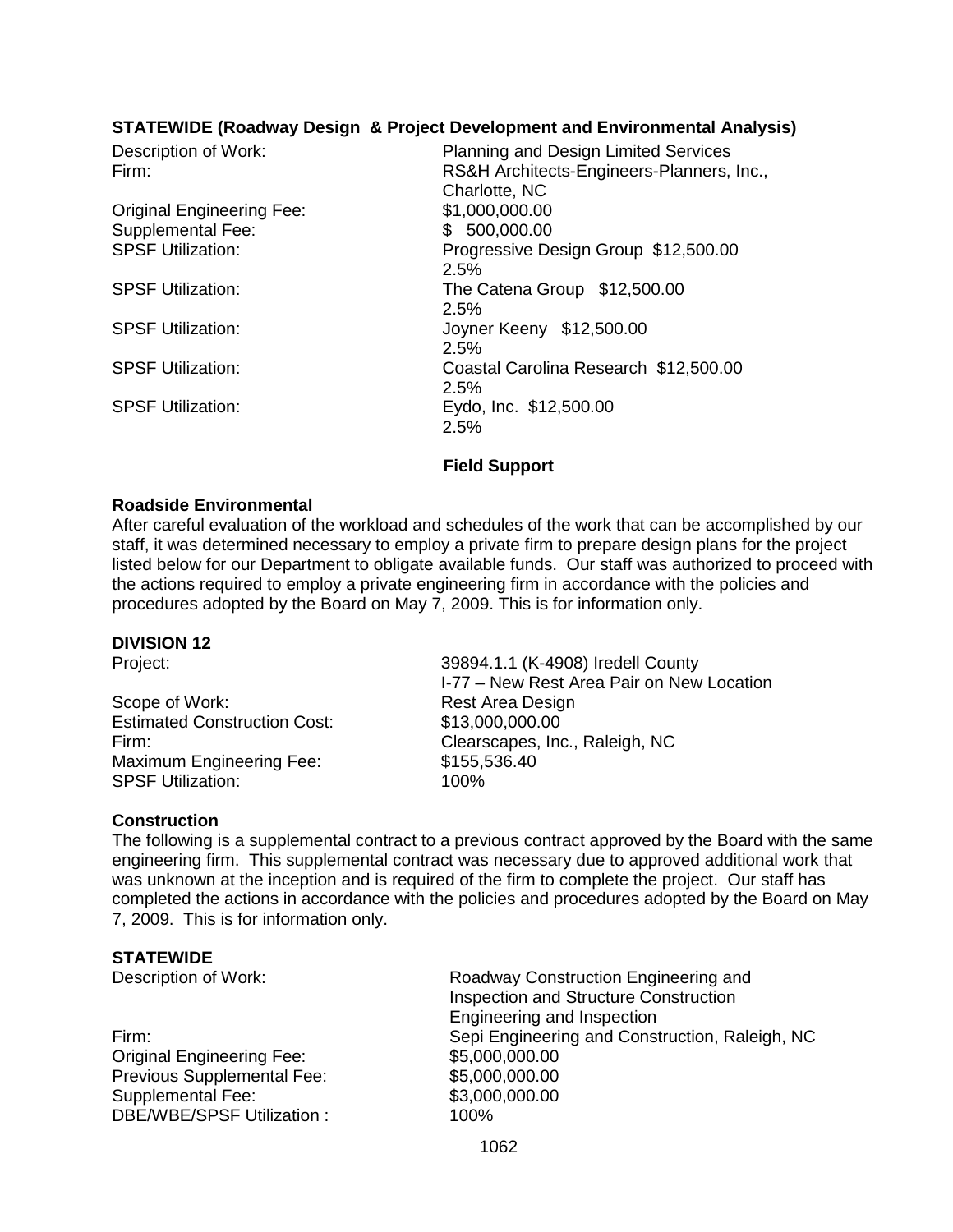#### **Turnpike Authority**

The following is a supplemental contract to a previous contract approved by the Board with the same firm. This supplemental contract was necessary due to approved additional work that was unknown at the inception and is required of the firms to complete the project. Our staff has completed the actions in accordance with the policies and procedures adopted by the Board on May 7, 2009. This is for information only.

#### **STATEWIDE**

| <b>JIAILWIDL</b>         |                                                                                                                                             |  |  |
|--------------------------|---------------------------------------------------------------------------------------------------------------------------------------------|--|--|
| Description of Work:     | Develop and implement strategies for long-term<br>operations and capital financing needs and<br>marketing of bonds issued by the Department |  |  |
| Firm:                    | Public Financial Management, Inc.,<br>Philadelphia, Pennsylvania                                                                            |  |  |
| Original Fee:            | \$1,050,000.00                                                                                                                              |  |  |
| Previous Supplement Fee: | \$1,841,400.00                                                                                                                              |  |  |
| <b>Supplemental Fee:</b> | \$130,000.00 plus one year time extension                                                                                                   |  |  |
| <b>SPSF Utilization:</b> | $0\%$                                                                                                                                       |  |  |
|                          |                                                                                                                                             |  |  |

## **Approval – Secondary Road Improvement Projects (Highway and Trust Funds)**

The Board concurred with the staff recommendations and delegated authority to the Secretary

to award the following:

| County                       | SR No.                          | <b>Description</b>                                            | <b>Amount</b> |
|------------------------------|---------------------------------|---------------------------------------------------------------|---------------|
| Northampton<br>Div. 1        | Various                         | Pavement Preservation.<br>Increase Funds.<br>WBS 1C.066067    | \$300,000.00  |
| <b>Brunswick</b><br>Div. $3$ | Various                         | System Preservation.<br>Increase Funds.<br>WBS 3SP.20104.001  | \$280,277.09  |
| Duplin<br>Div. 3             | SR 1103<br>Nash Johnson<br>Road | Widening and Resurfacing.<br>Increase Funds.<br>WBS 3C.031071 | \$180,000.00  |
| Duplin<br>Div. 3             | Various                         | System Preservation.<br>Increase Funds.<br>WBS 3SP.20314.001  | \$443,890.54  |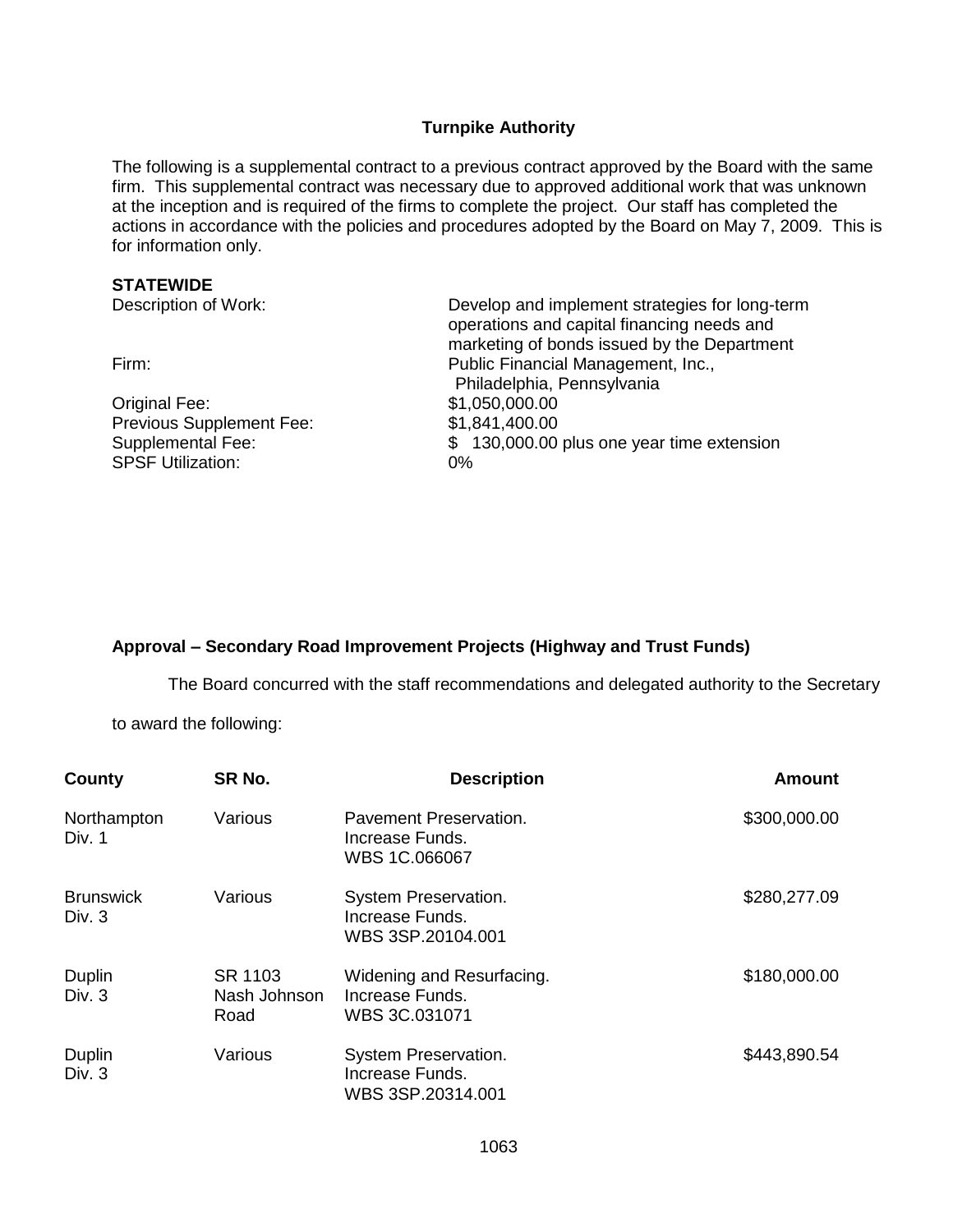| New Hanover<br>Div. 3      | Various                        | System Preservation.<br>Increase Funds.<br>WBS 3SP.20654.001            | \$171,888.95 |
|----------------------------|--------------------------------|-------------------------------------------------------------------------|--------------|
| Onslow<br>Div. 3           | Various                        | System Preservation.<br>Increase Funds.<br>WBS 3SP.20674.001            | \$301,714.47 |
| Pender<br>Div. 3           | Various                        | System Preservation.<br>Increase Funds.<br>WBS 3SP.20714.001            | \$249,728.25 |
| Sampson<br>Div. 3          | Various                        | System Preservation.<br>Increase Funds.<br>WBS 3SP.20824.001            | \$546,126.39 |
| Randolph<br>Div. 8         | SR 1301<br>Valley Farm<br>Road | GDB&P.<br>Increase Funds.<br>WBS 8C.076153                              | \$419,808.08 |
| Cabarrus<br>Div. 10        | Various                        | Thermoplastic Pavement Markings.<br>Increase Funds.<br>WBS 10SP.20134.3 | \$7,122.36   |
| Cabarrus<br>Div. 10        | Various                        | System Preservation.<br>Increase Funds.<br>WBS 10SP.20134.4             | \$22,734.70  |
| Union<br>Div. 10           | Various                        | Thermoplastic Pavement Markings.<br>Increase Funds.<br>WBS 10SP.20904.3 | \$12,095.20  |
| Union<br>Div. 10           | Various                        | System Preservation.<br>Increase Funds.<br>WBS 10SP.20904.4             | \$35,394.32  |
| Watauga<br>Div. 11         | Various                        | Fire and Rescue Departments.<br>Increase Funds.<br>WBS 11C.095095       | \$25,745.00  |
| <b>Buncombe</b><br>Div. 13 | Various                        | System Preservation.<br>Increase Funds.<br>WBS 13SP.20114.4             | \$890,480.00 |
| <b>Burke</b><br>Div. 13    | Various                        | System Preservation.<br>Increase Funds.<br>WBS 13SP.20124.4             | \$360,000.00 |
| <b>McDowell</b><br>Div. 13 | Various                        | System Preservation.<br>Increase Funds.<br>WBS 13SP.20594.4             | \$177,895.75 |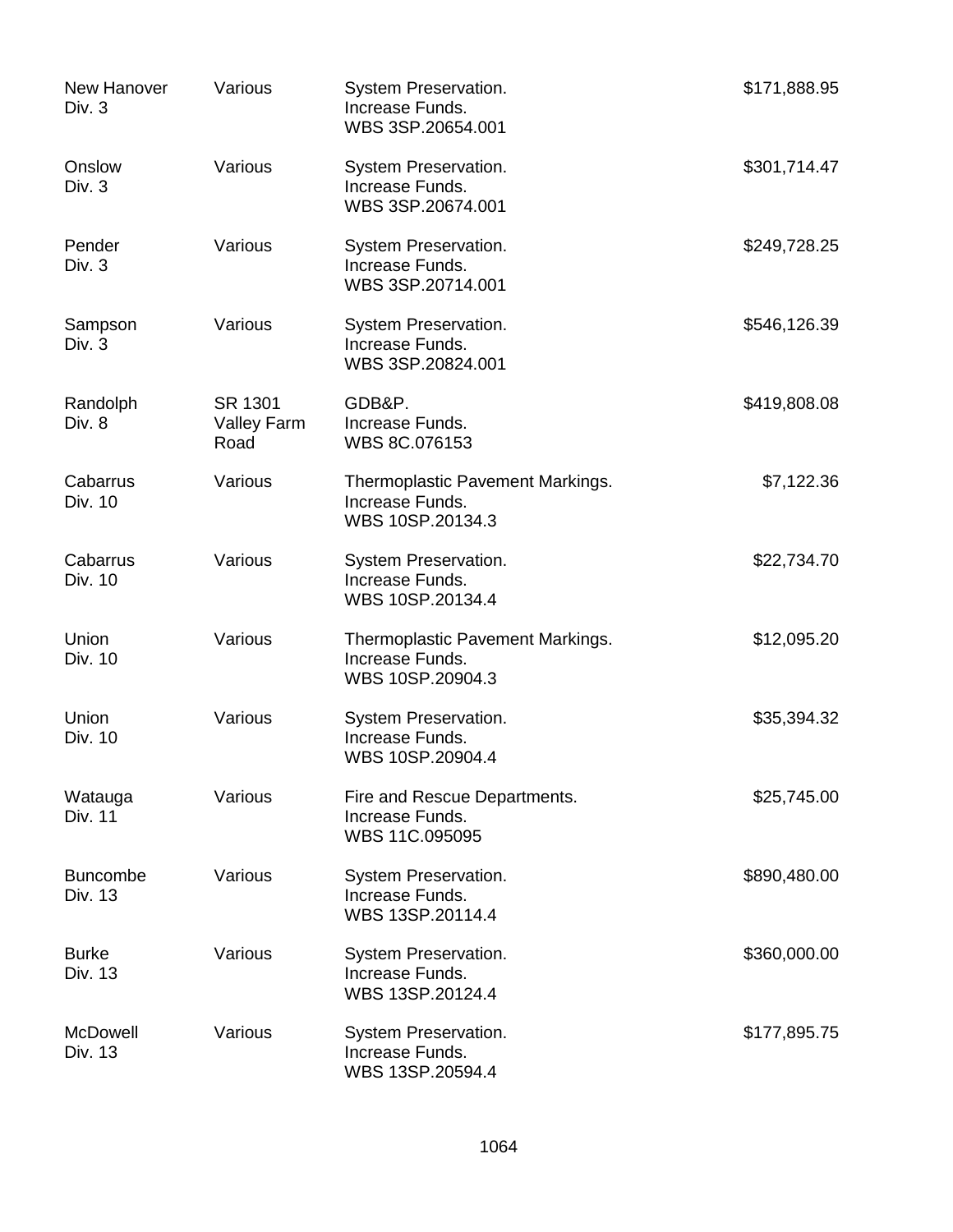| Mitchell<br>Div. 13   | Various                            | System Preservation.<br>Increase Funds.<br>WBS 13SP.20614.4 | \$112,275.00 |
|-----------------------|------------------------------------|-------------------------------------------------------------|--------------|
| Rutherford<br>Div. 13 | Various                            | System Preservation.<br>Increase Funds.<br>WBS 13SP.20814.4 | \$459,349.00 |
| Haywood<br>Div. 14    | SR 1870<br>Old Henson<br>Cove Road | GDB&P.<br>Increase Funds.<br>WBS 14C.044177                 | \$110,000.00 |

# **Closings**

| <b>Division</b> | County        | <b>WBS Element</b> | <b>Road Number / Name</b>                                         | <b>Amount</b> |
|-----------------|---------------|--------------------|-------------------------------------------------------------------|---------------|
| Div. $3$        | <b>Duplin</b> | 3C.031062          | GDB&P SR 1911,<br><b>Brooks-Quinn Road</b><br>Increase and Close. | \$75,000.00   |
| Div. $3$        | Sampson       | 3C.082051          | GDB&P SR 1940,<br>Balance Blvd. Road<br>Increase Funds.           | \$52,000.00   |
| Div. 3          | Sampson       | 3C.082054          | GDB&P SR 1648,<br>Darden Road<br>Increase and Close.              | \$52,000.00   |
| Div. 3          | Sampson       | 3C.082055          | <b>GDB&amp;P SR 1148,</b><br>Jasper Road<br>Increase Funds.       | \$12,000.00   |
| Div. 3          | Sampson       | 3C.082062          | GDB&P SR 1637, Fleet<br>Naylor Road<br>Increase Funds.            | \$45,000.00   |
| Div. 3          | Sampson       | 3C.082066          | Milling, Patching and<br>Overlays<br>Increase Funds.              | \$1,000.00    |

| <b>Deletions</b><br>County | SR No.                | Reason                                               | <b>Amount</b>  |
|----------------------------|-----------------------|------------------------------------------------------|----------------|
| Guilford<br>Div. 7         | SR 2199<br>Adano Road | GDB&P.<br>Unavailable Right of Way.<br>WBS 7C.041168 | $-$94,978.75$  |
| Guilford<br>Div. 7         | SR 3087<br>Linch Road | GDB&P.<br>Unavailable Right of Way.<br>WBS 7C.041206 | $-$150,116.40$ |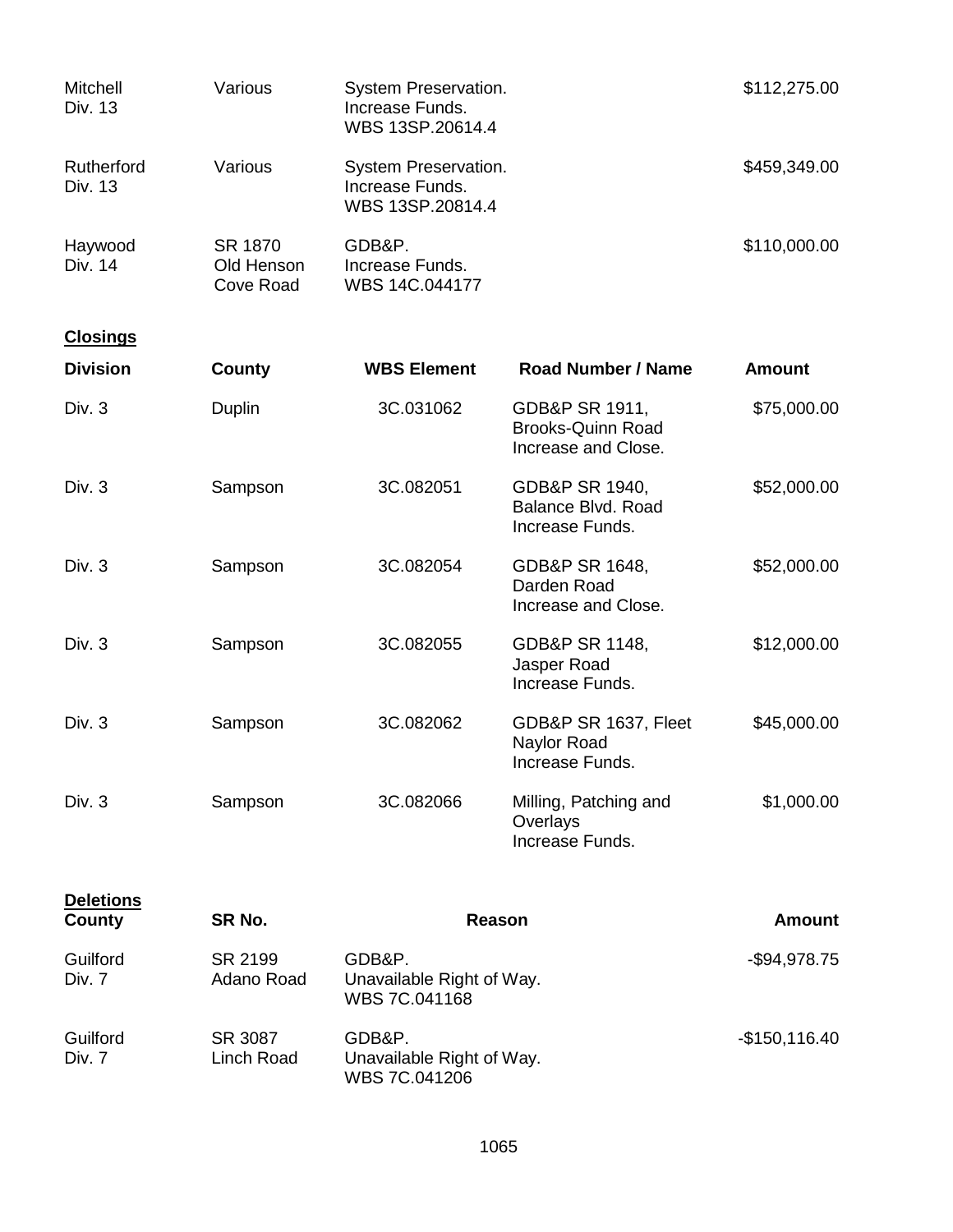| Guilford<br>Div. 7 | SR 3085<br><b>Ripley Road</b>            | GDB&P.<br>Unavailable Right of Way.<br>WBS 7C.041207                       | $-$150, 116.40$  |
|--------------------|------------------------------------------|----------------------------------------------------------------------------|------------------|
| Guilford<br>Div. 7 | SR 3375<br><b>Burrow Road</b>            | GDB&P.<br>Unavailable Right of Way.<br>WBS 7C.041210                       | -\$73,390.39     |
| Guilford<br>Div. 7 | SR 3453                                  | GDB&P.<br>Lilly Farm Road Unavailable Right of Way.<br>WBS 7C.041211       | -\$88,531.94     |
| Guilford<br>Div. 7 | SR 2044<br>Self Road                     | GDB&P.<br>Unavailable Right of Way.<br>WBS 7C.041214                       | $-$188,068.91$   |
| Guilford<br>Div. 7 | SR 3054<br>Palmer Farm<br>Road           | GDB&P.<br>Unavailable Right of Way.<br>WBS 7C.041217                       | $-$186,914.37$   |
| Guilford<br>Div. 7 | SR 1480<br><b>Vickery Chapel</b><br>Road | GDB&P.<br>Unavailable Right of Way.<br>WBS 7C.041218                       | $-$122,011.65$   |
| Guilford<br>Div. 7 | SR 3119<br><b>Eulis Road</b>             | GDB&P.<br>Unavailable Right of Way.<br>WBS 7C.041219                       | -\$326,961.70    |
| Guilford<br>Div. 7 | SR 2112<br>Moravian<br>Church Road       | GDB&P.<br>Unavailable Right of Way.<br>WBS 7C.041220                       | $-$104,243.92$   |
| Guilford<br>Div. 7 | SR 2809<br><b>Blue Lantern</b><br>Road   | GDB&P.<br>Unavailable Right of Way.<br>WBS 7C.041227                       | $-$118,226.43$   |
| Guilford<br>Div. 7 | SR 2256<br><b>Crestfield Road</b>        | GDB&P.<br>Unavailable Right of Way.<br>WBS 7C.041230                       | $-$118,317.11$   |
| Guilford<br>Div. 7 | SR 2751<br><b>Church Road</b>            | GDB&P.<br>Unavailable Right of Way.<br>WBS 7C.041231                       | $-$48,365.69$    |
| Anson<br>Div. 10   | Various                                  | Widening and Strengthening.<br>Funded By Another Source.<br>WBS 10C.004064 | $-$ \$585,000.00 |
| Anson<br>Div. 10   | Various                                  | Widening and Strengthening.<br>Funded By Another Source.<br>WBS 10C.004065 | $-$287,000.00$   |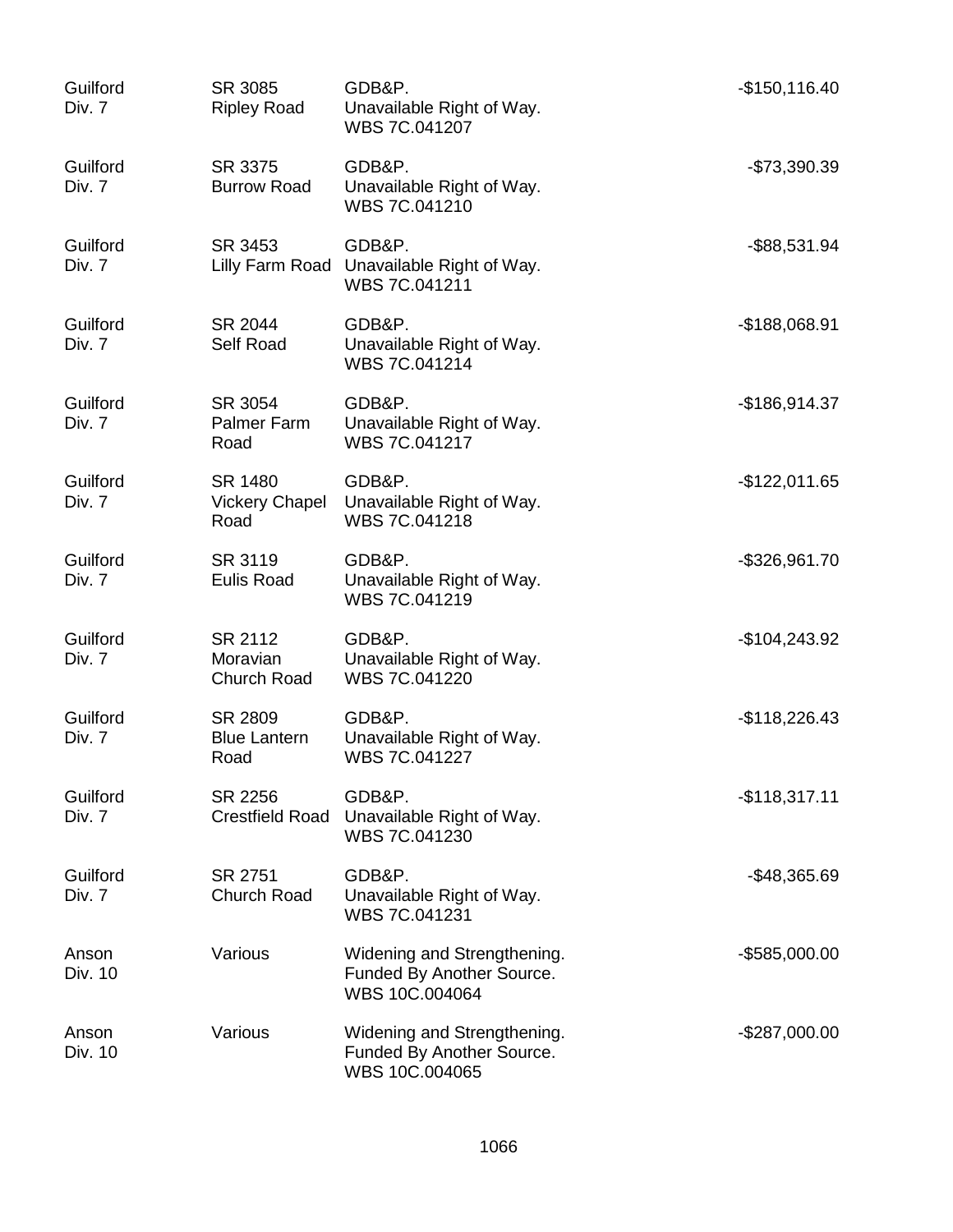| Avery<br>Div. 11        | SR 1207<br>Whitaker<br><b>Branch Road</b> | GDB&P.<br>Unavailable Right of Way.<br>WBS 11C.006061                      | $-$2,500.00$     |
|-------------------------|-------------------------------------------|----------------------------------------------------------------------------|------------------|
| Watauga<br>Div. 11      | SR 1118<br><b>Herb Thomas</b><br>Road     | GDB&P.<br>Unavailable Right of Way.<br>WBS 11C.095099                      | $-$ \$640,000.00 |
| Watauga<br>Div. 11      | <b>SR 1123C</b><br>Laurel Creek<br>Road   | GDB&P.<br>Unavailable Right of Way.<br>WBS 11C.095103                      | $-$2,500.00$     |
| Wilkes<br>Div. 11       | SR 2489<br>Pores Knob<br>Road             | GDB&P.<br>Unavailable Right of Way.<br>WBS 11C.097155                      | $-$1,644,746.30$ |
| Transylvania<br>Div. 14 | Various                                   | Widening and Strengthening.<br>Funded By Another Source.<br>WBS 14C.088054 | $-$1,152,970.00$ |

## **Corrections:**

WBS 8SP.20774.15 was listed on the January 2014 BOT Agenda for an increase of \$473,032.48. The correct amount to increase should be \$414,038.26.

WBS 8SP.20194.15 should have not been listed on the January 2014 BOT Agenda.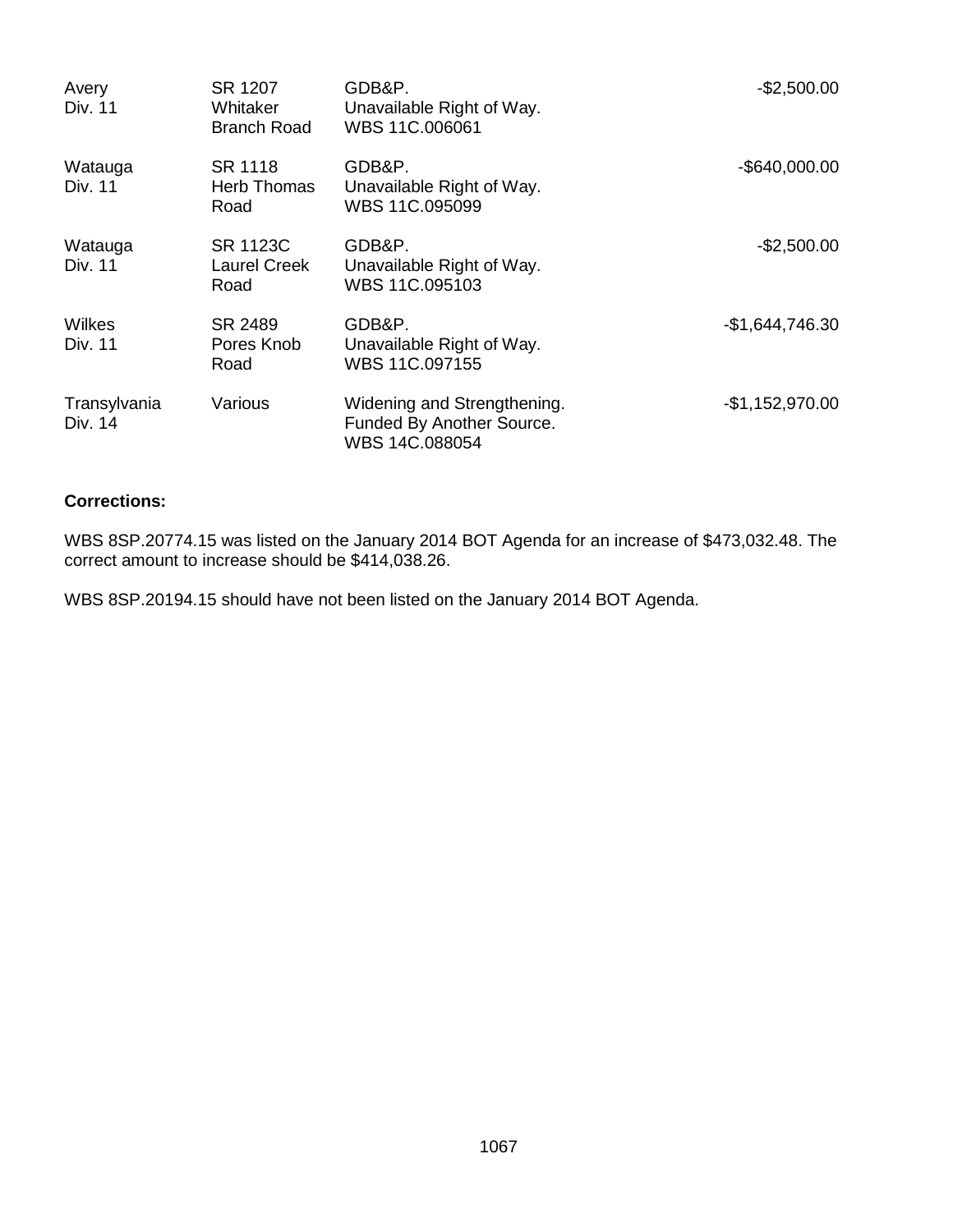## **Approval – Secondary Road Construction Programs**

Pursuant to the recommendation of the Secondary Roads Office, the Board concurred with the staff recommendations and delegated authority to the Secretary to approve Secondary Road Construction Programs for the following counties:

Listed below for approval are counties for which Secondary Road Construction Programs, along with resolutions from County Commissioners, have been received:

### **Total Amount Programmed**

| <b>Division 3</b>                |                |
|----------------------------------|----------------|
| Duplin County (FY 2013/2014)     | \$265,000.00   |
| Sampson County (FY 2013/2014)    | \$281,993.00   |
| <b>Division 5</b>                |                |
| Granville County (FY 2013/2014)  | \$218,049.34   |
| Wake County (FY 2013/2014)       | \$1,597,758.52 |
| <b>Division 7</b>                |                |
| Orange County (FY 2012/2013)     | \$700,080.00   |
| Rockingham County (FY 2012/2013) | \$2,415,562.00 |
| <b>Total</b>                     | \$5,478,442.86 |
|                                  |                |

Documentation for each county listed above is made a part of the record of this meeting and

filed with the minutes.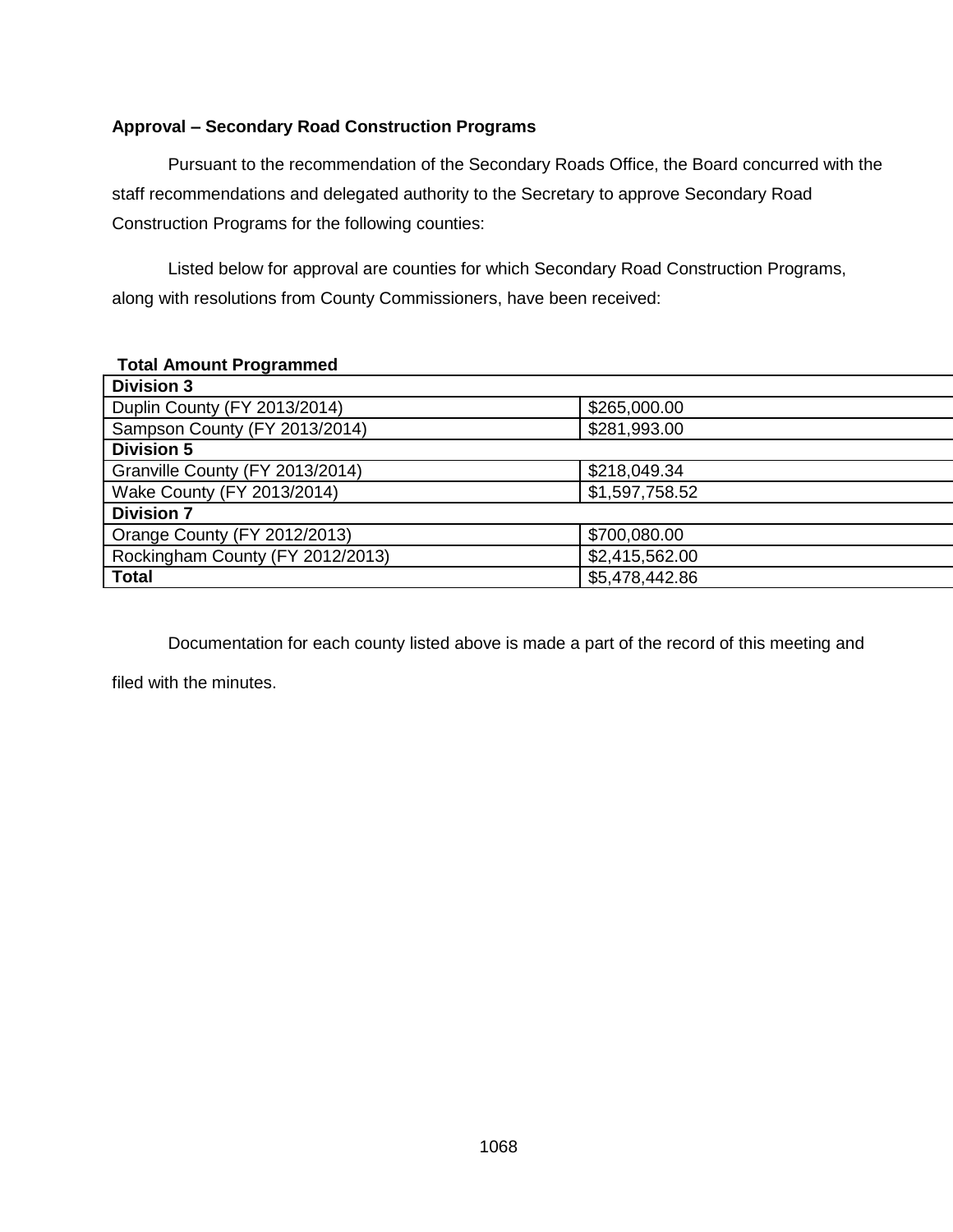#### **Approval – Division-wide Small Construction, Statewide Contingency, Public Access, Economic Development**

The Board concurred with the staff recommendations and delegated authority to the Secretary to award the following:

| County                        | <b>Description</b>                                                                                                                                                                 | <b>Type</b>           | <b>Amount</b> |
|-------------------------------|------------------------------------------------------------------------------------------------------------------------------------------------------------------------------------|-----------------------|---------------|
| Div 2<br>Greene               | WBS 2CR.10401.14 was established (10/13)<br>for widening from 20 ft to 24 ft and resurfacing<br>of NC-903 from SR 1354 to Pitt County line<br>Other funding: \$2,100,000 (Contract | Econ<br>Development   | \$397,508.54  |
|                               | Resurfacing)<br>Increase funds                                                                                                                                                     | <b>TOTAL</b>          | \$397,508.54  |
| Div 2<br>Jones                | Condition and pave SR 1177 (Honey Corner<br>Ln), to intersection of NC-41, approximately 0.1<br>mile                                                                               | Small<br>Construction | \$20,000.00   |
|                               | <b>WBS 48111</b>                                                                                                                                                                   | <b>TOTAL</b>          | \$20,000.00   |
| Div 3<br>Pender               | Town of Surf City – Pipe the existing lateral<br>ditch in the southwest quadrant of the<br>intersection on NC-210 and NC-50/210 within<br>the Town limits                          | Small<br>Construction | \$50,000.00   |
|                               | Other funding: \$33,500 (Town); \$8,500<br>(Maintenance)<br><b>WBS 44132</b>                                                                                                       | <b>TOTAL</b>          | \$50,000.00   |
| Div <sub>4</sub><br>Johnston  | Town of Pine Level – Construction of sidewalk<br>on North side of SR 2309 (Peedin St) from<br>Townview Dr to approximately 100' east of US-<br><b>70A</b>                          | Small<br>Construction | \$40,000.00   |
|                               | Other funding: \$50,000 (Sidewalk<br>3604.3.12)<br><b>WBS 75020</b>                                                                                                                | <b>TOTAL</b>          | \$40,000.00   |
| Div <sub>5</sub><br>Granville | WBS 43747 was established (01/13) to extend<br>Granville North HUB Site Road from existing<br>end to US-158                                                                        | Contingency           | \$350,000.00  |
|                               | Increase funds                                                                                                                                                                     | <b>TOTAL</b>          | \$350,000.00  |
| Div 7<br>Caswell              | Installation of post mounted school flashers at<br>two sites on NC-86 at North Elementary School<br>and South Elementary School                                                    | Small<br>Construction | \$23,000.00   |
|                               | <b>WBS 44130</b>                                                                                                                                                                   | <b>TOTAL</b>          | \$23,000.00   |
| Div 7<br>Guilford             | Enhance wording on existing overhead and<br>ground-mounted signs from PTI Airport to PTI-<br>GSO Airport at various locations                                                      | Small<br>Construction | \$45,000.00   |
|                               | <b>WBS 44129</b>                                                                                                                                                                   | <b>TOTAL</b>          | \$45,000.00   |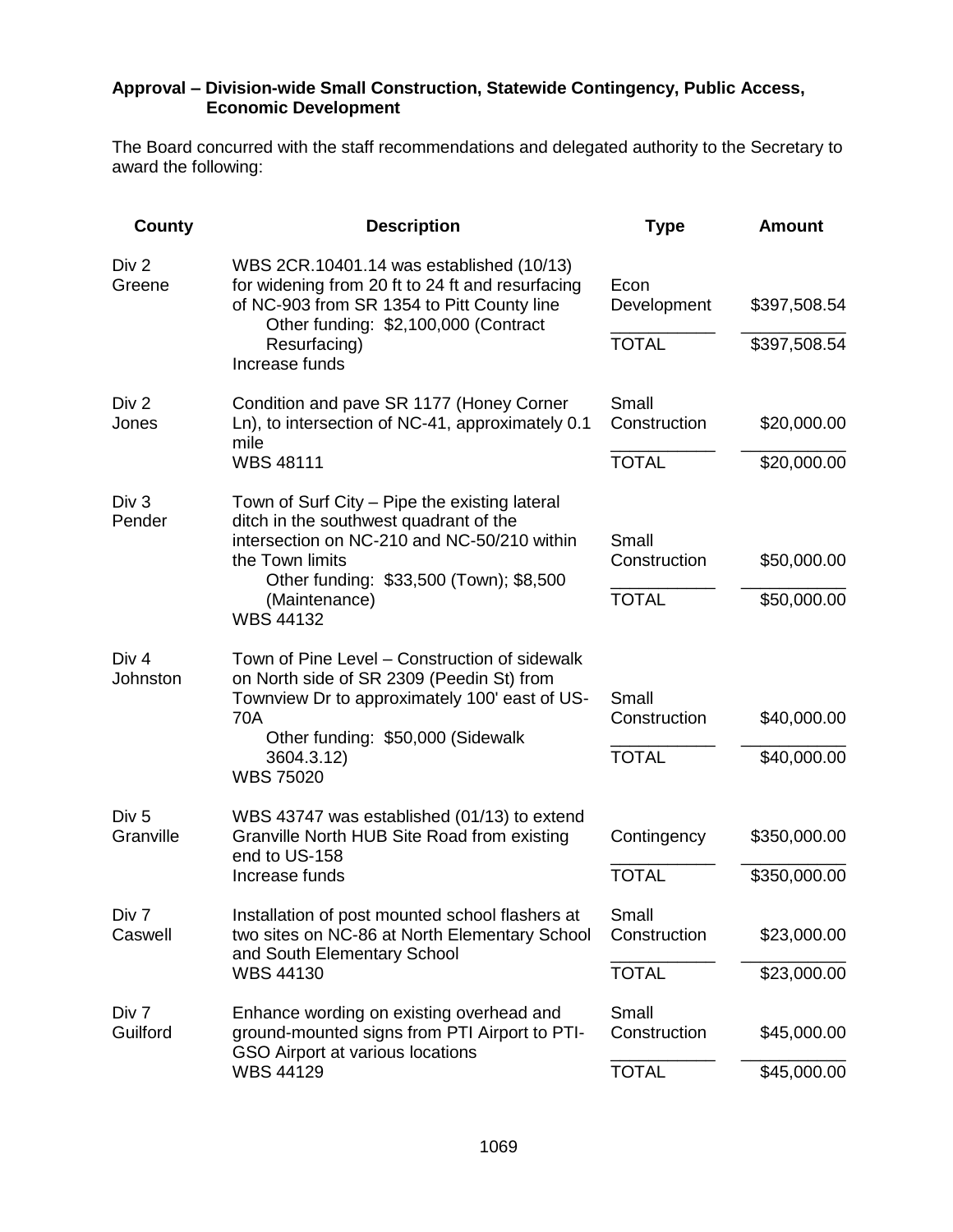|                                  |                               | <b>Small Construction Commitment</b><br><b>Public Access Commitment</b><br><b>Contingency Commitment</b><br><b>Economic Development</b>                                                                                                                                             | <b>TOTAL</b>                            | \$178,000.00<br>\$98,000.00<br>\$540,000.00<br>\$642,508.54<br>\$1,458,508.54 |
|----------------------------------|-------------------------------|-------------------------------------------------------------------------------------------------------------------------------------------------------------------------------------------------------------------------------------------------------------------------------------|-----------------------------------------|-------------------------------------------------------------------------------|
|                                  | <b>Summary:</b>               | <b>Number of Projects</b><br><b>Number of Divisions</b>                                                                                                                                                                                                                             | 10<br>$\overline{7}$                    |                                                                               |
| Div 13<br>Rutherford             | <b>WBS 44127</b>              | Town of Ruth – Construct a left turn lane on<br>US-74A (Railroad Ave) to serve the Trelleberg<br>Corporation's manufacturing site                                                                                                                                                   | Economic<br>Development<br><b>TOTAL</b> | \$245,000.00<br>\$245,000.00                                                  |
| <b>Div 13</b><br><b>Buncombe</b> | <b>WBS 43911</b>              | City of Asheville – Improve the radii at the<br>ramps from I-240 to SR 3548 at Haywood Rd<br>to facilitate the increased truck traffic due to the<br>construction of the New Belgium Brewery                                                                                        | <b>Public Access</b><br><b>TOTAL</b>    | \$98,000.00<br>\$98,000.00                                                    |
| Div 8<br>Moore                   | Guidance)<br><b>WBS 44131</b> | Village of Pinehurst - Temporary removal of<br>four (4) overhead sign assemblies on US 15-<br>501 and NC-2 at the traffic circle to strip, paint<br>overhead sign support system and back of<br>sign, and reinstall in their original location<br>Other funding: \$10,000 (Positive | Contingency<br><b>TOTAL</b>             | \$190,000.00<br>\$190,000.00                                                  |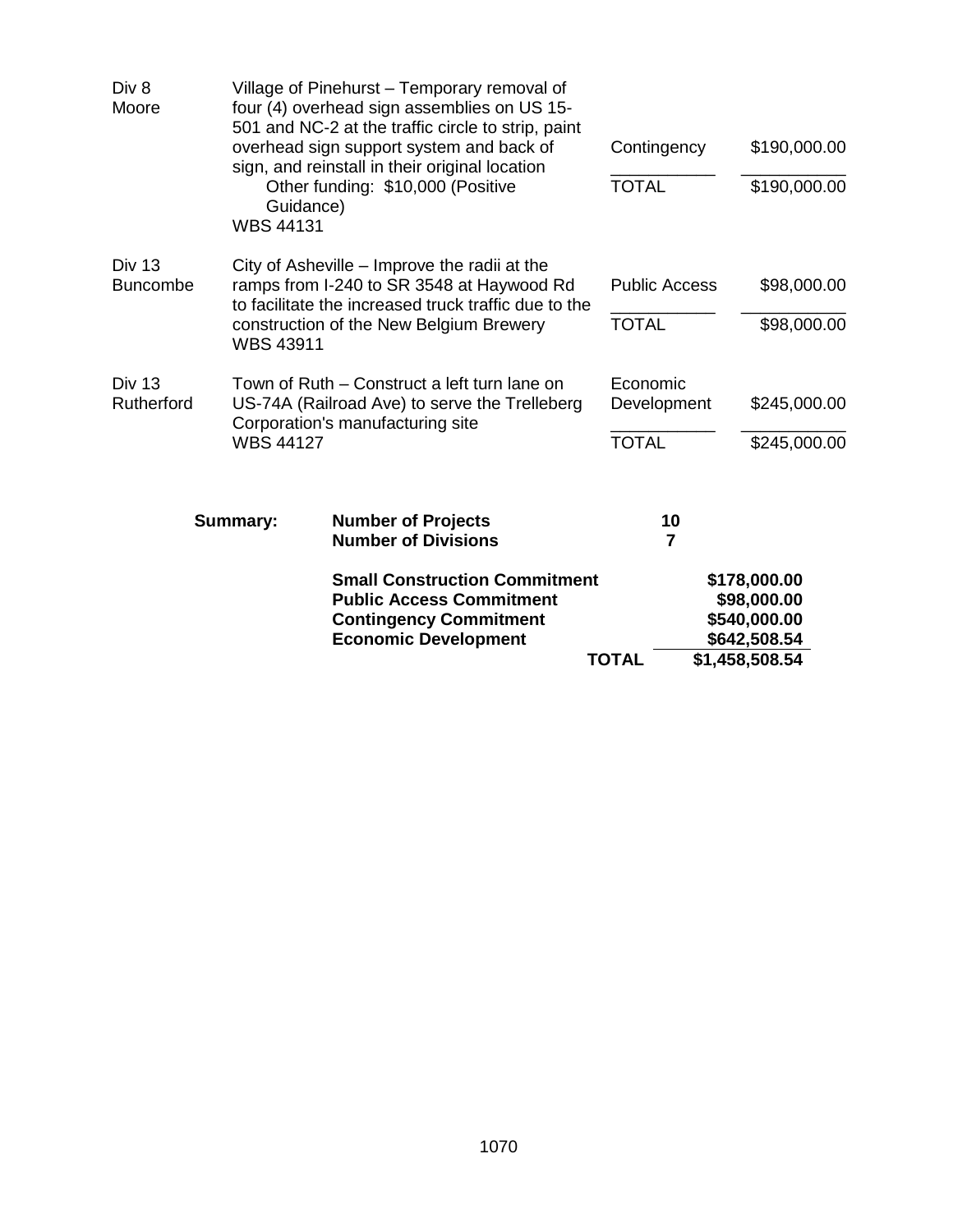## **Action Items**

## **Approval – Additions, Abandonments, and Road Name Changes to State Secondary Road System**

A motion was made by Board Member Blount, seconded by Board Member

Palermo, to approve the following proposed additions and abandonments to the State Secondary

Road System:

## **Road Additions:**

| County                         | Pet. No. | Length<br>(Miles)    | <b>Description</b>                                                                                 | Date of<br>Report |
|--------------------------------|----------|----------------------|----------------------------------------------------------------------------------------------------|-------------------|
| <b>Division 1</b><br>Currituck | 50426    | 0.08                 | <b>Creekside Estates Subdivision</b><br><b>Smew Court</b>                                          | 11/25/13          |
| Dare                           | 50427    | 0.24                 | <b>Summerplace Subdivision</b><br>Summerplace Drive                                                | 10/18/13          |
| <b>Martin</b>                  | 50428    | 0.12                 | <b>Canyon Woods Subdivision</b><br>Elmo's Drive                                                    | 11/15/13          |
| Pasquotank                     | 50429    | 0.13                 | <b>Carolina Dunes Subdivision</b><br><b>Eyrie Lane</b>                                             | 10/24/13          |
| Pasquotank                     | 50430    | 0.08<br>0.07<br>0.09 | <b>Smalls Acres Subdivision</b><br><b>Shard Trail</b><br><b>Flint Trail</b><br><b>Durant Drive</b> | 12/12/13          |
| Washington                     | 50431    | 0.22                 | <b>Driftwood Estates Subdivision</b><br>Albemarle Avenue                                           | 11/18/13          |
| <b>Division 3</b><br>Onslow    | 50400    | 0.09                 | <b>Turner Farms Subdivision</b><br>Old Sage Road                                                   | 11/1/13           |
| Sampson                        | 50432    | 0.26<br>0.06         | <b>The Oaks Subdivision</b><br>South Oak Lane<br>Oak Hill Drive                                    | 12/16/13          |
| Sampson                        | 50433    | 0.17<br>0.15<br>0.12 | <b>Mill Ridge Subdivision</b><br><b>Race Court</b><br><b>Water Wheel Lane</b><br>Mill Ridge Court  | 12/11/13          |
| <b>Division 4</b><br>Johnston  | 50434    | 0.08                 | <b>Langdon Ridge Subdivision</b><br>Packhouse Court                                                | 11/5/13           |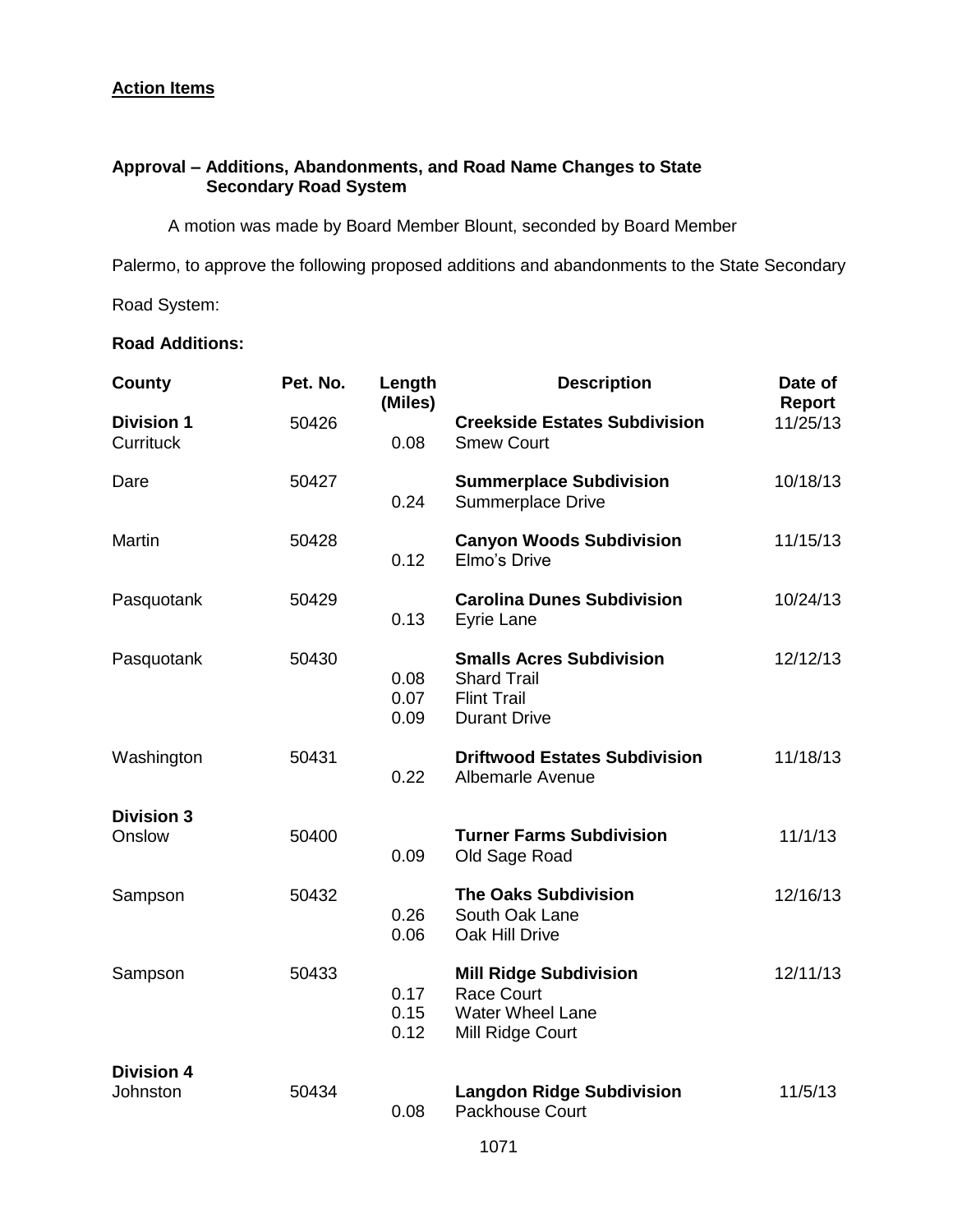| <b>Nash</b>                   | 50435 | 0.08<br>0.46<br>0.21                                         | <b>Williams point Subdivision</b><br><b>Michael Road</b><br><b>Thomas Road</b><br><b>Williams Court</b>                                                                                                                                                                | 9/18/13  |
|-------------------------------|-------|--------------------------------------------------------------|------------------------------------------------------------------------------------------------------------------------------------------------------------------------------------------------------------------------------------------------------------------------|----------|
| <b>Nash</b>                   | 50436 | 0.21                                                         | <b>Fox Chase Subdivision</b><br>Fox Run Road                                                                                                                                                                                                                           | 10/23/13 |
| <b>Nash</b>                   | 50437 | 0.04                                                         | <b>Ashburton Park Subdivision</b><br><b>Morris Street</b>                                                                                                                                                                                                              | 12/10/13 |
| Wayne                         | 50438 | 0.11                                                         | <b>Hunters Hill Subdivision</b><br>Olive Lane                                                                                                                                                                                                                          | 12/17/13 |
| Wilson                        | 50439 | 0.09                                                         | <b>Weathersby Subdivision</b><br><b>Wrennwood Court</b>                                                                                                                                                                                                                | 10/28/13 |
| Wilson                        | 50440 | 0.24                                                         | <b>Williams Pointe Subdivision</b><br>Dolphus Lane                                                                                                                                                                                                                     | 9/18/13  |
| <b>Division 5</b><br>Wake     | 50441 | 0.28<br>0.04<br>0.24<br>0.05                                 | <b>Wilbon Ridge Subdivision</b><br><b>Wilbon Ridge Court</b><br>Owego Court<br><b>Brackney Trail</b><br><b>Willake Court</b>                                                                                                                                           | 12/4/13  |
| Wake                          | 50442 | 0.15<br>0.25                                                 | <b>Georges Grant Subdivision</b><br>Norwood Road, SR 1834 Ext.<br>Dartmoor Lane, SR 2171 Ext.                                                                                                                                                                          | 12/9/13  |
| Wake                          | 50443 | 0.05<br>0.27                                                 | <b>Elliott Landing Subdivision</b><br>Harvest Moon Court, SR 5565 Ext.<br>Winter Pond Way                                                                                                                                                                              | 11/21/13 |
| <b>Division 7</b><br>Guilford | 50444 | 0.06<br>0.05<br>0.09<br>0.29<br>0.18<br>0.06<br>0.06<br>0.19 | <b>Waterbury Subdivision</b><br>Barton Creek Drive, SR 3258 Ext.<br><b>Brant Pointe Court</b><br><b>Breeze Point Court</b><br><b>Breeze Point Drive</b><br><b>Heron Pointe Drive</b><br><b>Lake Stone Court</b><br><b>Osterville Court</b><br><b>Otter Creek Drive</b> | 12/10/13 |
| Guilford                      | 50445 | 0.35<br>0.07                                                 | <b>Hunter's Hills Subdivision</b><br><b>Bethany Park Drive</b><br>Lord Ashley Court                                                                                                                                                                                    | 12/17/13 |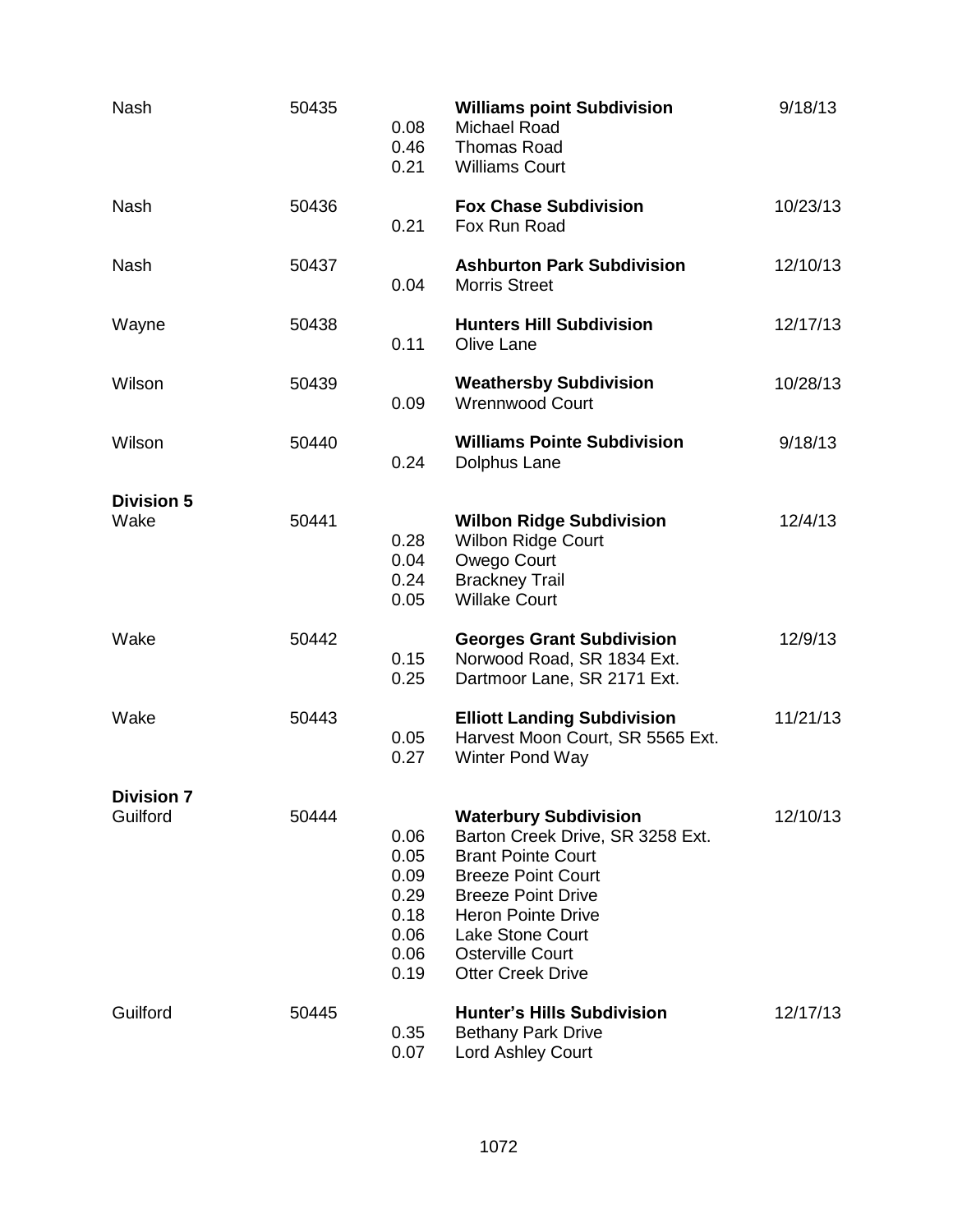| Rockingham                  | 50446 | 0.22<br>0.30<br>0.13<br>0.20 | <b>Belews Landing Subdivision</b><br><b>Crows Nest Drive</b><br><b>Windward Drive</b><br><b>Keel Court</b><br><b>Topside Court</b> | 11/14/12 |
|-----------------------------|-------|------------------------------|------------------------------------------------------------------------------------------------------------------------------------|----------|
| <b>Division 11</b><br>Surry | 50447 | 0.07                         | <b>Crosswinds Subdivision</b><br>W. Crosswinds Court, SR 1940 Ext.                                                                 | 10/10/13 |
| Surry                       | 50448 | 0.28                         | <b>Hickory Creek Subdivision</b><br><b>Hickory Creek Drive</b>                                                                     | 10/10/13 |

#### **Road Abandonments:**

| County                        | Pet. No. | Length<br>(Miles) | <b>Description</b>                                             | Date of<br><b>Report</b> |
|-------------------------------|----------|-------------------|----------------------------------------------------------------|--------------------------|
| <b>Division 3</b><br>Duplin   | 50452    | 0.44              | Portion of SR 1506<br><b>Ralph Sutton Road</b>                 | 11/19/13                 |
| <b>Division 6</b><br>Robeson  | 50449    | 1.32              | Portion of SR 2104<br>$7th$ Street                             | 8/28/13                  |
| <b>Division 9</b><br>Davidson | 50450    | 0.03              | Portion of SR 3161<br>Old Belmont Road/<br>Linwood Veneer Road | 12/19/13                 |
| <b>Stokes</b>                 | 50451    | 1.12              | Portion of SR 1915<br>Pipe Plant Road                          | 11/26/13                 |

#### **Corrections:**

Division 1 – Perquimans County, SR 1316 was added for a length of 0.07 miles. The correct mileage should be 0.63.

Division 1 – Perquimans County, SR 1465 was added for a length of 0.51 miles. The correct mileage should be 0.58.

Division 11 – Ashe County, SR 1689 correct mileage should be 0.055 miles.

Division 14 – Jackson County, SR 1759 was added for a length of 1.30 miles. The correct mileage should be 1.14 miles.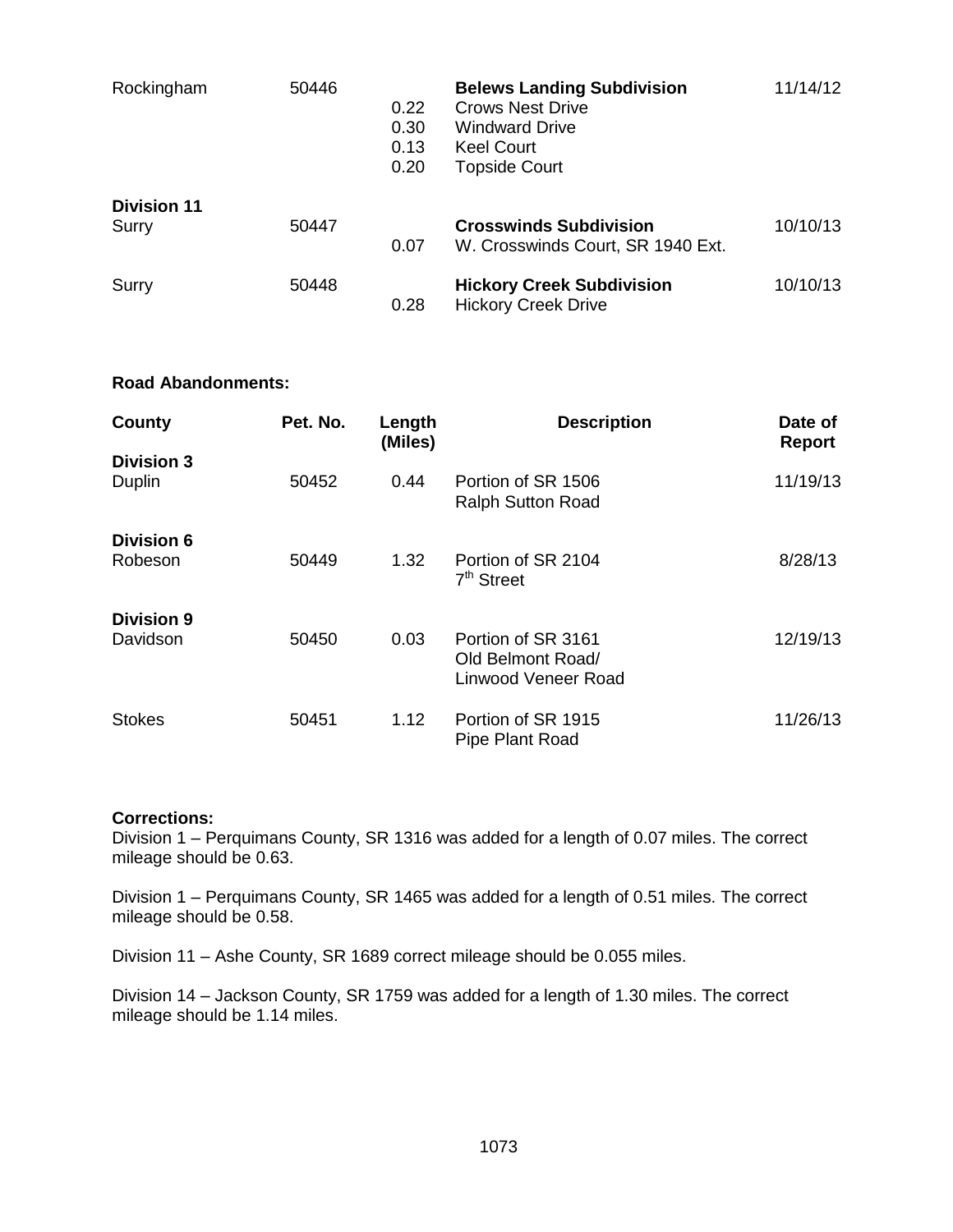## **Approval – Public Transportation**

A motion was made by Board Member Blount, seconded by Board Member Palermo, to approve

the following:

### Public Transportation Grant Program

#### **Urban Planning**

The Section 5303 Metropolitan Planning Program of the Federal Transit Administration (FTA) provides financial assistance to local governments in urbanized areas of 50,000 population or greater to conduct transportation planning activities. Funds are apportioned to each state on the basis of its total urban population. The goal of the Metropolitan Planning Program is the development of transportation systems that embrace all modes of transportation to maximize the mobility of people and distribution of goods in urban areas in an efficient manner. To meet this goal, each Metropolitan Planning Organization (MPO) submits an annual Planning Work Program (PWP) which identifies the transportation planning tasks to be addressed. Both highway and transit planning tasks are addressed in the PWP, consistent with particular items in individual MPO transportation planning prospectuses.

This is to request Board of Transportation approval to amend the FY 2014 Section 5303 application to the Federal Transit Administration (FTA) to include the New Bern Metropolitan Planning Organization in the amount of \$20,000 in federal funds, enter into agreement and provide the necessary state match of \$2,500.

#### **Division 2**

Project No. The **City of New Bern** is requesting funds to compile 14-08-XXX National Transit Database reports, evaluate bus stops, schedules and routing, and develop the transit element of the Metropolitan Transportation Plan (Long Range Plan). Activities also include conducting a transit study to improve operations of the Craven Area Transit System and coordinate transit planning with future roadway, sidewalk, and greenway improvement projects.

\$25,000 Total \$20,000 Federal \$2,500 State \$2,500 Local

 **Category B:** Reason for Category B

 **Category A:** Reason for Category A Application Complete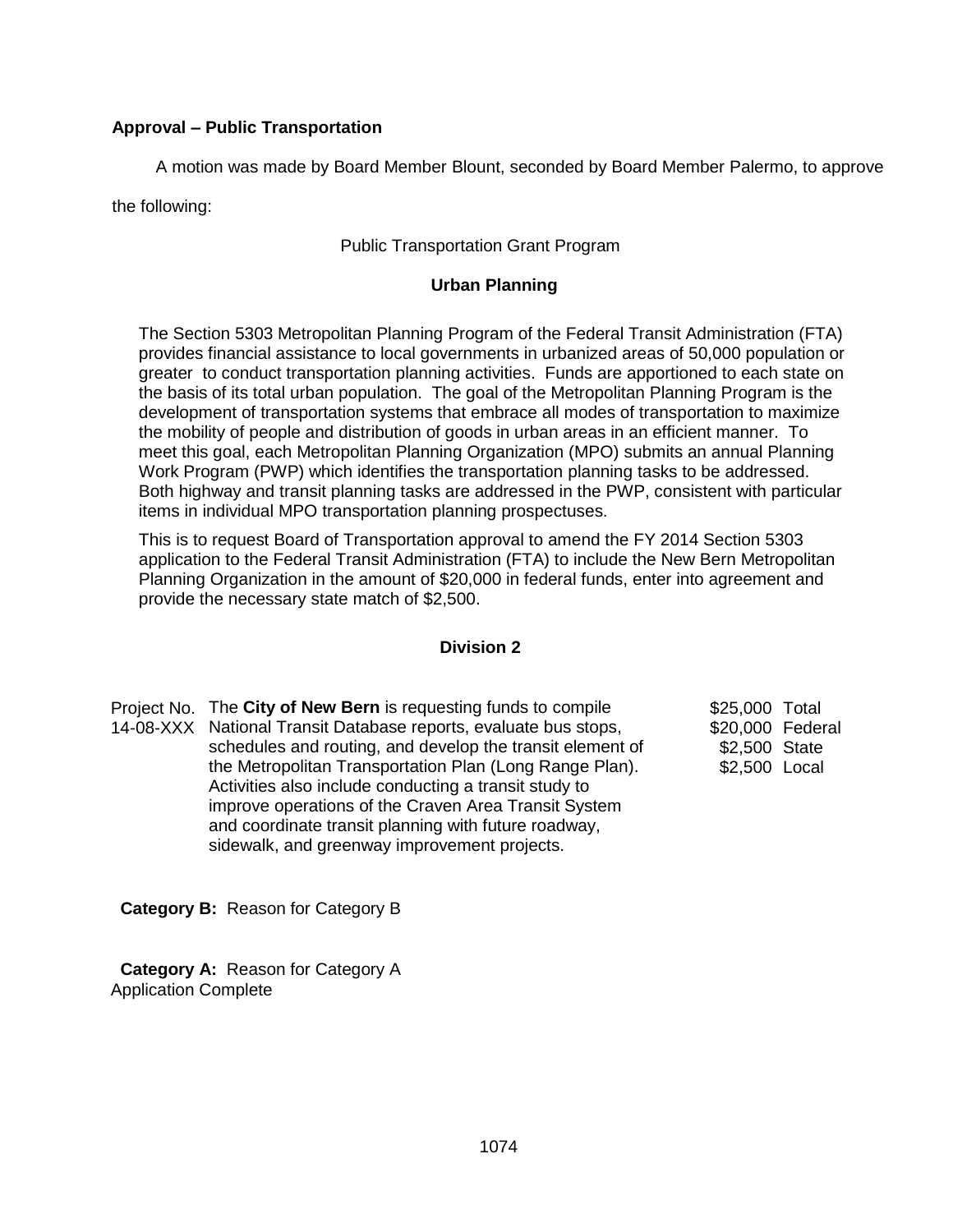#### **ADDITIONS to the Transit 2012-2018 STIP**

| STIP#      | <b>Transit Partner</b>                 | <b>DESCRIPTION</b>                                                                                                                                                                                   | match                | <b>FUND</b> | <b>FY13</b><br>(000) | <b>FY14</b><br>(000) | <b>FY15</b><br>(000) | <b>FY16</b><br>(000) | <b>FY17</b><br>(000) | <b>FY18</b><br>(000) | <b>FY19</b><br>(000) |
|------------|----------------------------------------|------------------------------------------------------------------------------------------------------------------------------------------------------------------------------------------------------|----------------------|-------------|----------------------|----------------------|----------------------|----------------------|----------------------|----------------------|----------------------|
|            | <b>Winston Salem</b>                   | FTA 5310 Winston Salem Urban<br>Area Allocation set aside for<br>competitive grants to eligible<br>agencies to assist in meeting the<br>transportation needs of low<br>income, disabled, and elderly |                      |             |                      |                      |                      |                      |                      |                      |                      |
| TQ -- 6782 | <b>Transit Authority</b>               | populations.                                                                                                                                                                                         | <b>FEPD</b><br>Local | 5310<br>L   | \$297<br>\$297       |                      |                      |                      |                      |                      |                      |
|            |                                        |                                                                                                                                                                                                      |                      |             |                      |                      |                      |                      |                      |                      |                      |
| TG-5224E   | Fayetteville Area<br>System of Transit | Routine Capital - ADA Services                                                                                                                                                                       | <b>FUZ</b>           | 5307        | \$293                | \$332                | \$260                | \$260                | \$260                | \$260                | \$260                |
|            |                                        |                                                                                                                                                                                                      | Local                | L           | \$74                 | \$83                 | \$66                 | \$66                 | \$66                 | \$66                 | \$66                 |
|            |                                        | continued                                                                                                                                                                                            |                      |             | <b>FY20</b>          |                      |                      |                      |                      |                      |                      |
|            |                                        |                                                                                                                                                                                                      | <b>FUZ</b>           | 5307        | \$260                |                      |                      |                      |                      |                      |                      |
|            |                                        |                                                                                                                                                                                                      | Local                | L           | \$66                 |                      |                      |                      |                      |                      |                      |
|            |                                        |                                                                                                                                                                                                      |                      |             |                      |                      |                      |                      |                      |                      |                      |
| TO-5144    | Fayetteville Area<br>System of Transit | Operating Assistance (<75 Buses)                                                                                                                                                                     | <b>FUZ</b>           | 5307        |                      | \$300                | \$300                | \$600                | \$600                | \$600                | \$600                |
|            |                                        |                                                                                                                                                                                                      | Local                | L           |                      | \$300                | \$300                | \$600                | \$600                | \$600                | \$600                |
|            |                                        | continued                                                                                                                                                                                            |                      |             | <b>FY 20</b>         |                      |                      |                      |                      |                      |                      |
|            |                                        |                                                                                                                                                                                                      | <b>FUZ</b>           | 5307        | \$600                |                      |                      |                      |                      |                      |                      |
|            |                                        |                                                                                                                                                                                                      | Local                | Г           | \$600                |                      |                      |                      |                      |                      |                      |
|            |                                        |                                                                                                                                                                                                      |                      |             |                      |                      |                      |                      |                      |                      |                      |
| TQ-6514    | Fayetteville Area<br>System of Transit | <b>Elderly and Disabled Transit</b><br>Services                                                                                                                                                      | <b>FEPD</b>          | 5310        |                      |                      |                      | \$118                | \$118                | \$118                | \$118                |
|            |                                        |                                                                                                                                                                                                      | Local                | L           |                      |                      |                      | \$118                | \$118                | \$118                | \$118                |
|            |                                        | continued                                                                                                                                                                                            |                      |             | <b>FY20</b>          |                      |                      |                      |                      |                      |                      |
|            |                                        |                                                                                                                                                                                                      | <b>FEPD</b>          | 5310        | \$118                |                      |                      |                      |                      |                      |                      |
|            |                                        |                                                                                                                                                                                                      | Local                | L           | \$118                |                      |                      |                      |                      |                      |                      |
|            |                                        |                                                                                                                                                                                                      |                      |             |                      |                      |                      |                      |                      |                      |                      |
| TA-5135    | Fayetteville Area<br>System of Transit | <b>Elderly and Disabled Capital</b><br>Projects                                                                                                                                                      | <b>FEPD</b>          | 5310        |                      |                      | \$97                 | \$97                 | \$97                 | \$97                 | \$97                 |
|            |                                        |                                                                                                                                                                                                      | Local                | L           |                      |                      | \$24                 | \$24                 | \$24                 | \$24                 | \$24                 |
|            |                                        | continued                                                                                                                                                                                            |                      |             | <b>FY20</b>          |                      |                      |                      |                      |                      |                      |
|            |                                        |                                                                                                                                                                                                      | FEPD                 | 5310        | \$97                 |                      |                      |                      |                      |                      |                      |
|            |                                        |                                                                                                                                                                                                      | Local                | Г           | \$24                 |                      |                      |                      |                      |                      |                      |
|            |                                        |                                                                                                                                                                                                      |                      |             |                      |                      |                      |                      |                      |                      |                      |

#### **MODIFICATIONS to the Transit 2012-2018 STIP**

| STIP#    | <b>Transit Partner</b>                           | <b>DESCRIPTION</b>                                     | match        | <b>FUND</b> | <b>FY13</b><br>(000) | <b>FY14</b><br>(000) | <b>FY15</b><br>(000) | <b>FY16</b><br>(000) | <b>FY17</b><br>(000) | <b>FY18</b><br>(000) | <b>FY19</b><br>(000) |
|----------|--------------------------------------------------|--------------------------------------------------------|--------------|-------------|----------------------|----------------------|----------------------|----------------------|----------------------|----------------------|----------------------|
|          | Piedmont<br>Authority for                        |                                                        |              |             |                      |                      |                      |                      |                      |                      |                      |
|          | Regional                                         | Van Pool Replacement to                                |              |             |                      |                      |                      |                      |                      |                      |                      |
| TD-4920D | Transportation                                   | <b>Support New Routes</b>                              | <b>FUZ</b>   | CMAQ        |                      |                      | \$620                |                      |                      |                      |                      |
|          |                                                  |                                                        | Local        | L.          |                      |                      | \$155                |                      |                      |                      |                      |
|          |                                                  |                                                        |              |             |                      |                      |                      |                      |                      |                      |                      |
|          |                                                  |                                                        |              |             |                      |                      |                      |                      |                      |                      |                      |
|          |                                                  |                                                        |              |             |                      |                      |                      |                      |                      |                      |                      |
|          |                                                  |                                                        |              |             |                      |                      |                      |                      |                      |                      |                      |
| TL-5106  | <b>Winston Salem</b><br><b>Transit Authority</b> | Operating Assistance - Elderly<br>and Disabled Persons | <b>EDTAP</b> | State       | \$163                | \$163                | \$163                | \$163                | \$163                | \$163                |                      |
|          |                                                  |                                                        |              |             |                      |                      |                      |                      |                      |                      |                      |
|          |                                                  |                                                        |              |             |                      |                      |                      |                      |                      |                      |                      |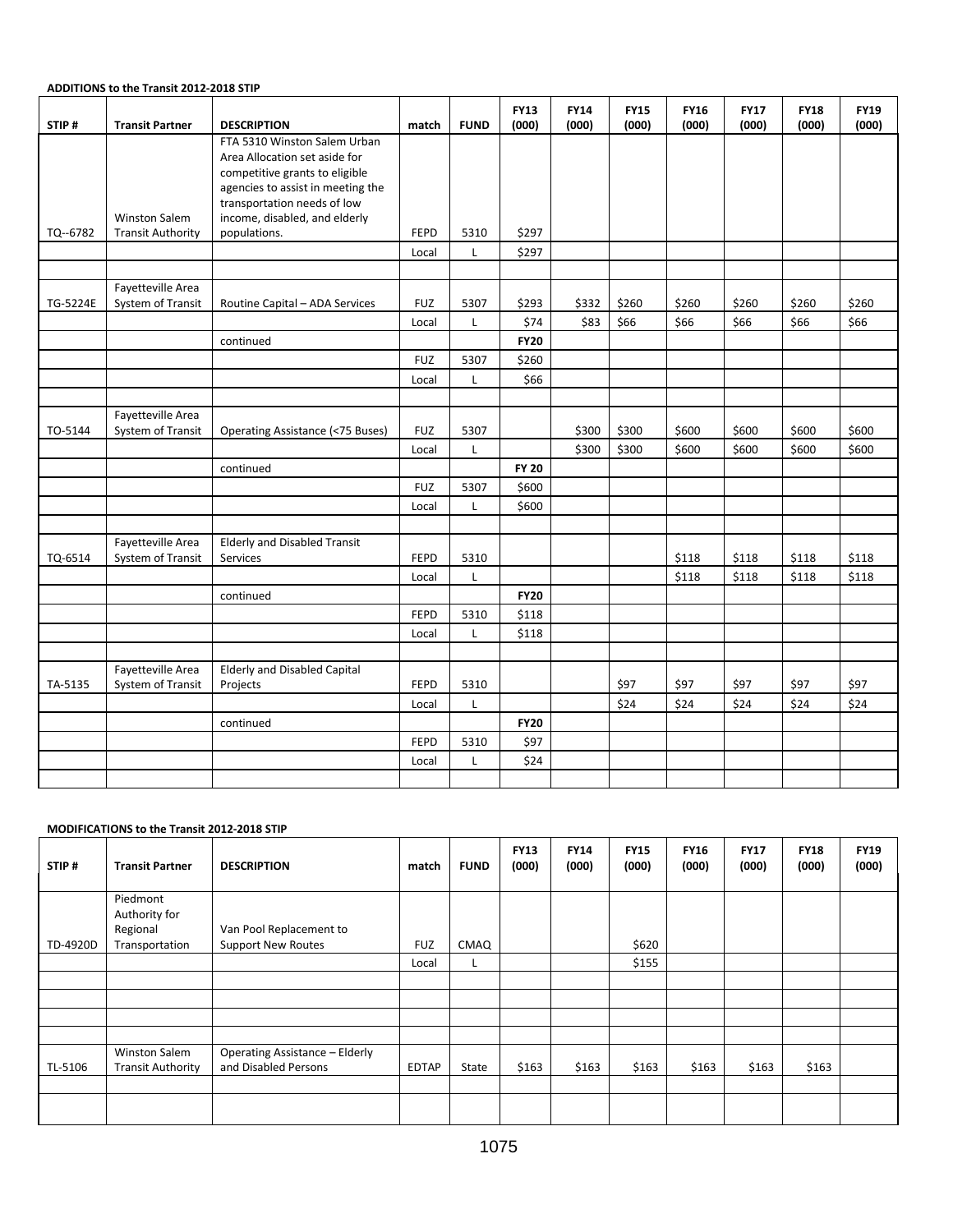|          | Fayetteville Area |                                   |             |      |              |       |       |       |         |         |
|----------|-------------------|-----------------------------------|-------------|------|--------------|-------|-------|-------|---------|---------|
| TA-4948A | System of Transit | Replacement Buses (35')           | <b>FUZ</b>  | 5307 |              |       |       |       | \$1,080 | \$2,282 |
|          |                   |                                   | State       | S    |              |       |       |       | \$104   | \$220   |
|          |                   |                                   | Local       | Г    |              |       |       |       | \$118   | \$248   |
|          |                   |                                   |             |      | <b>FY 20</b> |       |       |       |         |         |
|          |                   | continued                         | <b>FUZ</b>  | 5307 | \$2,282      |       |       |       |         |         |
|          |                   |                                   | State       | S    | \$220        |       |       |       |         |         |
|          |                   |                                   | Local       | L    | \$248        |       |       |       |         |         |
|          |                   |                                   |             |      |              |       |       |       |         |         |
|          | Fayetteville Area |                                   |             |      |              |       |       |       |         |         |
| TA-4990  | System of Transit | Expansion Bus (35 ft.)            | <b>FUZ</b>  | 5307 | \$597        |       | \$515 |       |         |         |
|          |                   |                                   | State       | S    | \$58         |       | \$50  |       |         |         |
|          |                   |                                   | Local       | L.   | \$65         |       | \$56  |       |         |         |
|          |                   |                                   |             |      |              |       |       |       |         |         |
|          | Fayetteville Area | Replacement Light Transit         |             |      |              |       |       |       |         |         |
| TA-4743  | System of Transit | Vehicles (<30 ft.)                | <b>FBUS</b> | 5339 |              | \$166 |       | \$176 |         | \$187   |
|          |                   |                                   | State       | S    |              | \$16  |       | \$17  |         | \$18    |
|          |                   |                                   | Local       | Г    |              | \$18  |       | \$19  |         | \$21    |
|          |                   |                                   |             |      |              |       |       |       |         |         |
|          | Fayetteville Area |                                   |             |      |              |       |       |       |         |         |
| TA-4743B | System of Transit | Replacement Paratransit Vans      | <b>FBUS</b> | 5339 | \$348        |       | \$400 | \$425 |         | \$300   |
|          |                   |                                   | State       | S    | \$34         |       | \$38  | \$41  |         | \$29    |
|          |                   |                                   | Local       | Г    | \$38         |       | \$44  | \$46  |         | \$33    |
|          |                   |                                   |             |      |              |       |       |       |         |         |
|          | Fayetteville Area |                                   |             |      |              |       |       |       |         |         |
| TA-4955B | System of Transit | <b>Expansion Paratransit Vans</b> | <b>FBUS</b> | 5339 |              |       | \$133 |       |         |         |
|          |                   |                                   | State       | S    |              |       | \$13  |       |         |         |
|          |                   |                                   | Local       | Г    |              |       | \$15  |       |         |         |
|          |                   |                                   |             |      |              |       |       |       |         |         |
|          |                   |                                   |             |      |              |       |       |       |         |         |

## **Approval – Specific State Funds for Construction Projects**

A motion was made by Board Member Blount, seconded by Board Member Palermo, to

approve the following:

| Town/<br>County<br><b>Division</b><br>PROJ.<br><b>CATEGORY</b> | Project<br><b>Description</b>                                                                                                                                                                                                                         | <b>Estimated</b><br>Cost |
|----------------------------------------------------------------|-------------------------------------------------------------------------------------------------------------------------------------------------------------------------------------------------------------------------------------------------------|--------------------------|
| Henderson<br>Co.<br>Div. 14<br>R-5524B<br><b>DIVISION</b>      | WBS 45817.3.2<br>SR 2277 / SR 3526 from NC 280 to SR 1419 (Old Fanning<br>Bridge Road). Resurface and add bike lanes. \$416,000.00 has<br>previously been approved for construction. Additional funds are<br>requested for construction.              | \$170,000.00             |
| Statewide<br>M-0360<br><b>STATEWIDE</b>                        | WBS 36824.1.1<br>Design Services, statewide, preliminary engineering<br>tor<br>miscellaneous projects. \$9,180,000.00 has previously been<br>approved for preliminary engineering. Additional funds are<br>requested for annual funding for SFY 2014. | \$1,000,000.00           |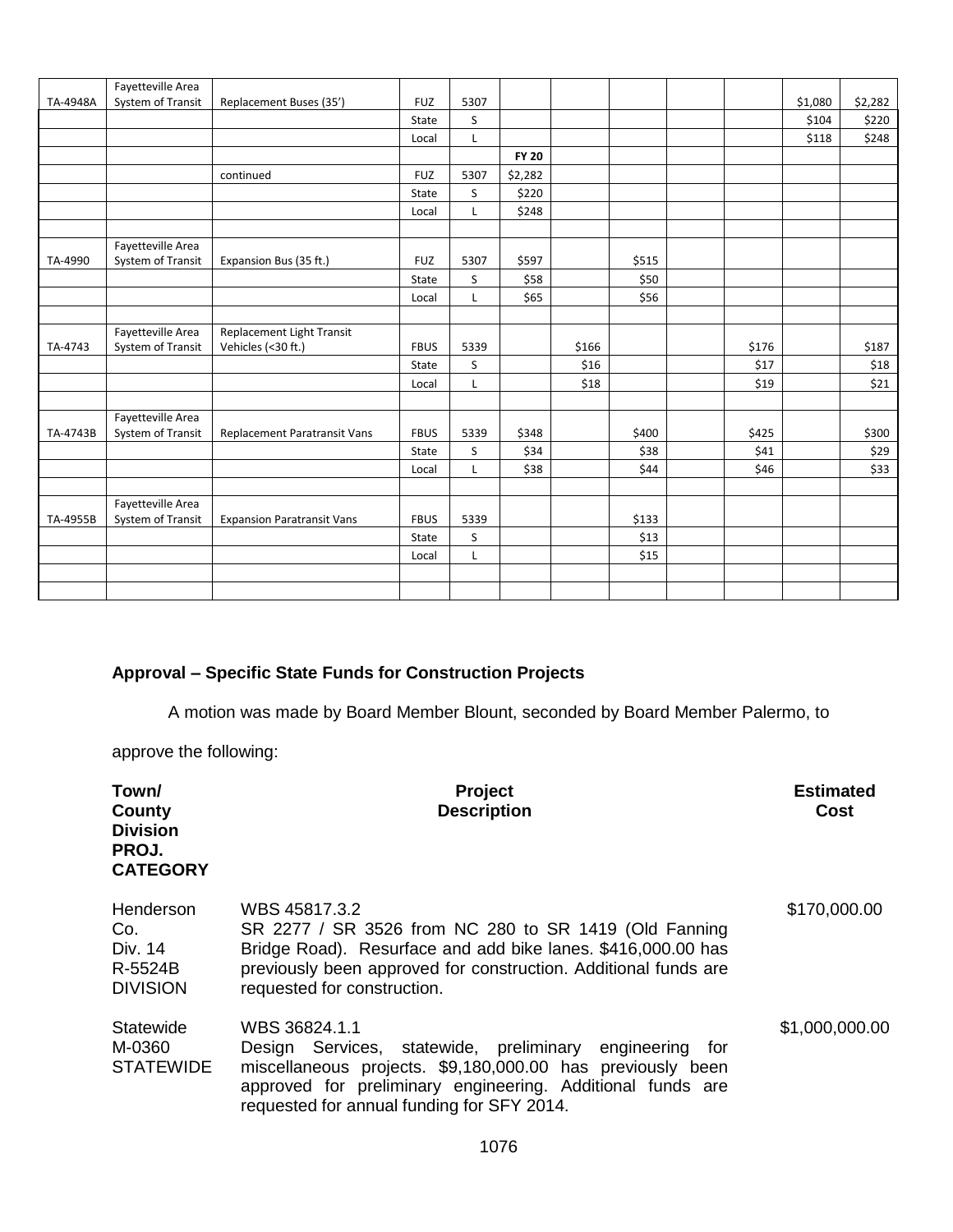| Statewide<br>M-0376<br><b>STATEWIDE</b> | WBS 39406.1.1<br>Geotechnical<br>investigations, studies<br>preliminary<br>and<br>statewide.<br>engineering<br>for<br>miscellaneous<br>projects,<br>\$9,000,000.00 has previously been approved for preliminary<br>engineering. Additional funds are requested for annual funding<br>for SFY 2014. | \$900,000.00 |
|-----------------------------------------|----------------------------------------------------------------------------------------------------------------------------------------------------------------------------------------------------------------------------------------------------------------------------------------------------|--------------|
| Statewide<br>M-0391<br><b>STATEWIDE</b> | WBS 40289.1.1<br>Structure design and preliminary engineering for miscellaneous<br>projects. \$3,878,000.00 has previously been approved for<br>preliminary engineering. Additional funds are requested for<br>annual funding for SFY 2014.                                                        | \$300,000.00 |

| <b>ITEM J SUMMARY</b> | <b>4 PROJECTS</b> | \$2,370,000.00 |
|-----------------------|-------------------|----------------|
|                       |                   |                |

#### **Approval – Strategic Transportation Investments Funding and Specific North Carolina Trust Funds**

A motion was made by Board Member Blount, seconded by Board Member Palermo, to

approve the following:

**INVESTMENTS**

## **Strategic Transportation Investments**

| Town/<br>County<br><b>Division</b><br>PROJ.<br><b>CATEGORY</b> |                                                     | <b>Project</b><br><b>Description</b>                                                                                                                                                                                                                              | <b>Estimated</b><br>Cost |
|----------------------------------------------------------------|-----------------------------------------------------|-------------------------------------------------------------------------------------------------------------------------------------------------------------------------------------------------------------------------------------------------------------------|--------------------------|
| Gaston Co.<br>Div. 12<br><b>I-4928</b><br><b>STATEWIDE</b>     | WBS 41188.3.S1<br>total funding to \$21,300,000.00. | New I-85 NBL Weigh Station from SR 1302 (Crowders Mountain<br>Road) to SR 1307 (Edgewood Road). Initial funds are requested<br>for construction of the State funded portion of the project. See<br>Item M, page 17 for requested Federal funds, thus bringing the | \$12,824,000.00          |
|                                                                | <b>STRATEGIC TRANSPORTATION</b>                     | <b>1 PROJECT</b>                                                                                                                                                                                                                                                  | \$12,824,000.00          |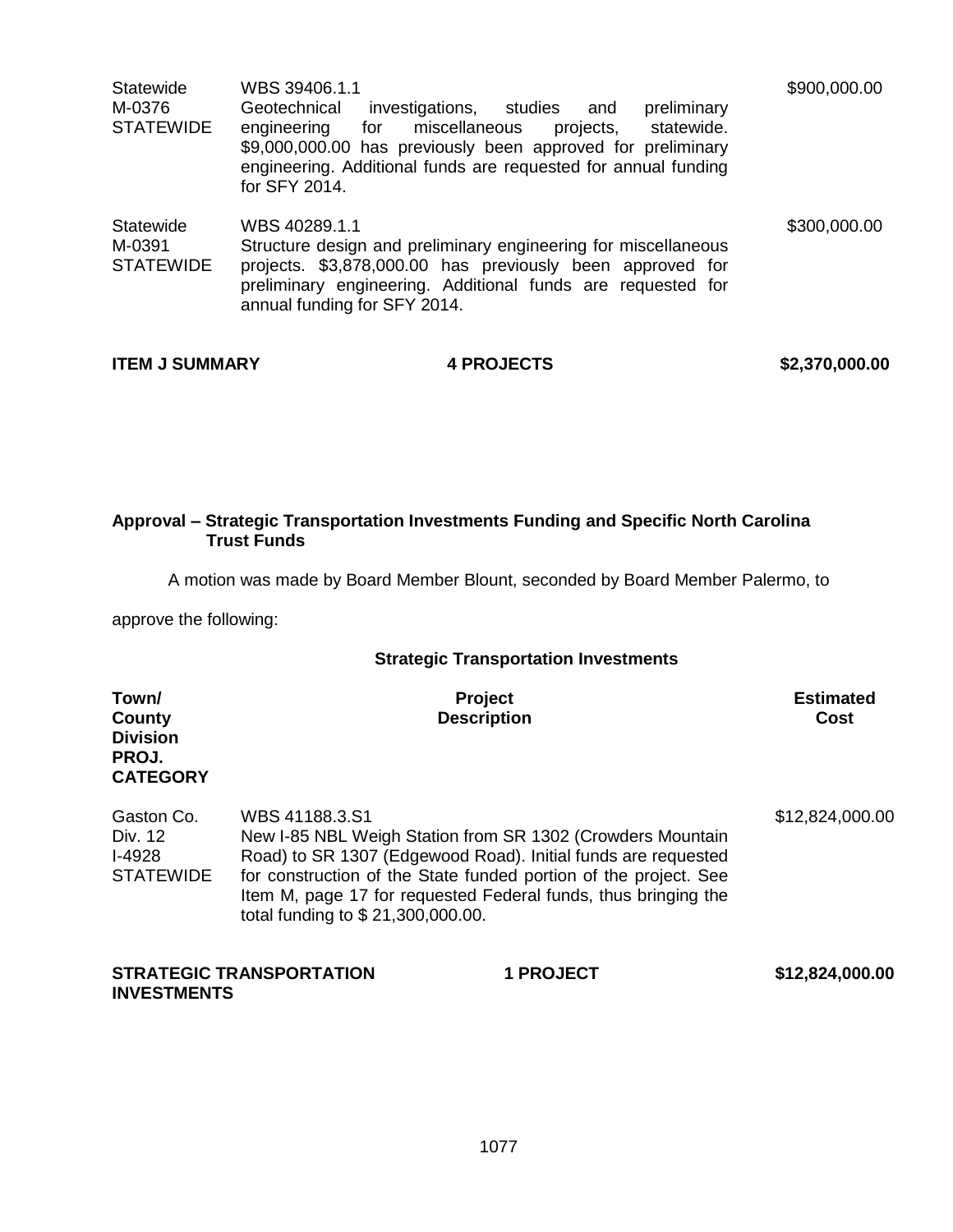## **Approval – Specific North Carolina Trust Funds – Urban Loops**

| Town/<br>County<br><b>Division</b><br>PROJ.<br><b>CATEGORY</b>              |                                                   | <b>Project</b><br><b>Description</b>                                                                                                                                                                                                               | <b>Estimated</b><br>Cost |
|-----------------------------------------------------------------------------|---------------------------------------------------|----------------------------------------------------------------------------------------------------------------------------------------------------------------------------------------------------------------------------------------------------|--------------------------|
| Winston-<br>Salem/<br>Forsyth Co.<br>Div. 9<br>U-2579AB<br><b>STATEWIDE</b> | WBS 34839.2.4<br>Specific Parcel 869 (rescinded). | Winston-Salem Northern Beltway Eastern Section (Future I-74)<br>from I-40 to I-40 Business / US 421. \$28,547,739.00 has<br>previously been approved for appraisal and advanced<br>acquisition of specific parcels. Funds are no longer needed for | $-$25,000.00$            |
|                                                                             | <b>TRUST FUND URBAN LOOP</b>                      | <b>1 PROJECT</b>                                                                                                                                                                                                                                   | $-$ \$25,000.00          |
| <b>INVESTMENTS</b>                                                          | <b>STRATEGIC TRANSPORTATION</b>                   | <b>1 PROJECT</b>                                                                                                                                                                                                                                   | \$12,824,000.00          |
|                                                                             | <b>TRUST FUND URBAN LOOP</b>                      | <b>1 PROJECT</b>                                                                                                                                                                                                                                   | $-$25,000.00$            |
| <b>SUMMARY OF FUNDS</b>                                                     |                                                   | <b>2 PROJECTS</b>                                                                                                                                                                                                                                  | \$12,799,000.00          |

## **Approval – Funds for Specific Federal-Aid Projects**

A motion was made by Board Member Blount, seconded by Board Member Palermo, to

approve the following:

## **Division 2**

| Town/<br>County/PROJ<br><b>CATEGORY</b> | <b>Project</b><br><b>Description</b>                     | <b>Estimated</b><br>Cost |  |
|-----------------------------------------|----------------------------------------------------------|--------------------------|--|
| Greene Co.                              | 45348.2.FD27, BRZ-1240(5)                                | \$40,000.00 Cost         |  |
| <b>BD-5102AA</b>                        | Replace Bridge #93 over Beamon Run on SR 1240. Funds are | \$32,000.00 Fed.         |  |
| <b>DIVISION</b>                         | needed for full right of way and utilities.              | \$8,000.00 State         |  |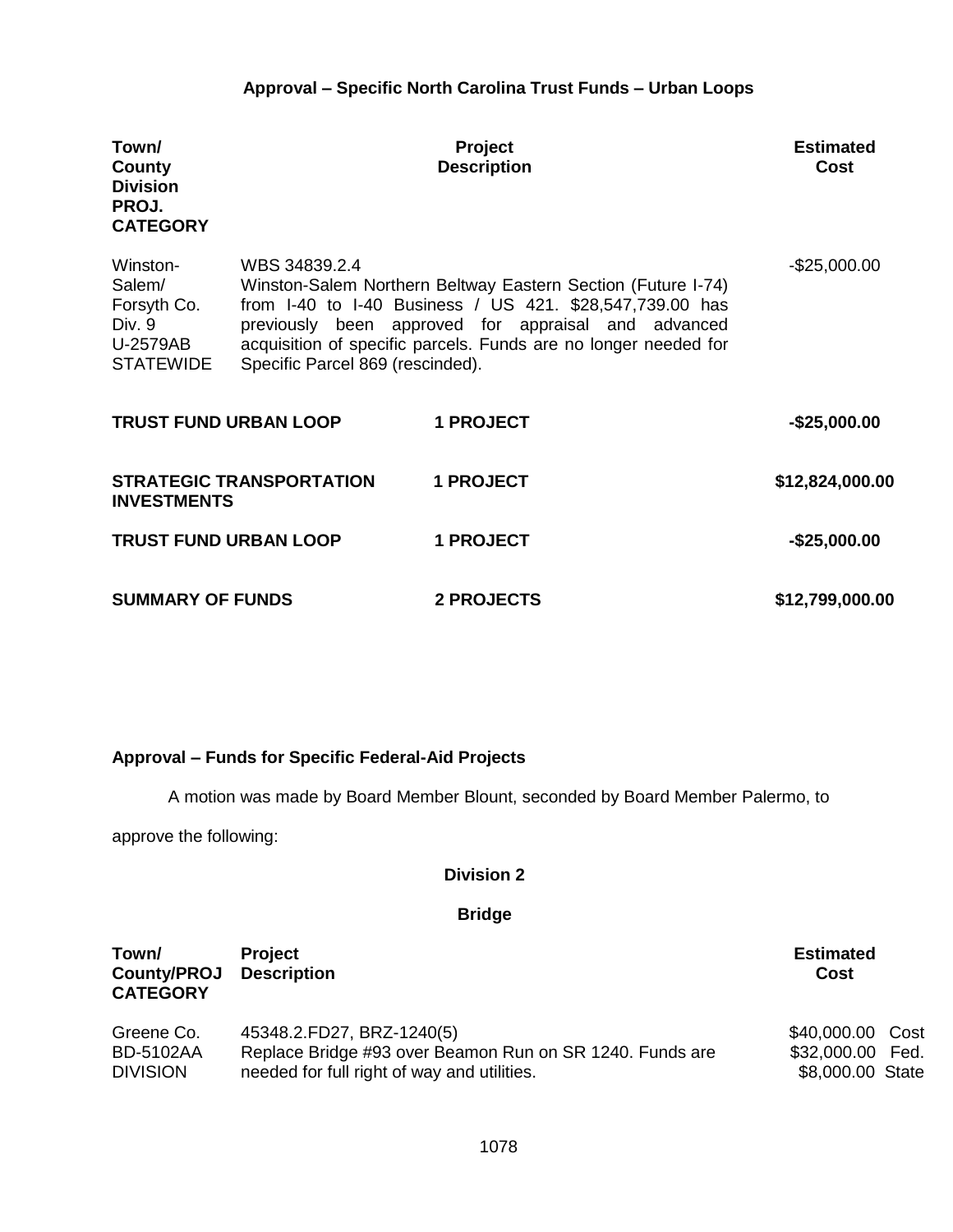| Greene Co.                             | 45348.2.FD20, BRSTP-1301(7)                                                                                                   | \$10,000.00 Cost                                        |
|----------------------------------------|-------------------------------------------------------------------------------------------------------------------------------|---------------------------------------------------------|
| <b>BD-5102T</b>                        | Replace Bridge #8 over Sandy Run on SR 1301. Funds are                                                                        | \$8,000.00 Fed.                                         |
| <b>DIVISION</b>                        | needed for full right of way and utilities.                                                                                   | \$2,000.00 State                                        |
| Pitt Co.                               | 45479.3. FR1, BRSTP-0033(9)                                                                                                   | \$1,136,534.00 Cost                                     |
| B-5418                                 | Replace Bridge #50 over Johnson Mill Run on NC 33. Funds                                                                      | \$909,227.00 Fed.                                       |
| <b>REGIONAL</b>                        | are needed for construction.                                                                                                  | \$227,307.00 State                                      |
| Pitt Co.                               | 45348.2.FD26, BRZ-1941(2)                                                                                                     | \$60,000.00 Cost                                        |
| BD-5102Z                               | Replace Bridge #20 over Clayroot Swamp on SR 1941. Funds                                                                      | \$48,000.00 Fed.                                        |
| <b>DIVISION</b>                        | are needed for full right of way and utilities.                                                                               | \$12,000.00 State                                       |
|                                        | <b>Safety</b>                                                                                                                 |                                                         |
| Pitt Co.<br>W-5202J<br><b>DIVISION</b> | 45332.2.FD10, HSIP-1702(3)<br>SR 1702 (Evans Street) at 14th Street. Funds are needed for<br>full right of way and utilities. | \$5,000.00<br>Cost<br>\$4,500.00 Fed.<br>\$500.00 State |

## **Urban**

| New Hanover     | 44096.1.F4, STPDA-0332(45)                                | \$20,300.00 Cost |  |
|-----------------|-----------------------------------------------------------|------------------|--|
| Co.             | Wrightsville Avenue / Greenville Avenue to Hinton Avenue. | \$16,240.00 Fed. |  |
| U-5534C         | Funds are needed for preliminary engineering.             | \$4,060.00 Local |  |
| <b>DIVISION</b> |                                                           |                  |  |

## **Bridge**

| Sampson Co.     | 45349.3.FD21, BRZ-1007(23)                              | \$720,000.00 Cost  |  |
|-----------------|---------------------------------------------------------|--------------------|--|
| <b>BD-5103U</b> | Replace Bridge #38 over Wildcat Creek on SR 1007. Funds | \$576,000.00 Fed.  |  |
| <b>DIVISION</b> | are needed for construction.                            | \$144,000.00 State |  |

## **Division 4**

## **Bridge**

| Nash Co.        | 42270.2.FR1, BRSTP-0301(25)                                   | \$200,000.00 Cost |  |
|-----------------|---------------------------------------------------------------|-------------------|--|
| B-5124          | Replace Bridges #141, #151, & #85 over Swift Creek on         | \$160,000.00 Fed. |  |
| <b>REGIONAL</b> | US 301. Funds are needed for full right of way and utilities. | \$40,000.00 State |  |

## **Rail Program**

| Enfield/        | 43600.3.FR34, STPRR-0481(10)                              | \$3,000.00 Cost |  |
|-----------------|-----------------------------------------------------------|-----------------|--|
| Halifax Co.     | Highway-Railway Grade Crossing Safety Project at the      | \$2,700.00 Fed. |  |
| Z-5400DB        | intersection of NC 481 (Whitfield Street) and the CSX     | \$300.00 State  |  |
| <b>REGIONAL</b> | Transportation Tracks; Crossing #629 670J. Funds are      |                 |  |
|                 | needed for construction for signal and gate improvements. |                 |  |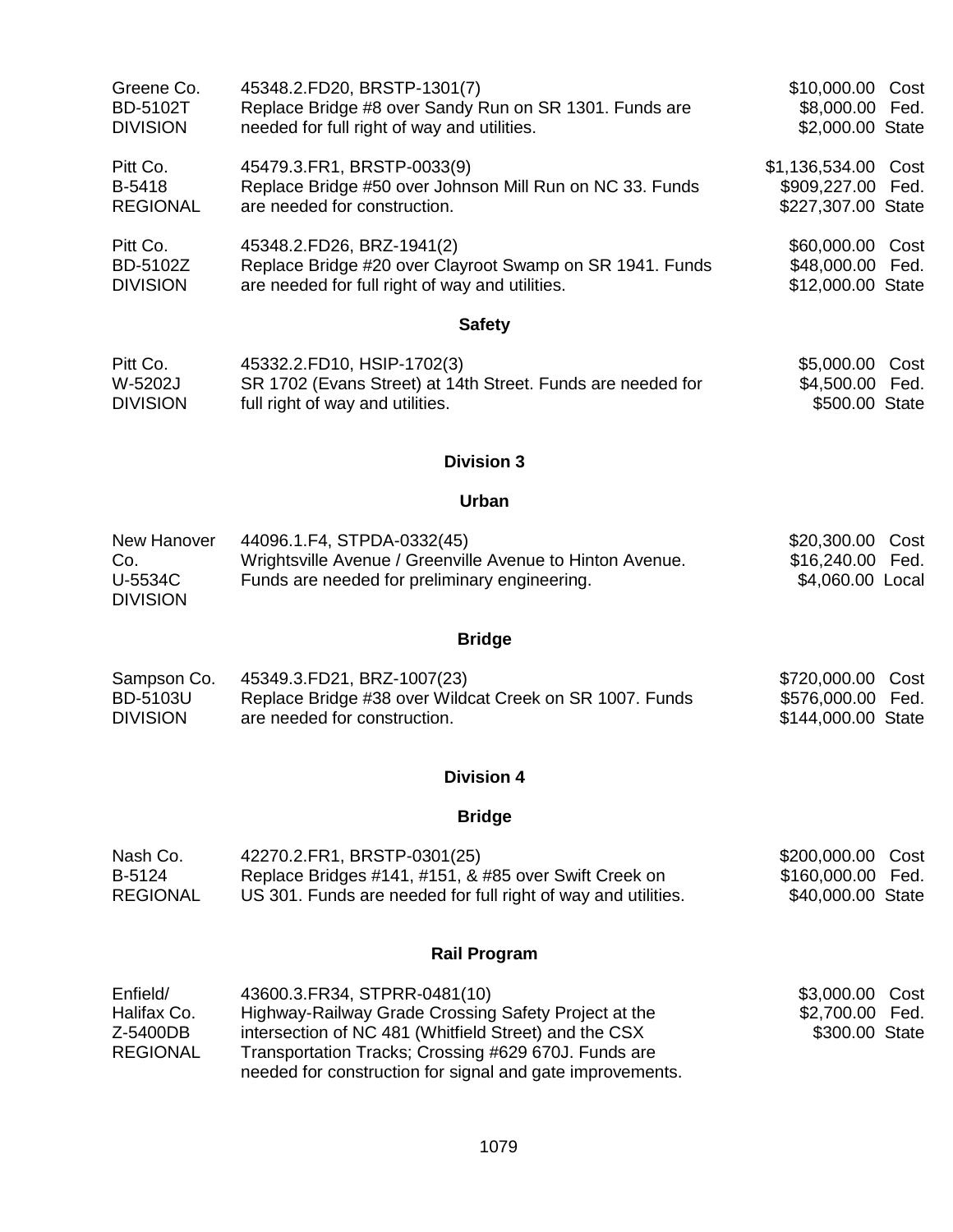## **Interstate Maintenance**

| Granville Co.<br>I-5205B<br><b>STATEWIDE</b>            | 47051.3. FS3, IMPP-085-4(122)<br>Interstate Maintenance and Preservation Program. Bridges #51,<br>#52, #55, #56, #60 and #61 on I-85, 0.170 mile. Funds are<br>needed for construction based on the estimate from the<br>12-Month Tentative Letting List published December 10, 2013.                 | \$3,000,000.00<br>Cost<br>\$2,400,000.00<br>Fed.<br>\$600,000.00 State |
|---------------------------------------------------------|-------------------------------------------------------------------------------------------------------------------------------------------------------------------------------------------------------------------------------------------------------------------------------------------------------|------------------------------------------------------------------------|
| Warren Co.<br>I-0914BA<br><b>STATEWIDE</b>              | 38688.2.FSU1, IMS-085-4(116)215<br>I-85 from south of US 158 in Vance County to north of SR 1237<br>(Manson Road). Funds are needed for utilities.                                                                                                                                                    | \$736,000.00<br>Cost<br>\$588,800.00<br>Fed.<br>\$147,200.00 State     |
| Warren Co.<br>I-0914BA<br><b>STATEWIDE</b>              | 38688.2.FS2, IMS-085-4(116)215<br>I-85 from south of US 158 in Vance County to north of SR 1237<br>(Manson Road). Funds are needed for right of way.                                                                                                                                                  | \$100,000.00<br>Cost<br>\$80,000.00<br>Fed.<br>\$20,000.00 State       |
| Warren Co.<br>I-0914BB<br><b>STATEWIDE</b>              | 38688.2.FSU2, IMS-085-4(117)224<br>I-85 from north of SR 1237 (Manson Road) to the Virginia State<br>Line. Funds are needed for utilities.                                                                                                                                                            | \$229,000.00<br>Cost<br>\$183,200.00<br>Fed.<br>\$45,800.00 State      |
| Warren Co.<br>I-0914BB<br><b>STATEWIDE</b>              | 38688.2.FS3, IMS-085-4(117)224<br>I-85 from north of SR 1237 (Manson Road) to the Virginia State<br>Line. Funds are needed for right of way.                                                                                                                                                          | \$100,000.00<br>Cost<br>\$80,000.00<br>Fed.<br>\$20,000.00 State       |
|                                                         | <b>Congestion Mitigation</b>                                                                                                                                                                                                                                                                          |                                                                        |
| Wake Co.<br>C-4924A<br><b>EXEMPT</b>                    | 44024.1.1, CMS-000S(453)<br>Triangle J Council of Governments - Development of Flexible<br>Work Schedules for Employees and Organizations in the<br>Triangle Ozone Non-Attainment Region. \$2,833,000.00 has<br>previously been approved for preliminary engineering.<br>Additional funds are needed. | \$1,710,000.00<br>Cost<br>\$864,000.00<br>Fed.<br>\$846,000.00 Local   |
|                                                         | <b>Enhancement</b>                                                                                                                                                                                                                                                                                    |                                                                        |
| Knightdale/<br>Wake Co.<br>EL-5100CD<br><b>DIVISION</b> | 41821.3.F42, STPDA-0512(12)<br>East Side of Smithfield Road from Carrington Drive and<br>Edenburghs Keep Drive to Knightdale Boulevard. Funds are<br>needed for construction for sidewalk improvements.                                                                                               | \$287,000.00<br>Cost<br>\$200,900.00 Fed.<br>\$86,100.00 Local         |
|                                                         | <b>Urban</b>                                                                                                                                                                                                                                                                                          |                                                                        |
| Morrisville /<br>Wake Co.<br>U-5503<br><b>DIVISION</b>  | 45490.3.F1, STPDA-3014(2)<br>SR 3014 (Morrisville-Carpenter Road) from west of SR 1613<br>(Davis Drive) to east of Old Savannah Drive. Funds are needed<br>for construction to widen roadway, realign intersection and<br>provide pedestrian and safety enhancements.                                 | \$950,000.00<br>Cost<br>\$665,000.00<br>Fed.<br>\$285,000.00 Local     |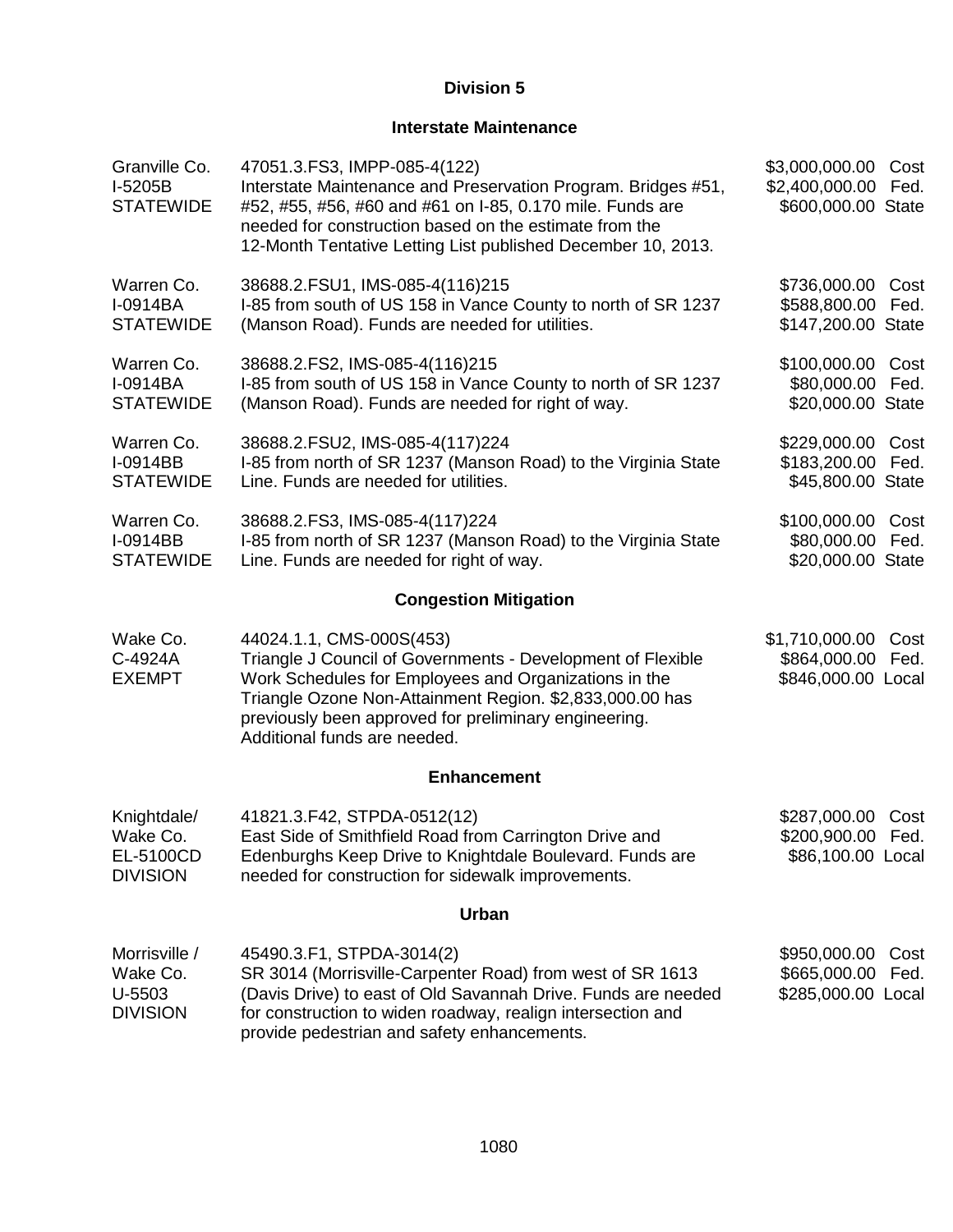| Morrisville/<br>Wake Co.<br>U-5503<br><b>DIVISION</b>              | 45490.1.1, STPDA-3014(2)<br>SR 3014 (Morrisville-Carpenter Road) from west of SR 1613<br>(Davis Drive) to east of Old Savannah Drive. \$45,500.00 has<br>previously been approved for preliminary engineering.<br>Additional funds are needed to cover costs that have or will<br>exceed the federal award. | \$210,000.00<br>Cost<br>\$147,000.00<br>Fed.<br>\$63,000.00 Local      |
|--------------------------------------------------------------------|-------------------------------------------------------------------------------------------------------------------------------------------------------------------------------------------------------------------------------------------------------------------------------------------------------------|------------------------------------------------------------------------|
|                                                                    | <b>Bridge</b>                                                                                                                                                                                                                                                                                               |                                                                        |
| Person Co.<br>B-4784<br><b>DIVISION</b>                            | 38555.3.FD1, BRZ-1134(3)<br>Replace Bridge #31 over Aldridge Creek on SR 1134,<br>0.085 mile. \$600,000.00 has previously been approved for<br>construction. Funds need to be increased \$86,424.00 to reflect<br>the low bid received on November 19, 2013.                                                | \$86,424.00<br>Cost<br>\$69,139.00<br>Fed.<br>\$17,285.00 State        |
| Vance Co.<br>B-4827<br><b>DIVISION</b>                             | 38597.3.FD1, BRZ-1523(6)<br>Replace Bridge #53 over Sandy Creek on SR 1523, 0.123 mile.<br>Funds are needed for construction based on the estimate from<br>the 12-Month Tentative Letting List published December 10,<br>2013.                                                                              | \$950,000.00<br>Cost<br>\$760,000.00<br>Fed.<br>\$190,000.00 State     |
| Wake Co.<br>B-4991<br><b>DIVISION</b>                              | 40890.3.FD1, BRZ-1163(7)<br>Replace Bridge #359 over Beaver Creek on SR 1163,<br>0.296 mile. Funds are needed for construction based on the<br>estimate from the 12-Month Tentative Letting List published<br>December 10, 2013.                                                                            | \$2,150,000.00<br>Cost<br>\$1,720,000.00<br>Fed.<br>\$430,000.00 State |
|                                                                    | <b>Division 6</b>                                                                                                                                                                                                                                                                                           |                                                                        |
|                                                                    | <b>Bridge</b>                                                                                                                                                                                                                                                                                               |                                                                        |
| Columbus Co.<br>B-4475<br><b>DIVISION</b>                          | 38380.3.FD1, BRZ-1119(3)<br>Replace Bridge #85 over Tom's Fork Creek on SR 1119,<br>0.060 mile. Funds are needed for construction based on the<br>estimate from the 12-Month Tentative Letting List published<br>December 10, 2013.                                                                         | \$600,000.00<br>Cost<br>\$480,000.00 Fed.<br>\$120,000.00 State        |
| Harnett Co.<br><b>B-4138A</b><br><b>REGIONAL</b>                   | 33490.1.FR2, BRSTP-0401(255)<br>Bridge #46 - Sidewalk along the northeast side of US 401 within<br>the project limits. Funds are needed for preliminary engineering.                                                                                                                                        | \$60,000.00<br>Cost<br>\$48,000.00<br>Fed.<br>\$12,000.00 State        |
|                                                                    | <b>Safety</b>                                                                                                                                                                                                                                                                                               |                                                                        |
| Fayetteville/<br>Cumberland<br>Co.<br>W-5206AK<br><b>STATEWIDE</b> | 45336.1. FS37, HSIP-1007(28)<br>SR 1007 (All American) from the Santa Fe Interchange to the<br>Morganton Road Interchange. Funds are needed for preliminary<br>engineering.                                                                                                                                 | \$150,000.00<br>Cost<br>\$135,000.00<br>Fed.<br>\$15,000.00 State      |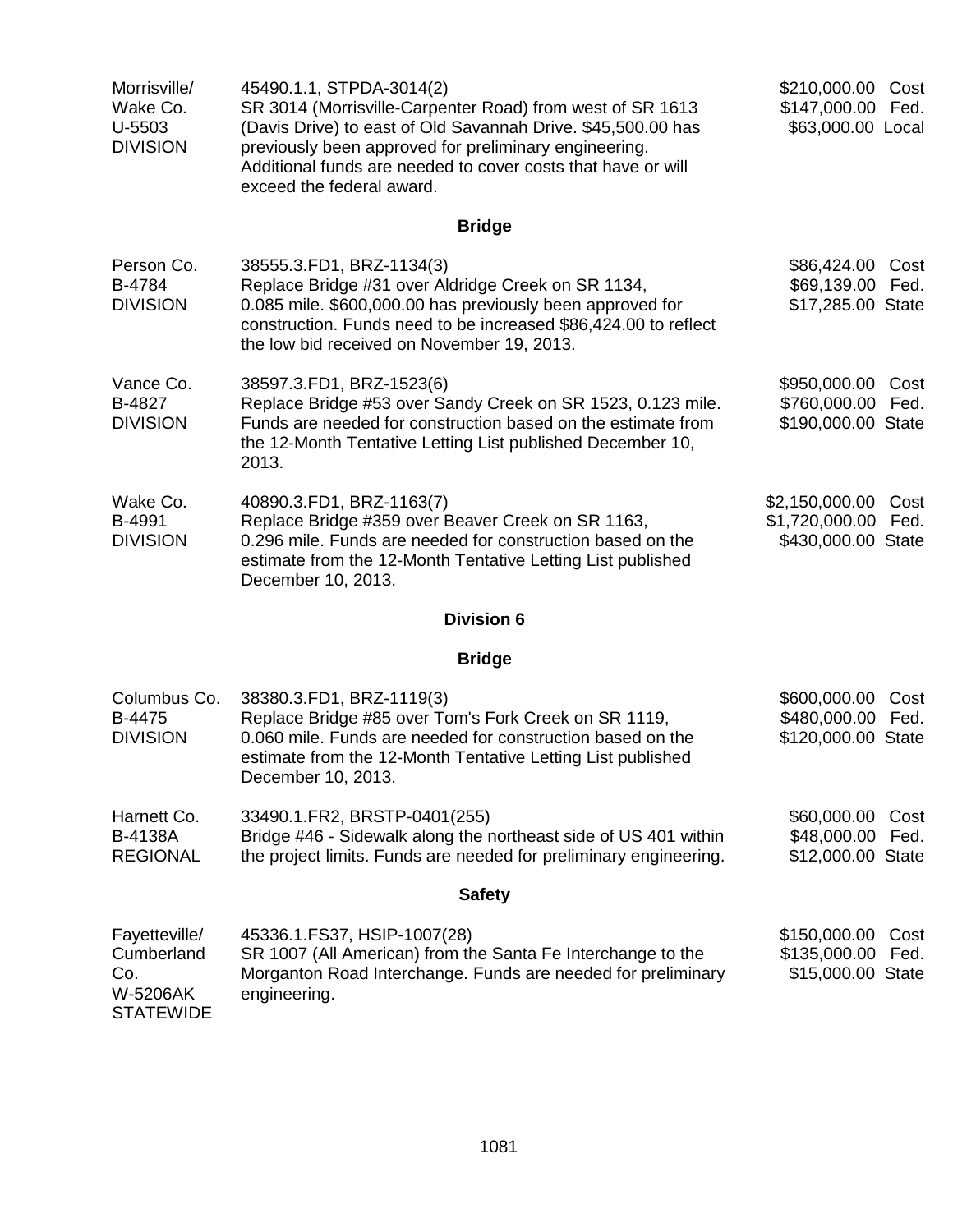## **Interstate Maintenance**

| Guilford Co.<br>$I-5110$<br><b>STATEWIDE</b>                       | 42345.2.1, NHF-0073(25)<br>I-73 from NC 68 to the Greensboro Western Loop.<br>\$7,497,782.00 has previously been approved for right of way -<br>Advance Acquisition. Additional funds are needed for right of<br>way and utilities to cover costs of settlement and for the<br>demolition of buildings for Specific Parcels 950 (Property of<br>Metalcraft) and 975 (Property of MC4, LLC). | \$14,191,487.00 Cost<br>\$11,353,190.00<br>\$2,838,297.00 State | Fed.         |
|--------------------------------------------------------------------|---------------------------------------------------------------------------------------------------------------------------------------------------------------------------------------------------------------------------------------------------------------------------------------------------------------------------------------------------------------------------------------------|-----------------------------------------------------------------|--------------|
|                                                                    | <b>Enhancement</b>                                                                                                                                                                                                                                                                                                                                                                          |                                                                 |              |
| Alamance Co.<br>$U-3110B(L)$<br><b>DIVISION</b>                    | 34901.3.FD7, STP-1311(15)<br>Improvements along SR 1311 (Cook Road) from SR 1309<br>(Westbrook Avenue) to NC 100. Funds are needed for<br>construction for landscaping.                                                                                                                                                                                                                     | \$131,543.00<br>\$105,234.00<br>\$26,309.00 State               | Cost<br>Fed. |
|                                                                    | <b>Urban</b>                                                                                                                                                                                                                                                                                                                                                                                |                                                                 |              |
| Alamance Co.<br>$U-3110B(L)$<br><b>DIVISION</b>                    | 34901.3.6, STP-1311(12)<br>Improvements along SR 1311 (Cook Road) from SR 1309<br>(Westbrook Avenue) to NC 100. \$131,505.00 has previously<br>been approved for construction. Funds need to be decreased<br>(\$131,505.00) per FHWA until project is ready for charges.                                                                                                                    | $-$ \$131,505.00<br>-\$105,204.00 Fed.<br>-\$26,301.00 State    | Cost         |
|                                                                    | <b>Bridge</b>                                                                                                                                                                                                                                                                                                                                                                               |                                                                 |              |
| Alamance Co.<br>B-4401<br><b>DIVISION</b>                          | 33681.3.FD1, BRZ-1124(5)<br>Replace Bridge #161 over North Prong Stinking Quarter Creek<br>on SR 1124 (Stafford Mill Road), 0.141 mile. \$900,000.00 has<br>previously been approved for construction. Funds need to be<br>increased \$254,463.00 to reflect the low bid received November<br>19, 2013                                                                                      | \$254,463.00<br>\$203,570.00<br>\$50,893.00 State               | Cost<br>Fed. |
|                                                                    | <b>Safety</b>                                                                                                                                                                                                                                                                                                                                                                               |                                                                 |              |
| Burlington/<br>Alamance Co.<br><b>SR-5001AQ</b><br><b>DIVISION</b> | 40924.3.F42, SRS-0701(28)<br>Safe Routes to School. Funds are needed for construction to<br>install sidewalks and curb ramps along the west side of Sellers<br>Mill Road from Hanover Road to Richards Street near<br>Broadview Middle School.                                                                                                                                              | \$54,315.00 Cost<br>\$54,315.00 Fed.                            |              |
| Alamance Co.<br>W-5011<br><b>REGIONAL</b>                          | 41811.3.FR1, STP-0049(25)<br>NC 49 at NC 119. Funds are needed for construction to install<br>all-way stop and channelization and improve sight distance.                                                                                                                                                                                                                                   | \$270,000.00<br>\$243,000.00<br>\$27,000.00 State               | Cost<br>Fed. |
| Caswell Co.<br>W-5207H<br><b>REGIONAL</b>                          | 45337.3. FR8, HSIP-0062(12)<br>NC 62 from SR 1751 (Fitch Road) to SR 1745 (Moorefield<br>Road). Funds are needed for construction for the installation<br>of guardrail.                                                                                                                                                                                                                     | \$700,000.00<br>\$630,000.00<br>\$70,000.00 State               | Cost<br>Fed. |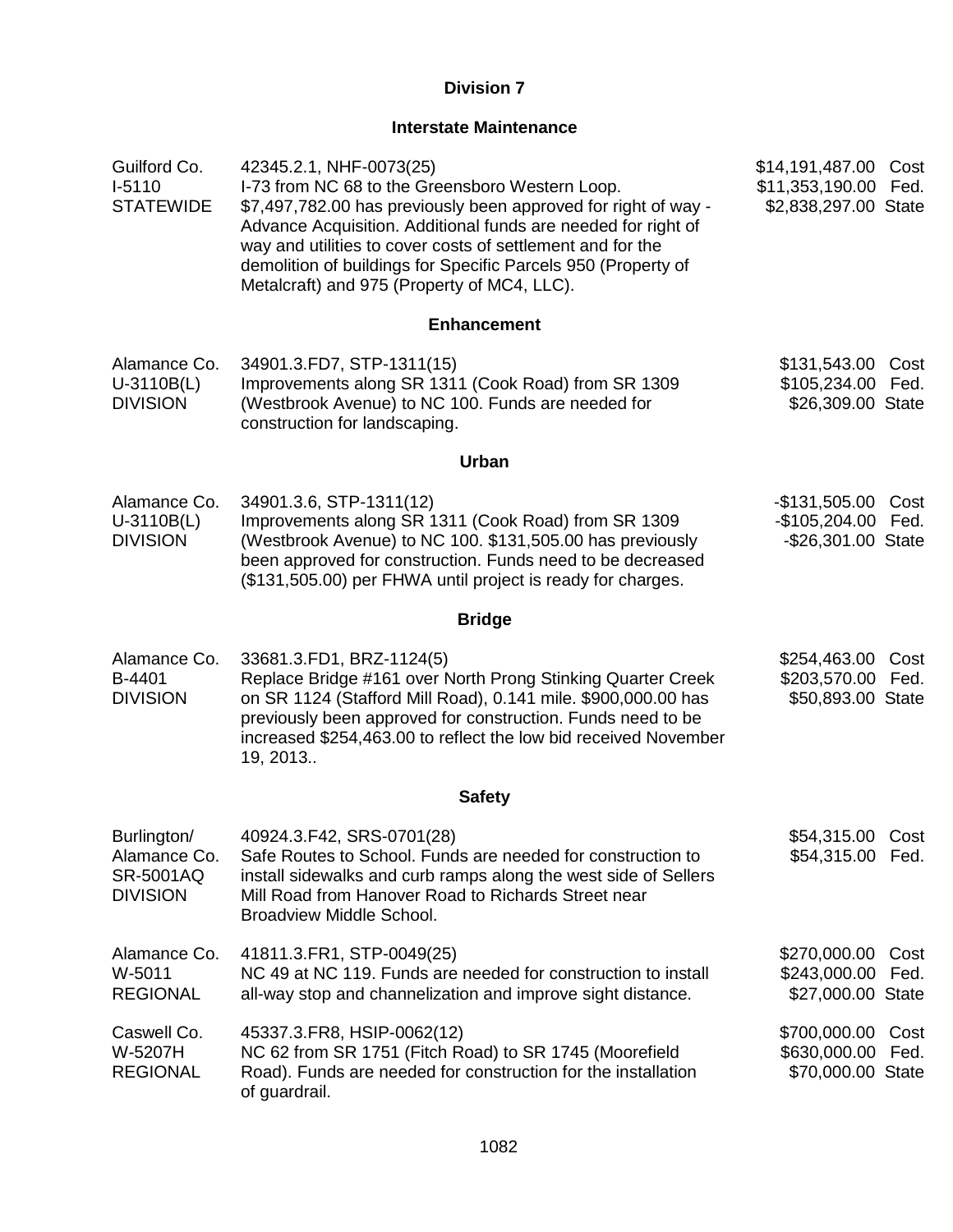## **Congestion Mitigation**

| Chatham Co.<br>C-5176<br><b>EXEMPT</b>                              | 46237.3.F1, CMS-000S(636)<br>American Tobacco Trail - New Hope Church Road Trailhead<br>Park and Ride Lot. Funds are needed for construction for a<br>parking lot.                                                                                                                                                                                         | \$1,192,000.00 Cost<br>\$797,000.00<br>Fed.<br>\$395,000.00 Local        |  |  |
|---------------------------------------------------------------------|------------------------------------------------------------------------------------------------------------------------------------------------------------------------------------------------------------------------------------------------------------------------------------------------------------------------------------------------------------|--------------------------------------------------------------------------|--|--|
|                                                                     | <b>Bridge</b>                                                                                                                                                                                                                                                                                                                                              |                                                                          |  |  |
| Chatham Co.<br>B-4730<br><b>DIVISION</b>                            | 38503.3.FD1, BRZ-1549(6)<br>Replace Bridge #108 over Terrell Creek on SR 1549,<br>0.115 mile. \$750,000.00 has previously been approved for<br>construction. Funds need to be decreased (\$94,027.00) to<br>reflect the low bid received on November 19, 2013.                                                                                             | $-$94,027.00$<br>Cost<br>$-$75,222.00$<br>Fed.<br>-\$18,805.00 State     |  |  |
| Hoke Co.<br>B-5127<br><b>REGIONAL</b>                               | 42285.2.FR1, BRSTP-0211(24)<br>Replace Bridge #4 over Raft Swamp on NC 211. Funds are<br>needed for full right of way and utilities.                                                                                                                                                                                                                       | \$70,000.00<br>Cost<br>\$56,000.00<br>Fed.<br>\$14,000.00 State          |  |  |
| Hoke Co.<br>B-5132<br><b>DIVISION</b>                               | 42291.3.FD1, BRZ-1436(2)<br>Replace Bridge #37 over Raft Swamp on SR 1436, 0.085 mile.<br>Funds are needed for construction based on the estimate from<br>the 12-Month Tentative Letting List published December 10,<br>2013.                                                                                                                              | \$825,000.00<br>Cost<br>\$660,000.00<br>Fed.<br>\$165,000.00 State       |  |  |
| Montgomery<br>Co.<br>B-4780<br><b>DIVISION</b>                      | 38551.2.FD1, BRZ-1111(8)<br>Replace Bridge #22 over Richland Creek on SR 1111. Funds<br>are needed for full right of way and utilities.                                                                                                                                                                                                                    | \$60,480.00<br>Cost<br>\$48,384.00<br>Fed.<br>\$12,096.00 State          |  |  |
|                                                                     | <b>Division 9</b>                                                                                                                                                                                                                                                                                                                                          |                                                                          |  |  |
|                                                                     | <b>Congestion Mitigation</b>                                                                                                                                                                                                                                                                                                                               |                                                                          |  |  |
| Salisbury/<br>Rowan Co.<br>C-5553<br><b>EXEMPT</b>                  | 51023.3.F1, CMS-0914(34)<br>Computerized Traffic Signal System. \$3,296,000.00 has<br>previously been approved for construction. Funds need to be<br>decreased (\$437,692.00) to reflect the low bid received on<br>October 15, 2013.                                                                                                                      | $-$437,692.00$<br>Cost<br>$-$ \$350,154.00<br>Fed.<br>-\$87,538.00 State |  |  |
| <b>Urban</b>                                                        |                                                                                                                                                                                                                                                                                                                                                            |                                                                          |  |  |
| Winston-<br>Salem /<br>Forsyth Co.<br>U-2579AB*<br><b>STATEWIDE</b> | 34839.2.11, HPP-0918(46)<br>Northern Beltway Eastern Section (Future I-74) from I-40 to I-40<br>Business / US 421. \$890,427.00 has previously been approved<br>for right of way - Advanced Acquisition. Additional funds are<br>needed for right of way and utilities to cover costs of settlement<br>for SP 799 (Property of Barbara Jones Cook Estate). | \$126,278.00<br>Cost<br>\$101,022.00 Fed.<br>\$25,256.00 State           |  |  |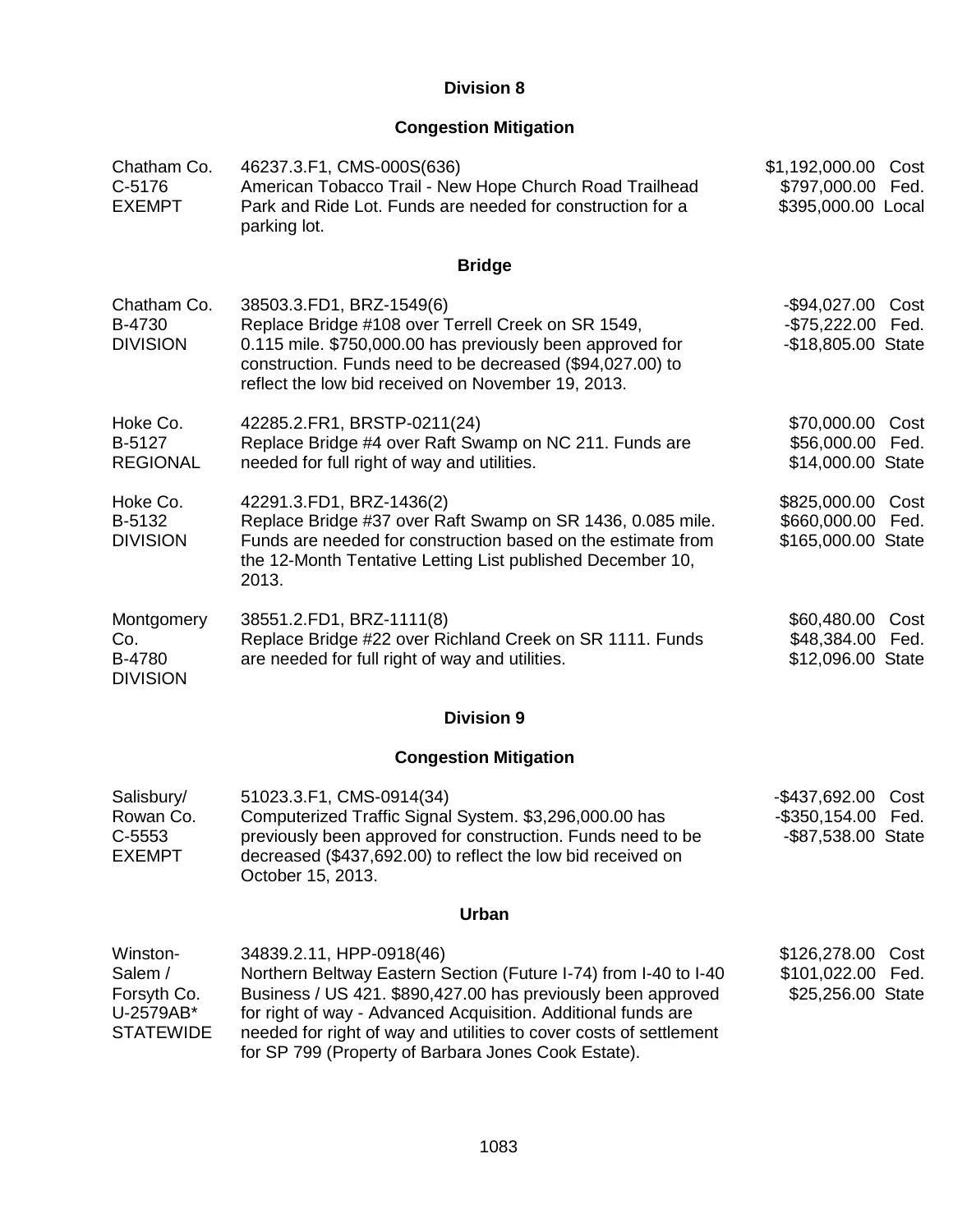| Davidson Co.<br>45355.3.FD23, BRSTP-1002(37)<br>Replace Bridge #274 over Lick Creek on SR 1002. Funds are<br><b>BD-5109W</b><br>needed for construction.<br><b>DIVISION</b> |                                                                                                                                                                                                                                                                                                                             | \$1,125,000.00<br>\$900,000.00<br>\$225,000.00 State         | Cost<br>Fed. |
|-----------------------------------------------------------------------------------------------------------------------------------------------------------------------------|-----------------------------------------------------------------------------------------------------------------------------------------------------------------------------------------------------------------------------------------------------------------------------------------------------------------------------|--------------------------------------------------------------|--------------|
|                                                                                                                                                                             | <b>Division 10</b>                                                                                                                                                                                                                                                                                                          |                                                              |              |
|                                                                                                                                                                             | <b>Bridge</b>                                                                                                                                                                                                                                                                                                               |                                                              |              |
| Cabarrus Co.<br>B-4973<br><b>DIVISION</b>                                                                                                                                   | 40097.3.FD1, BRSTP-1157(5)<br>Replace Bridge #271 over Irish Buffalo Creek on SR 1157,<br>0.182 mile. \$1,500,000.00 has previously been approved for<br>construction. Funds need to be increased \$327,778.00 to reflect<br>the low bid received on November 19, 2013.                                                     | \$327,778.00<br>\$262,222.00<br>\$65,556.00 State            | Cost<br>Fed. |
| Stanly Co.<br>B-5137<br><b>DIVISION</b>                                                                                                                                     | 42296.3.FD1, BRZ-1542(7)<br>Replace Bridge #215 over Little Mountain Creek on SR 1542,<br>0.095 mile. Funds are needed for construction based on the<br>estimate from the 12-Month Tentative Letting List published<br>December 10, 2013.                                                                                   | \$700,000.00 Cost<br>\$560,000.00 Fed.<br>\$140,000.00 State |              |
| Union Co.<br>B-5109<br><b>REGIONAL</b>                                                                                                                                      | 42246.3.FR1, BRSTP-0218(7)<br>Replace Bridge #29 over Goose Creek on NC 218, 0.124 mile.<br>\$1,300,000.00 has previously been approved for construction.<br>Funds need to be increased \$176,076.00 to reflect the low bid<br>received on November 19, 2013.                                                               | \$176,076.00 Cost<br>\$140,861.00 Fed.<br>\$35,215.00 State  |              |
|                                                                                                                                                                             | <b>Rail Program</b>                                                                                                                                                                                                                                                                                                         |                                                              |              |
| Cabarrus Co.<br>P-4405EA<br><b>STATEWIDE</b>                                                                                                                                | 42412.1.8, STP-000S(608)<br>Gladys H. Doster Private Crossing in Harrisburg at the<br>intersection of Milepost 363.28 and the Norfolk Southern<br>Railway Tracks; Crossing #715 329N. \$10,000.00 has<br>previously been approved for preliminary engineering.<br>Additional funds are needed based on the latest estimate. | \$40,000.00<br>\$40,000.00                                   | Cost<br>Fed. |
| Mecklenburg<br>Co.<br>P-5200EA<br><b>DIVISION</b>                                                                                                                           | 45361.2.FD6, STPRR-1213(32)<br>Thrift Depot Relocation; Piedmont and Northern Railroad. Funds<br>are needed for full right of way and utilities.                                                                                                                                                                            | \$450,000.00<br>\$360,000.00<br>\$90,000.00 State            | Cost<br>Fed. |
|                                                                                                                                                                             | <b>Division 11</b>                                                                                                                                                                                                                                                                                                          |                                                              |              |
|                                                                                                                                                                             | <b>Enhancement</b>                                                                                                                                                                                                                                                                                                          |                                                              |              |
| <b>Divisionwide</b><br>E-4975<br><b>DIVISION</b>                                                                                                                            | 39831.1.1, STP-000S(430)<br>Blue Ridge National Heritage Area (BRNHA) Trails Program in<br>Divisions 11, 13 and 14. \$55,440.00 has previously been<br>approved for preliminary engineering. Additional funds are<br>needed based on the latest estimate.                                                                   | \$53,520.00<br>\$42,816.00<br>\$10,704.00 Local              | Cost<br>Fed. |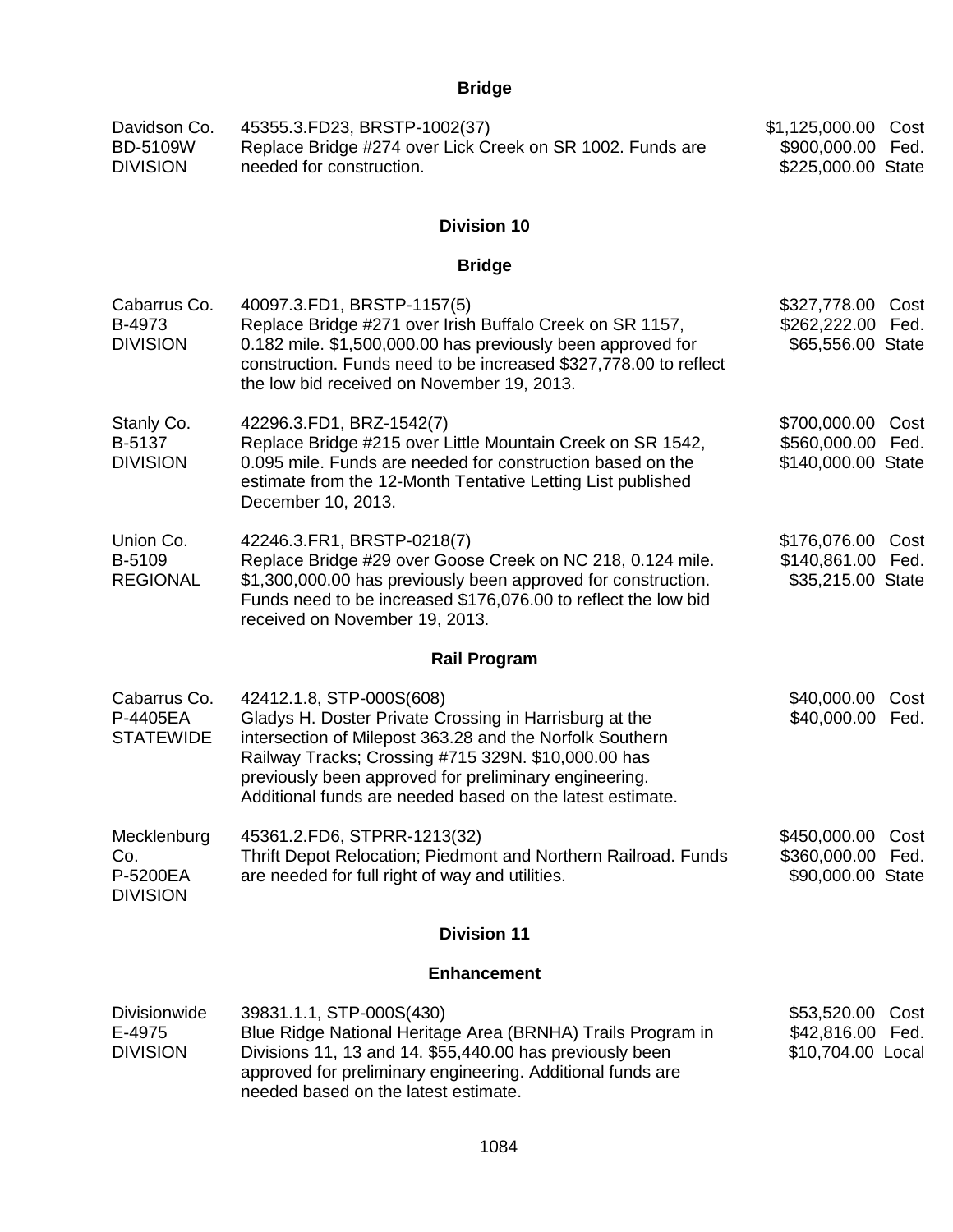| Alleghany Co.<br>B-4701<br><b>DIVISION</b>             | 38476.3.FD1, BRZ-1341(2)<br>Replace Bridge #15 over Elk Creek on SR 1341, 0.093 mile.<br>Funds are needed for construction based on the estimate from<br>the 12-Month Tentative Letting List published December 10,<br>2013.                                                                                                                                                                     |                                                               | \$975,000.00<br>Cost<br>Fed.<br>\$195,000.00 State |
|--------------------------------------------------------|--------------------------------------------------------------------------------------------------------------------------------------------------------------------------------------------------------------------------------------------------------------------------------------------------------------------------------------------------------------------------------------------------|---------------------------------------------------------------|----------------------------------------------------|
|                                                        | <b>Division 12</b>                                                                                                                                                                                                                                                                                                                                                                               |                                                               |                                                    |
|                                                        | <b>Interstate Maintenance</b>                                                                                                                                                                                                                                                                                                                                                                    |                                                               |                                                    |
| Gaston Co.<br>I-4928<br><b>STATEWIDE</b>               | 41188.3.FS1, IMS-085-1(106)3<br>New I-85 NBL Weigh Station from SR 1302 (Crowders Mountain<br>Road) to SR 1307 (Edgewood Road), 2.244 miles. Funds are<br>needed for construction based on the estimate from the 12-<br>Month Tentative Letting List published December 10, 2013. See<br>Item K-1 for requested \$12,824,000.00 in State Funds bringing<br>the total funding to \$21,300,000.00. | \$8,476,000.00<br>\$6,780,800.00<br>\$1,695,200.00 State      | Cost<br>Fed.                                       |
| Iredell Co.<br>I-5606<br><b>STATEWIDE</b>              | 45828.3.FS1, IMPP-077-1(214)45<br>Pavement Rehabilitation, 9.000 miles. Funds are needed for<br>construction based on the estimate from the 12-Month Tentative<br>Letting List published December 10, 2013.                                                                                                                                                                                      | \$15,000,000.00<br>\$12,000,000.00<br>\$3,000,000.00 State    | Cost<br>Fed.                                       |
|                                                        | <b>National Highway</b>                                                                                                                                                                                                                                                                                                                                                                          |                                                               |                                                    |
| Iredell Co.<br>K-4908<br><b>STATEWIDE</b>              | 39894.2.FS1, IMS-77-1(177)39<br>I-77; New Rest Area pair on new location. \$2,500,000.00 has<br>previously been approved for right of way and utilities. Funds<br>need to be decreased (\$2,250,000.00) for right of way and<br>utilities, no right of way acquisition will be needed.                                                                                                           | $-$ \$2,250,000.00<br>$-$1,800,000.00$<br>-\$450,000.00 State | Cost<br>Fed.                                       |
|                                                        | <b>Bridge</b>                                                                                                                                                                                                                                                                                                                                                                                    |                                                               |                                                    |
| Alexander Co.<br>B-5110<br><b>DIVISION</b>             | 42248.3.FD1, BRZ-1626(3)<br>Replace Bridge #129 over Big Branch Creek on SR 1626,<br>0.095 mile. Funds are needed for construction based on the<br>estimate from the 12-Month Tentative Letting List published<br>December 10, 2013.                                                                                                                                                             | \$525,000.00<br>\$420,000.00<br>\$105,000.00 State            | Cost<br>Fed.                                       |
| Catawba Co.<br>B-5150<br><b>DIVISION</b>               | 42311.2.FD1, BRZ-1404(13)<br>Replace Bridge #34 over Falling Creek on SR 1404. Funds are<br>needed for full right of way and utilities.                                                                                                                                                                                                                                                          | \$341,812.00 Cost<br>\$273,450.00<br>\$68,362.00 State        | Fed.                                               |
| Claremont/<br>Catawba Co.<br>B-5542<br><b>DIVISION</b> | 45525.1.F1, HBP-1207(7)<br>Bunker Hill Covered Bridge Preservation, Historic Bridge<br>Program Grant. Funds are needed for preliminary engineering.                                                                                                                                                                                                                                              | \$50,000.00 Cost<br>\$40,000.00<br>\$10,000.00 Local          | Fed.                                               |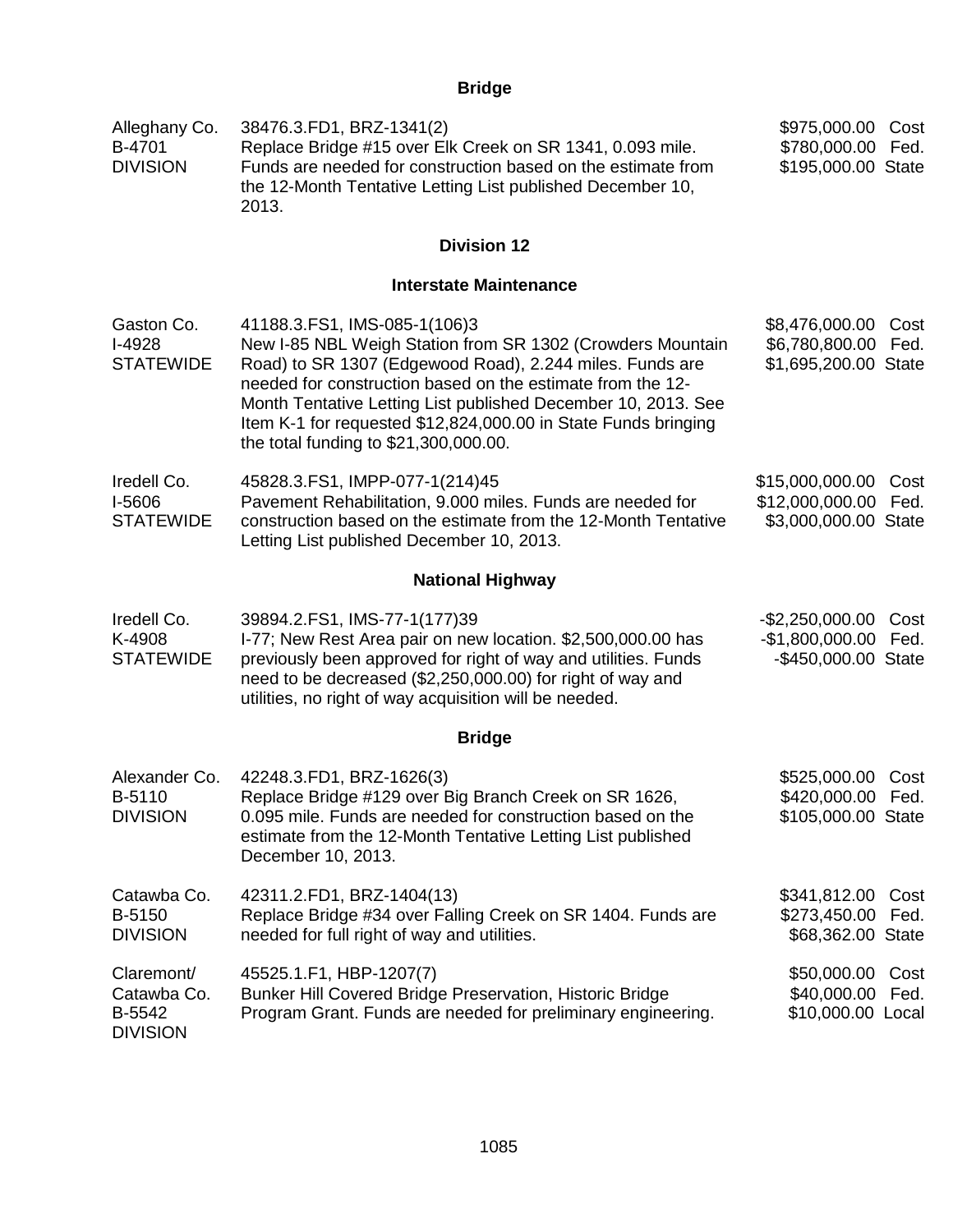| Lincoln Co.<br>B-5155<br><b>DIVISION</b>                           | 42323.3.FD1, BRZ-1314(5)<br>Replace Bridge #37 over Hoyle Creek on SR 1314, 0.133 mile.<br>Funds are needed for construction based on the estimate from<br>the 12-Month Tentative Letting List published December 10,<br>2013.                                                                                                         | \$700,000.00<br>Cost<br>\$560,000.00 Fed.<br>\$140,000.00 State |
|--------------------------------------------------------------------|----------------------------------------------------------------------------------------------------------------------------------------------------------------------------------------------------------------------------------------------------------------------------------------------------------------------------------------|-----------------------------------------------------------------|
|                                                                    | <b>Rail Program</b>                                                                                                                                                                                                                                                                                                                    |                                                                 |
| Kings<br>Mountain/<br>Cleveland Co.<br>Y-5500LA<br><b>DIVISION</b> | 45533.1.FD2, RR-1218(7)<br>Mountain Street and the Norfolk Southern Railroad; Crossing<br>#716 260Y; and Gold Street and the Norfolk Southern Railroad;<br>Crossing #716 261F. Funds are needed for preliminary<br>engineering.                                                                                                        | \$10,000.00 Cost<br>\$10,000.00<br>Fed.                         |
|                                                                    | <b>Division 13</b>                                                                                                                                                                                                                                                                                                                     |                                                                 |
|                                                                    | <b>Congestion Mitigation</b>                                                                                                                                                                                                                                                                                                           |                                                                 |
| <b>Buncombe</b><br>Co.<br>C-5564<br><b>EXEMPT</b>                  | 44110.3.F1, CMS-000S(758)<br>Land of Sky Regional Council to work with regional clean air<br>campaign and clean vehicle coalition to implement and<br>educational and outreach program in communities adjacent to<br>Great Smokey Mountains National Park. Funds are needed for<br>construction for the implementation of the program. | \$65,000.00<br>Cost<br>\$52,000.00 Fed.<br>\$13,000.00 Local    |
|                                                                    | <b>Bridge</b>                                                                                                                                                                                                                                                                                                                          |                                                                 |
| Madison Co.<br>B-4984<br><b>DIVISION</b>                           | 40165.3.FD1, BRSTP-1151(6)<br>Replace Bridge #138 over Big Pine Creek on SR 1151,<br>0.052 mile. Funds are needed for construction based on the<br>estimate from the 12-Month Tentative Letting List published<br>December 10, 2013.                                                                                                   | \$825,000.00<br>Cost<br>\$660,000.00 Fed.<br>\$165,000.00 State |
| Madison Co.<br><b>BD-5113F</b><br><b>DIVISION</b>                  | 45359.3.FD6, BRZ-1390(2)<br>Replace Bridge #59 over Walnut Creek on SR 1390. Funds are<br>needed for construction.                                                                                                                                                                                                                     | \$725,000.00 Cost<br>\$580,000.00 Fed.<br>\$145,000.00 State    |
| McDowell Co.<br><b>BD-5113K</b><br><b>DIVISION</b>                 | 45359.3.FD11, BRZ-1760(6)<br>Replace Bridge #64 over Thompsons Creek on SR 1760. Funds<br>are needed for construction.                                                                                                                                                                                                                 | \$575,000.00 Cost<br>\$460,000.00 Fed.<br>\$115,000.00 State    |
|                                                                    | <b>Safety</b>                                                                                                                                                                                                                                                                                                                          |                                                                 |
| <b>Buncombe</b><br>Co.<br>W-5213F<br><b>REGIONAL</b>               | 45343.1.FR7, HSIP-074A(5)<br>US 74A between SR 2771 (Owenby Cove Road) and SR 2773.<br>Funds are needed for preliminary engineering.                                                                                                                                                                                                   | \$20,000.00<br>Cost<br>\$18,000.00 Fed.<br>\$2,000.00 State     |
| <b>Buncombe</b><br>Co.<br>W-5213F<br><b>REGIONAL</b>               | 45343.3. FR7, HSIP-074A(5)<br>US 74A between SR 2771 (Owenby Cove Road) and SR 2773.<br>Funds are needed for construction for overlay, pavement<br>markings, and snowplowable markers.                                                                                                                                                 | \$475,000.00<br>Cost<br>\$427,500.00 Fed.<br>\$47,500.00 State  |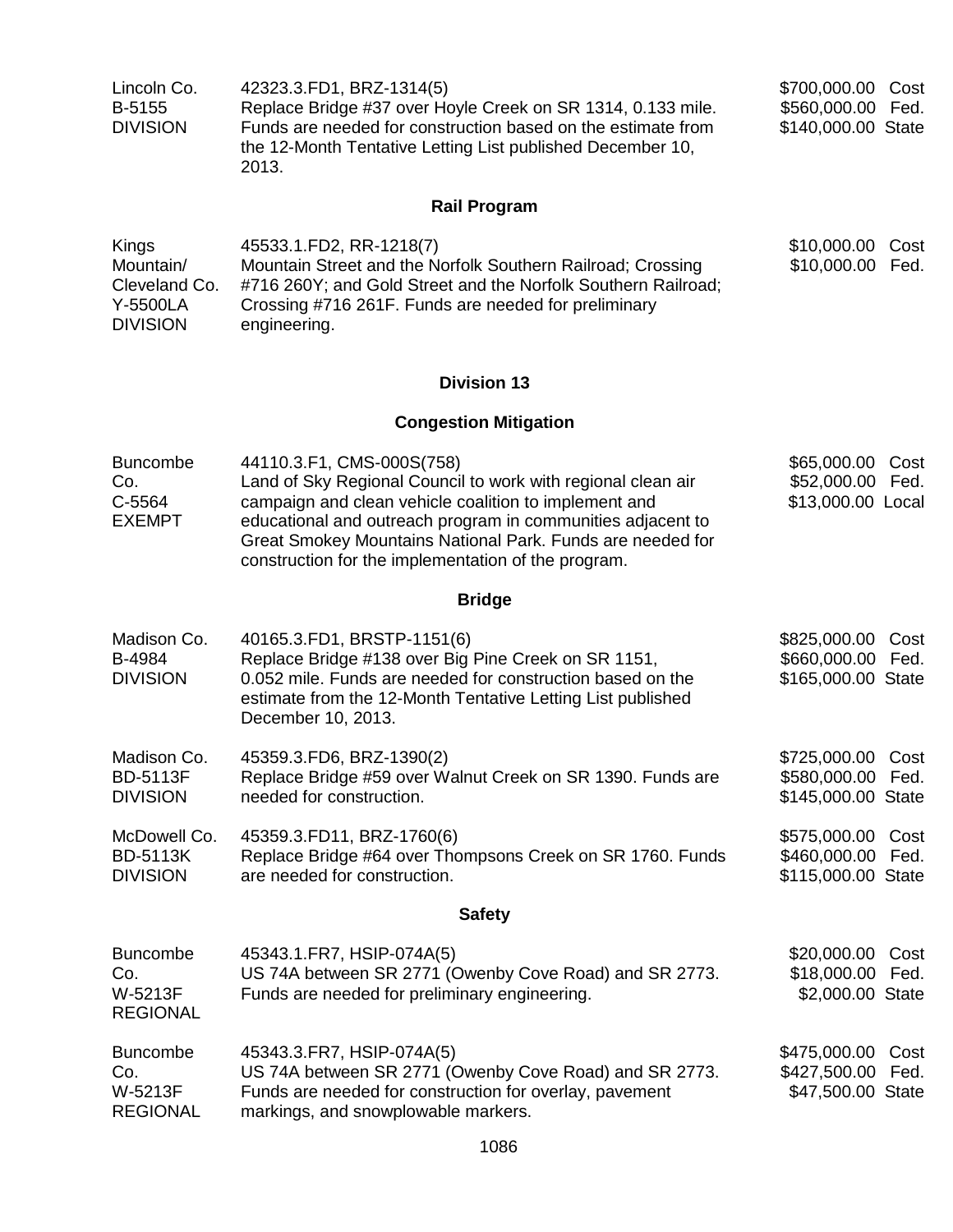| Graham Co.<br><b>BD-5114W</b><br><b>REGIONAL</b>     | 45360.2.FR23, BRSTP-0143(5)<br>Replace Bridge #11 over Longs Creek on NC 143B. Funds are<br>needed for full right of way and utilities.                                                                                                                                                                        | \$55,000.00<br>\$44,000.00<br>\$11,000.00 State        | Cost<br>Fed. |
|------------------------------------------------------|----------------------------------------------------------------------------------------------------------------------------------------------------------------------------------------------------------------------------------------------------------------------------------------------------------------|--------------------------------------------------------|--------------|
| Henderson<br>Co.<br>B-3346<br><b>DIVISION</b>        | 33004.3.FD1, BRZ-1734(3)<br>Replace Bridge #42 over Saconon Creek on SR 1734,<br>0.087 mile. Funds are needed for construction based on the<br>estimate from the 12-Month Tentative Letting List published<br>December 10, 2013.                                                                               | \$675,000.00<br>\$540,000.00<br>\$135,000.00 State     | Cost<br>Fed. |
| Henderson<br>Co.<br>B-4988<br><b>DIVISION</b>        | 40156.3.FD1, BRZ-1528(6)<br>Replace Bridge #309 over Featherstone Creek on SR 1528,<br>0.051 mile. Funds are needed for construction based on the<br>estimate from the 12-Month Tentative Letting List published<br>December 10, 2013.                                                                         | \$475,000.00<br>\$380,000.00<br>\$95,000.00 State      | Cost<br>Fed. |
|                                                      | <b>Safety</b>                                                                                                                                                                                                                                                                                                  |                                                        |              |
| Cherokee Co.<br>W-5214O<br><b>DIVISION</b>           | 45344.1.FD15, HSIP-1388(4)<br>SR 1388 (Bristol Avenue) from SR 1405 to High School Drive<br>near Andrews. Funds are needed for preliminary engineering.                                                                                                                                                        | \$75,000.00<br>\$67,500.00<br>\$7,500.00 State         | Cost<br>Fed. |
| Haywood Co.<br>W-5214Q<br><b>REGIONAL</b>            | 45344.1.FR17, HSIP-0276(12)<br>US 276 from SR 1890 (Hunger Creek Road) northward 1.0 mile<br>near Cruso. Funds are needed for preliminary engineering.                                                                                                                                                         | \$10,000.00<br>\$9,000.00<br>\$1,000.00 State          | Cost<br>Fed. |
| Haywood Co.<br>W-5315<br><b>STATEWIDE</b>            | 46138.3.FS1, STPNHS-0074(117)<br>US 74 - Exit 98 in Haywood County to 0.1 miles west of the<br>Jackson/Haywood County Line, 4.856 miles. \$2,950,000.00<br>has previously been approved for construction. Funds need to<br>be increased \$2,582,172.00 to reflect the low bid received on<br>October 15, 2013. | \$2,582,172.00<br>\$2,323,955.00<br>\$258,217.00 State | Cost<br>Fed. |
| Franklin/<br>Macon Co.<br>W-5214P<br><b>DIVISION</b> | 45344.3.FD16, HSIP-1533(4)<br>SR 1533 (Walnut Creek Road) from US 64 to the Jackson<br>County Line. Funds are needed for construction for the<br>installation of guardrail.                                                                                                                                    | \$65,000.00<br>\$58,500.00<br>\$6,500.00 State         | Cost<br>Fed. |
| Franklin/<br>Macon Co.<br>W-5214P<br><b>DIVISION</b> | 45344.1.FD16, HSIP-1533(4)<br>SR 1533 (Walnut Creek Road) from US 64 to the Jackson<br>County Line. Funds are needed for preliminary engineering.                                                                                                                                                              | \$5,000.00<br>\$4,500.00 Fed.<br>\$500.00 State        | Cost         |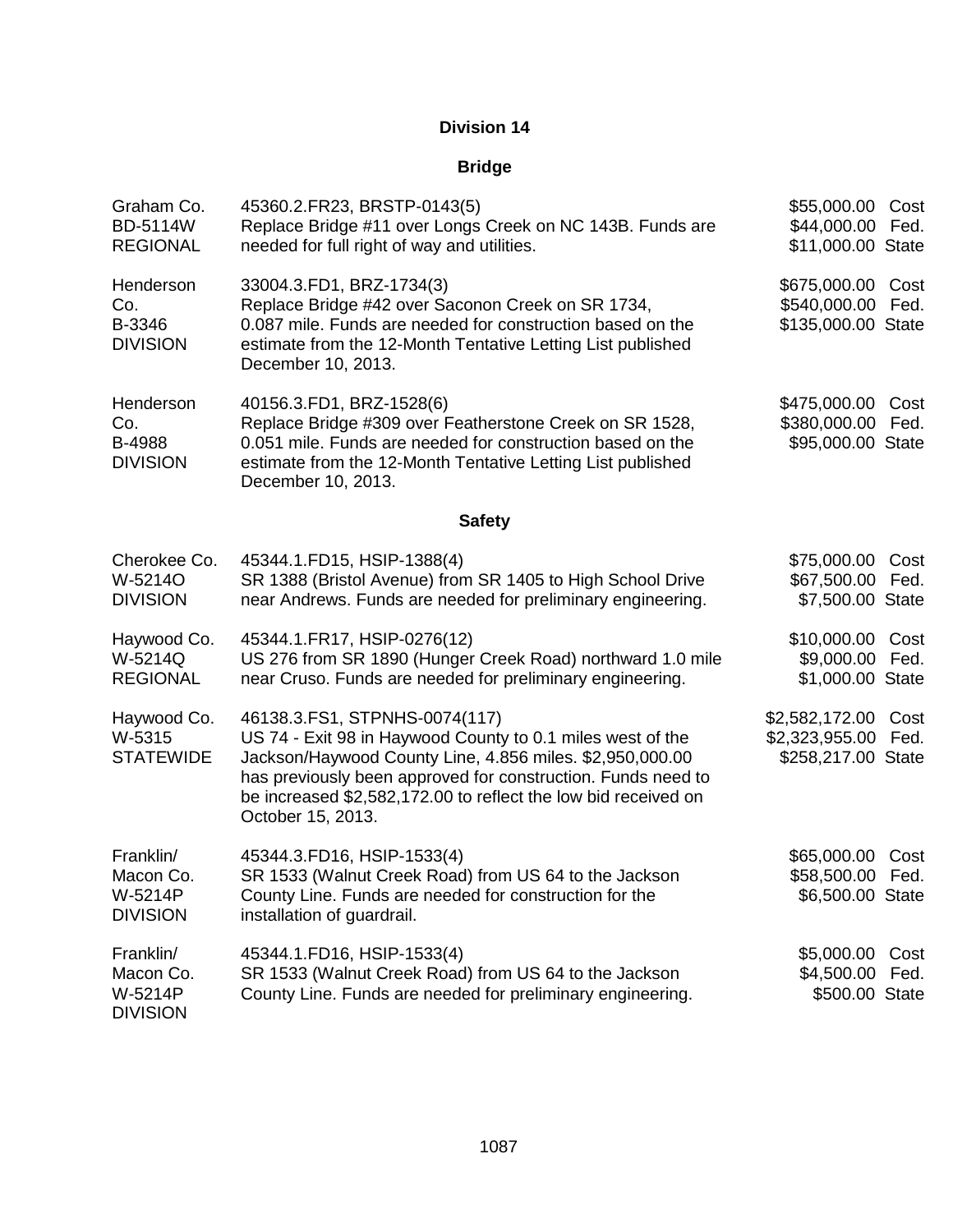#### **Statewide**

#### **Planning and Research**

Statewide No ID EXEMPT 50096.FS1, SPR-OSPR(60) Statewide Planning and Research (SPR) Work Plan for INRIX Data Collection. Funds are needed for preliminary engineering. \$730,000.00 Cost \$584,000.00 Fed. \$146,000.00 State

#### **ITEM M SUMMARY - 69 PROJECT(S) - (TOTAL FEDERAL AND STATE) \$63,070,094.00**

#### **Approval – Revisions to the 2012 – 2020 STIP**

A motion was made by Board Member Blount, seconded by Board Member Palermo, to

approve the following additions, modifications and deletions to the 2012-2020 State Transportation

Improvement Plan.

**DIVISION 9** 

#### **HIGHWAY PROGRAM STIP ADDITIONS**

| DIVISION 9      |                                                 |                          |                   |  |  |
|-----------------|-------------------------------------------------|--------------------------|-------------------|--|--|
| U-5539          | Streetscape improvement                         | Engineering FY14         | \$100,000 (STPDA) |  |  |
| DAVIE           | projects in the Winston-Salem                   | FY14                     | $$25,000$ (L)     |  |  |
| <b>STOKES</b>   | Urban Area Metropolitan                         | Right-of-Way FY14        | \$200,000 (STPDA) |  |  |
| <b>DAVIDSON</b> | Planning Organization (MPO)                     | FY14                     | $$50,000$ (L)     |  |  |
| FORSYTH         | Area.                                           | <b>Construction FY14</b> | \$700,000 (STPDA) |  |  |
| Proj. Category  | <b>Add Preliminary Engineering,</b>             | FY14                     | $$175,000$ (L)    |  |  |
| <b>DIVISION</b> | <b>Right-of-Way and Construction</b>            |                          | \$1,250,000       |  |  |
|                 | in FY 14 not previously                         |                          |                   |  |  |
|                 | programmed, at request of                       |                          |                   |  |  |
|                 | MPO, and change project                         |                          |                   |  |  |
|                 | ID number (previously EL-5108).                 |                          |                   |  |  |
|                 |                                                 |                          |                   |  |  |
| U-5540          | Access road off SR 1345                         | Construction FY14        | $$1,750,000$ (T)  |  |  |
| DAVIE           | (Interstate Drive). Construct                   |                          |                   |  |  |
| Proj. Category  | roadway to serve new                            |                          |                   |  |  |
| <b>DIVISION</b> | manufacturing site in Mocksville.               |                          |                   |  |  |
|                 | Project added at request of                     |                          |                   |  |  |
|                 | <b>Division - Economic Development project.</b> |                          |                   |  |  |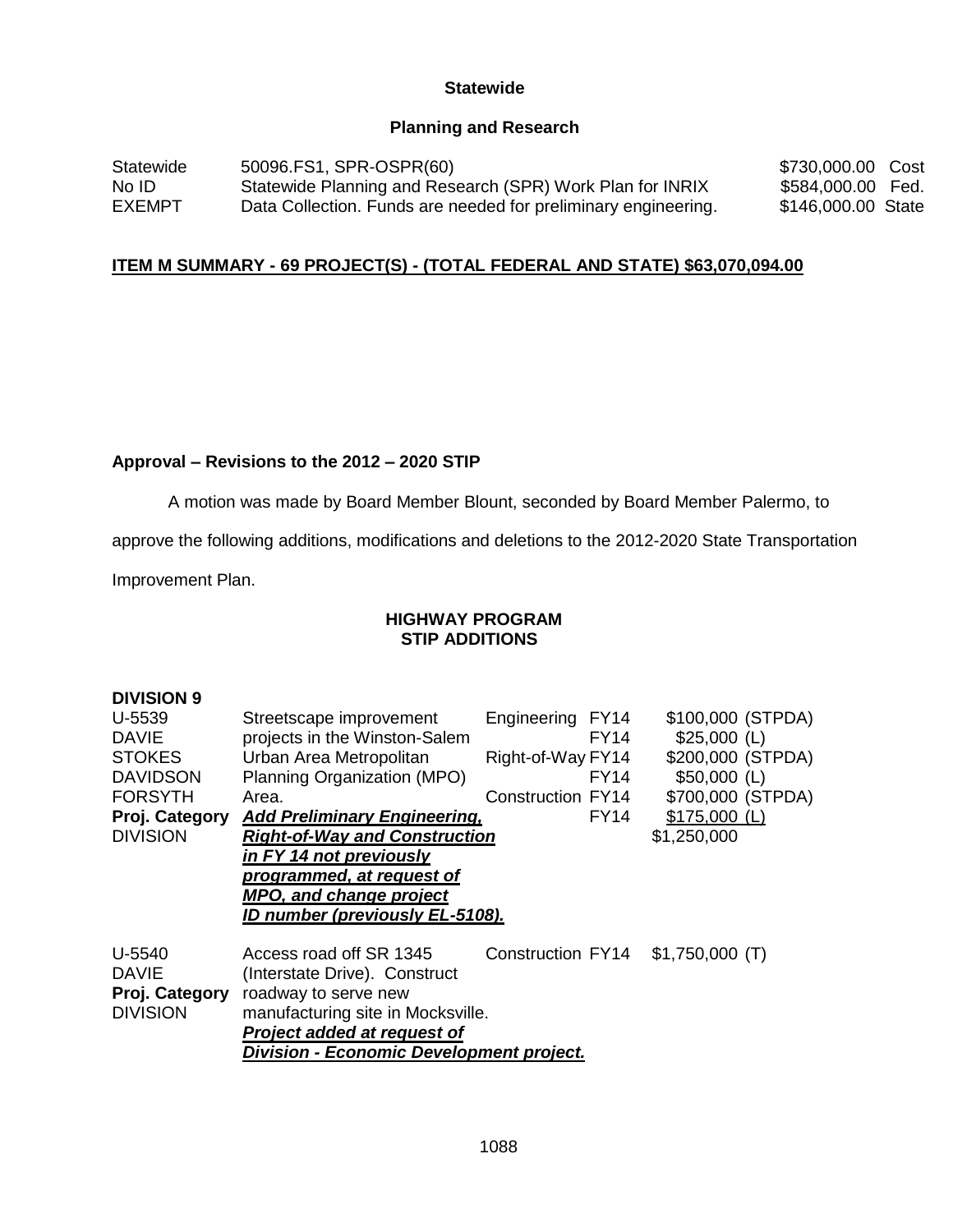| $U-5541$<br><b>ROWAN</b><br>Proj. Category<br><b>DIVISION</b>                       | Access Road off SR 2528<br>(Heilig Road). Construct<br>roadway to serve new<br>manufacturing site near Salisbury.<br><b>Project added at request of</b><br><b>Division - Economic Development project.</b><br>\$777k is Department of Commerce CDCBG funds. | <b>Construction FY14</b><br><b>FY14</b>       | $$583,000$ (T)<br>\$777,000(S(E))<br>\$1,360,000        |
|-------------------------------------------------------------------------------------|-------------------------------------------------------------------------------------------------------------------------------------------------------------------------------------------------------------------------------------------------------------|-----------------------------------------------|---------------------------------------------------------|
| <b>DIVISION 13</b><br>B-5864<br><b>YANCEY</b><br>Proj. Category<br><b>REGIONAL</b>  | NC 80, Replace Bridge No. 49<br>over Browns Creek.<br><b>Add Right-of-Way in FY 17</b><br>and Construction in FY 18<br>not previously programmed.                                                                                                           | Right-of-Way FY17<br><b>Construction FY18</b> | \$20,000 (STPON)<br>\$470,000 (STPON)<br>\$490,000      |
| B-5882<br><b>MADISON</b><br>Proj. Category<br><b>DIVISION</b>                       | SR 1151 (Big Pine Road),<br>Replace Bridge No. 145<br>over Big Pine Creek.<br>Add Right-of-Way in FY 17<br>and Construction in FY 18<br>not previously programmed.                                                                                          | Right-of-Way FY17<br><b>Construction FY18</b> | \$20,000 (STPON)<br>\$300,000 (STPON)<br>\$320,000      |
| <b>DIVISION 14</b><br>B-5905<br><b>JACKSON</b><br>Proj. Category<br><b>REGIONAL</b> | US 23 Business, Replace<br>Bridge No. 27 over Scott<br>Creek and Southern Railroad.<br><u>Add Right-of-Way in FY 21</u><br>and Construction in FY 22<br>not previously programmed.                                                                          | Right-of-Way FY21<br><b>Construction FY22</b> | \$270,000 (STPON)<br>\$5,400,000 (STPON)<br>\$5,670,000 |
| B-5910<br><b>JACKSON</b><br>Proj. Category<br><b>REGIONAL</b>                       | NC 116, Replace Bridge<br>No. 32 over Savannah Creek.<br><b>Add Right-of-Way in FY 21</b><br>and Construction in FY 22<br>not previously programmed.                                                                                                        | Right-of-Way FY21<br><b>Construction FY22</b> | \$90,000 (STPON)<br>\$1,800,000 (STPON)<br>\$1,890,000  |

## **STIP MODIFICATIONS**

| Various, Freedom Roads.                           | <b>Construction FY14</b> | \$96,000 (STPE)                                                           |
|---------------------------------------------------|--------------------------|---------------------------------------------------------------------------|
| linstall interactive wayside                      | <b>FY14</b>              | $$128,000$ (O)                                                            |
| <b>PASQUOTANK</b><br>signage for designated sites |                          | \$224,000                                                                 |
|                                                   |                          |                                                                           |
|                                                   |                          |                                                                           |
| to finalize agreement.                            |                          |                                                                           |
|                                                   |                          |                                                                           |
|                                                   |                          |                                                                           |
|                                                   |                          |                                                                           |
|                                                   |                          |                                                                           |
|                                                   |                          |                                                                           |
|                                                   |                          |                                                                           |
|                                                   |                          |                                                                           |
|                                                   |                          | <b>Delay Construction from FY 13</b><br>to FY 14 to allow additional time |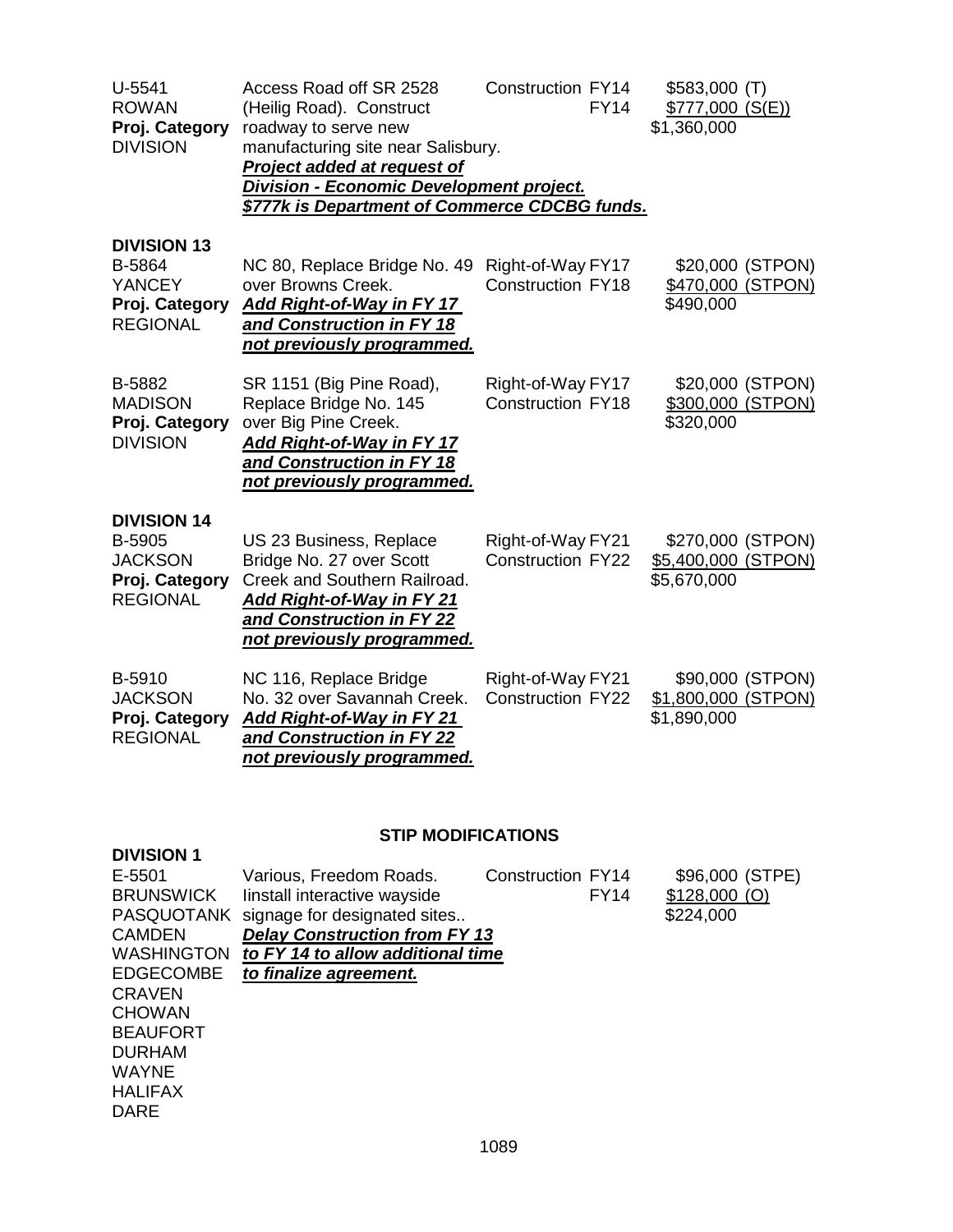#### BUNCOMBE ALAMANCE GUILFORD LENOIR **Proj. Category** DIVISION

## **DIVISION 4**

| E-5503<br><b>JOHNSTON</b><br>Proj. Category<br><b>DIVISION</b>                    | Various, Bentonville<br>Battlefield. Installation of three<br>visitor tour stops with wayside exhibits<br><b>Delay Construction from FY 13</b><br>to FY 14 to allow additional time<br>to finalize agreement.                                                                                                                                                                                                        | <b>Construction FY14</b>                      | <b>FY14</b>                | \$100,000 (STPE)<br>$$80,000$ (O)<br>\$180,000                                    |
|-----------------------------------------------------------------------------------|----------------------------------------------------------------------------------------------------------------------------------------------------------------------------------------------------------------------------------------------------------------------------------------------------------------------------------------------------------------------------------------------------------------------|-----------------------------------------------|----------------------------|-----------------------------------------------------------------------------------|
| W-5332<br>WAYNE<br>Proj. Category<br><b>STATEWIDE</b>                             | US 117, SR 1120<br>(O'berry Road).<br>Intersection safety improvements.<br><b>Delay Construction from FY 13</b><br>to FY 19 to allow additional time<br>to coordinate with project W-5204A.                                                                                                                                                                                                                          | <b>Construction FY19</b>                      |                            | \$675,000 (HSIP)                                                                  |
| <b>DIVISION 5</b><br>U-5315<br>WAKE<br>Proj. Category<br><b>DIVISION</b>          | Morrisville Parkway Extension,<br>SR 1600 / SR 1625 (Green Level<br>Church Road) to east of NC 55<br>in Cary. Widen from 2 to 4<br>lanes and construct interchange<br>at NC 540 (Triangle Expressway/<br>Western Wake Freeway).<br><b>Modify description to reflect</b><br>current document scope.                                                                                                                   |                                               |                            | <b>Programmed for Planning and</b><br><b>Environmental Study Only</b>             |
| <b>DIVISION 7</b><br>$C-5184$<br><b>ORANGE</b><br>Proj. Category<br><b>EXEMPT</b> | Riverwalk Trail, Riverwalk<br>Trail, phase III in Hillsborough.<br>Construct a paved off-road<br>trail along Eno River connecting<br>River Park, Gold Park and the<br>Occoneechee Mountain State<br>Natural Area, and construct<br>sidewalk to provide pedestrian<br>and bicycle connections to the greenway.<br>Delay Right-of-Way from FY 13<br>to FY 14 to allow town additional<br>time for Planning and Design. | Right-of-Way FY14<br><b>Construction FY14</b> | <b>FY14</b><br><b>FY14</b> | \$80,000 (CMAQ)<br>$$20,000$ (C)<br>\$360,000 (CMAQ)<br>\$90,000 (C)<br>\$550,000 |
| C-5561<br><b>GUILFORD</b><br>Proj. Category<br><b>EXEMPT</b>                      | <b>Piedmont Authority for Regional Acquisition</b><br><b>Transportation Vanpool vehicle</b><br>replacement / expansion.<br><b>Delay Acquisition from FY 13</b><br>to FY 14 to allow additional time<br>for execution of municipal agreement.                                                                                                                                                                         |                                               | <b>FY14</b><br><b>FY14</b> | \$224,000 (CMAQ)<br>\$56,000 (L)<br>\$280,000                                     |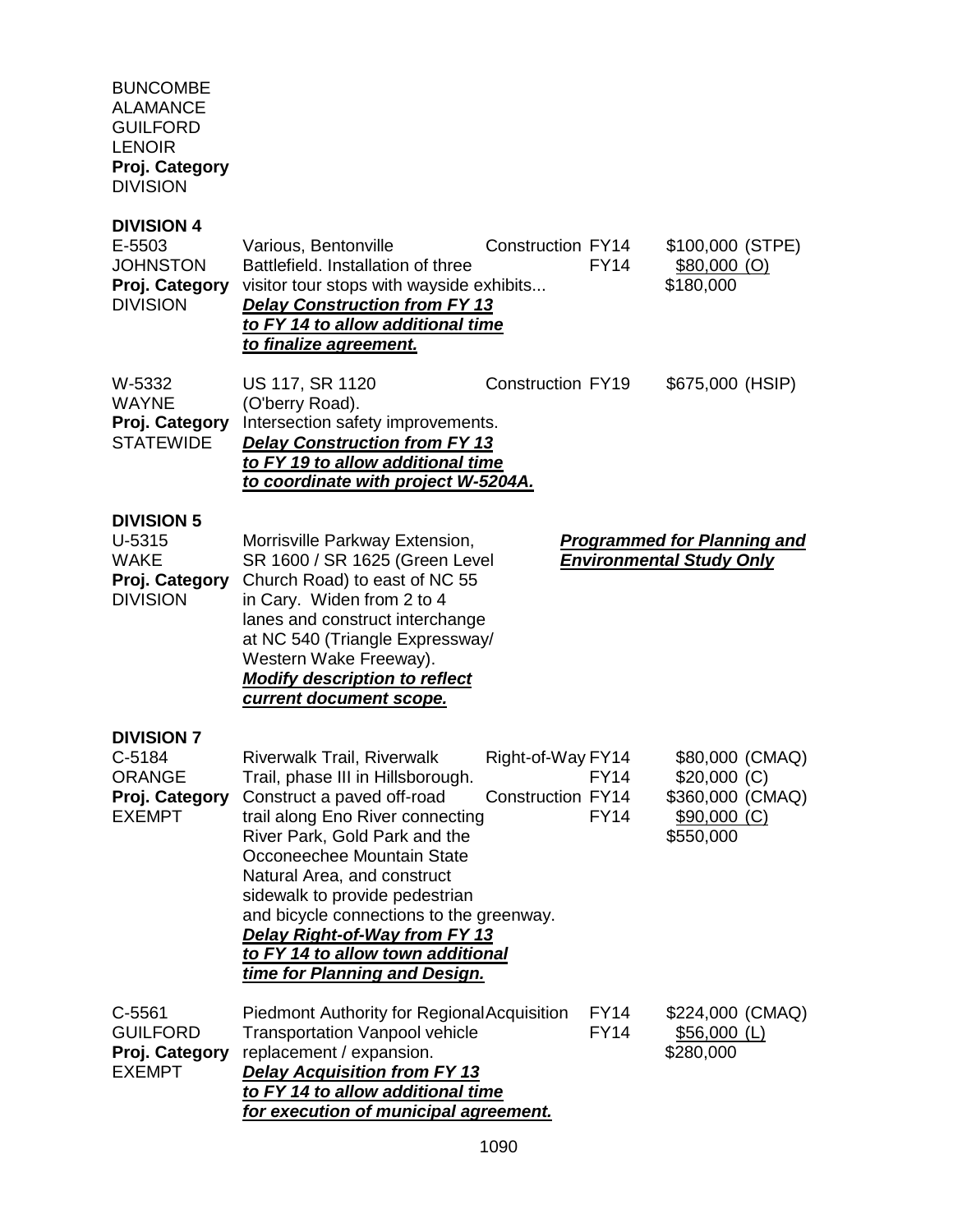| EL-5101<br><b>GUILFORD</b><br>Proj. Category<br><b>DIVISION</b>                                                   | Pedestrian and bicycle<br>projects in the Greensboro<br>Urban Area Metropolitan<br><b>Planning Organization</b><br>(GUAMPO).<br><b>Add Right-of-Way in FY 14</b><br>not previously programmed.                                                                                                                                                                                   | Right-of-Way FY14<br><b>Construction FY14</b>                | <b>FY14</b><br><b>FY14</b><br><b>FY15</b><br><b>FY15</b>                                                                                                                                        | \$150,000 (STPDA)<br>$$37,500$ (C)<br>\$3,040,000 (STPDA)<br>\$760,000 (C)<br>\$1,600,000 (STPDA)<br>$$400,000$ (C)<br>\$5,987,500                                                                                                                                                                         |  |
|-------------------------------------------------------------------------------------------------------------------|----------------------------------------------------------------------------------------------------------------------------------------------------------------------------------------------------------------------------------------------------------------------------------------------------------------------------------------------------------------------------------|--------------------------------------------------------------|-------------------------------------------------------------------------------------------------------------------------------------------------------------------------------------------------|------------------------------------------------------------------------------------------------------------------------------------------------------------------------------------------------------------------------------------------------------------------------------------------------------------|--|
| U-5306C<br><b>GUILFORD</b><br>Proj. Category<br><b>REGIONAL</b>                                                   | US 220 (Battleground Avenue), Right-of-Way FY14<br>Intersection with New Garden Construction FY15<br>Road and approaches<br>Delay Right-of-Way from FY 13<br>to FY 14 to allow city additional<br>time for Planning and Design.                                                                                                                                                  |                                                              |                                                                                                                                                                                                 | \$220,000 (NHP)<br>$$1,000,000$ (NHP)<br>\$1,220,000                                                                                                                                                                                                                                                       |  |
| <b>DIVISION 9</b><br>C-5559<br><b>DAVIDSON</b><br>Proj. Category<br><b>EXEMPT</b>                                 | <b>Transit operations support</b><br>for City of Lexington circulator<br>route and Thomasville / Lexington<br>connector route<br><b>Delay implementation</b><br>from FY 13 to FY 14 to allow<br>additional time for execution<br><u>of municipal agreement.</u>                                                                                                                  | Implement                                                    | <b>FY14</b><br><b>FY14</b>                                                                                                                                                                      | \$144,000 (CMAQ)<br>$$36,000$ (L)<br>\$180,000                                                                                                                                                                                                                                                             |  |
| C-5560<br><b>DAVIDSON</b><br>Proj. Category<br><b>EXEMPT</b>                                                      | Town of Denton. Purchase<br>electric vehicle and charging<br>station.<br><b>Delay Acquisition from FY 13</b><br>to FY 14 to allow additional<br>time for execution of municipal agreement.                                                                                                                                                                                       | Acquisition                                                  | <b>FY14</b><br><b>FY14</b>                                                                                                                                                                      | \$32,000 (CMAQ)<br>\$8,000(C)<br>\$40,000                                                                                                                                                                                                                                                                  |  |
| U-4741<br><b>DAVIE</b><br><b>STOKES</b><br><b>DAVIDSON</b><br><b>FORSYTH</b><br>Proj. Category<br><b>DIVISION</b> | Bicycle, Pedestrian, and<br><b>Transportation Alternatives</b><br>Program (TAP)-eligible projects<br>in the Winston-Salem Urban<br>Area Metropolitan Planning.<br>Organization. (MPO) Area<br><b>Change description at MPO</b><br>request and add Preliminary<br><b>Engineering, Right-of-Way</b><br>and Construction in FY 14<br>and FY 15 not previously<br><u>programmed.</u> | Engineering<br>Right-of-Way FY14<br><b>Construction FY14</b> | <b>FY14</b><br><b>FY14</b><br><b>FY14</b><br><b>FY15</b><br><b>FY15</b><br><b>FY14</b><br><b>FY14</b><br><b>FY15</b><br><b>FY15</b><br><b>FY14</b><br><b>FY14</b><br><b>FY15</b><br><b>FY15</b> | \$230,000 (STPDA)<br>\$80,000 (TA)<br>$$78,000$ (L)<br>\$120,000 (STPDA)<br>$$30,000$ (L)<br>\$460,000 (STPDA)<br>$$155,000$ (TA)<br>$$154,000$ (L)<br>\$240,000 (STPDA)<br>$$60,000$ (L)<br>\$1,610,000 (STPDA)<br>\$550,000 (TA)<br>$$541,000$ (L)<br>\$840,000 (STPDA)<br>$$210,000$ (L)<br>\$5,358,000 |  |

1091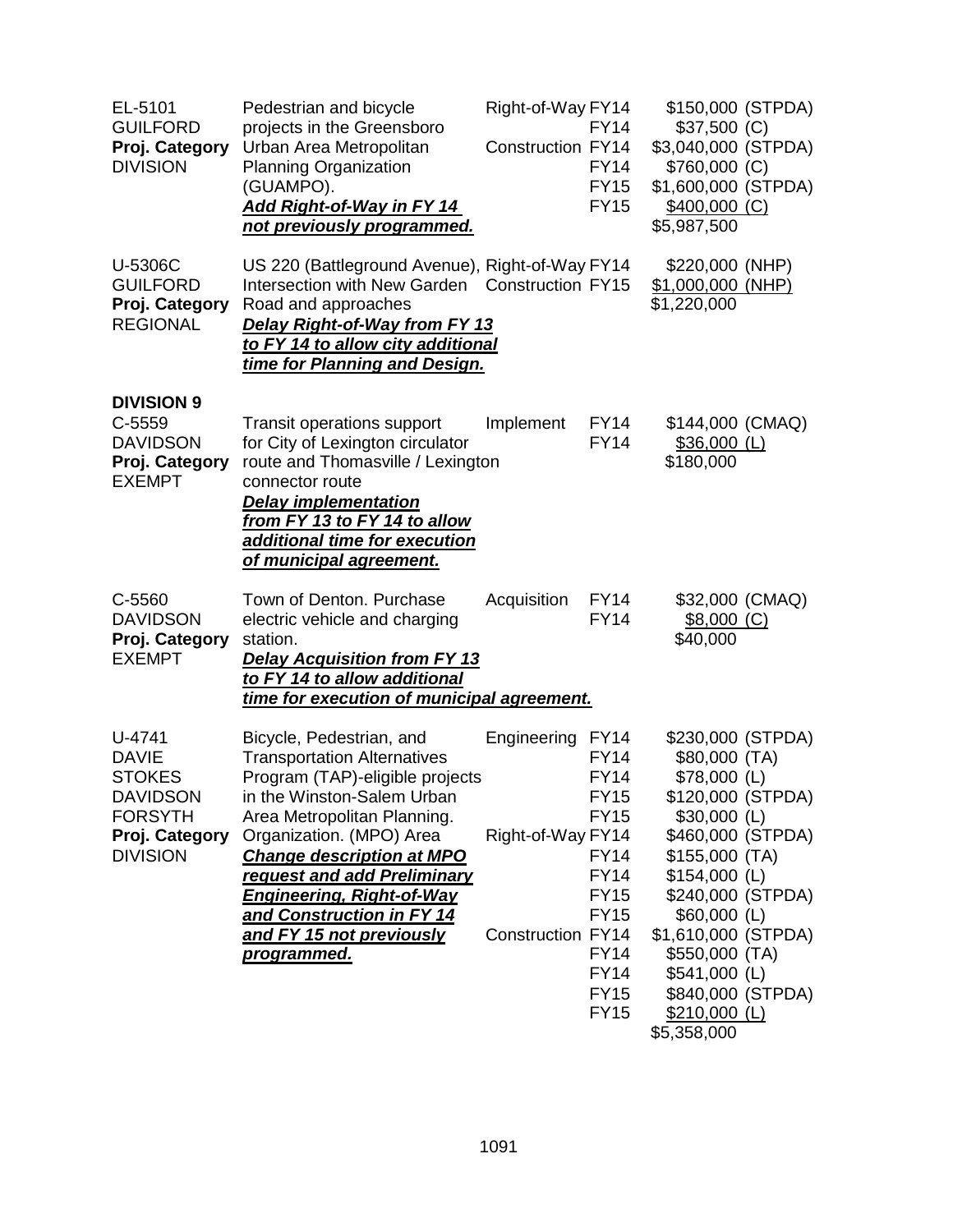| U-4742<br><b>DAVIE</b><br><b>STOKES</b><br><b>DAVIDSON</b><br>Proj. Category<br><b>DIVISION</b> | Intersection improvement<br>projects in the Winston-Salem<br>Metropolitan Planning Urban Area<br>organization (WSUAMPO) Area.<br><b>Add Preliminary Engineering Right-of-Way FY14</b><br><b>Right-of-Way and</b><br><b>Construction in FY 14</b><br>and FY 15 not previously | Engineering                      | <b>FY14</b><br><b>FY14</b><br><b>FY15</b><br><b>FY15</b><br><b>FY14</b><br><b>FY15</b><br><b>FY15</b> | \$100,000 (STPDA)<br>$$25,000$ (L)<br>$$10,000$ (L)<br>\$200,000 (STPDA)<br>$$50,000$ (L)<br>$$20,000$ (L) | \$40,000 (STPDA)<br>\$80,000 (STPDA) |
|-------------------------------------------------------------------------------------------------|------------------------------------------------------------------------------------------------------------------------------------------------------------------------------------------------------------------------------------------------------------------------------|----------------------------------|-------------------------------------------------------------------------------------------------------|------------------------------------------------------------------------------------------------------------|--------------------------------------|
|                                                                                                 | programmed, at request<br><u>of MPO.</u>                                                                                                                                                                                                                                     | <b>Construction FY14</b>         | <b>FY14</b><br><b>FY15</b><br><b>FY15</b>                                                             | \$700,000 (STPDA)<br>$$175,000$ (L)<br>\$280,000 (STPDA)<br>$$70,000$ (L)<br>\$1,750,000                   |                                      |
| U-5506<br><b>STOKES</b><br><b>DAVIE</b>                                                         | Small roadway projects in the<br>Winston-Salem Urban Area<br><b>Metropolitan Planning</b>                                                                                                                                                                                    | Engineering<br>Right-of-Way FY15 | FY <sub>15</sub><br><b>FY15</b>                                                                       | \$560,000 (STPDA)<br>$$140,000$ (L)<br>\$1,120,000 (STPDA)                                                 |                                      |
| <b>DAVIDSON</b><br><b>FORSYTH</b><br>Proj. Category<br><b>DIVISION</b>                          | Organization (MPO) Area.<br>Add preliminary<br><b>Engineering, Right-of-Way</b><br>and Construction in FY 15<br>not previously programmed,<br>at request of MPO.                                                                                                             | <b>Construction FY15</b>         | <b>FY15</b><br><b>FY15</b>                                                                            | $$280,000$ (L)<br>\$3,920,000 (STPDA)<br>\$980,000 (L)<br>\$7,000,000                                      |                                      |
| <b>DIVISION 10</b><br>B-5169<br><b>ANSON</b><br>Proj. Category<br><b>DIVISION</b>               | SR 1127 (Old US 52),<br>Remove Bridge No. 309<br>over North Fork Jones Creek.<br><b>Delay Construction from FY 13</b><br>to FY 14 to allow additional<br><u>time for Design.</u>                                                                                             | <b>Construction FY14</b>         |                                                                                                       |                                                                                                            | \$60,000 (STPOFF)                    |
| C-4916A<br><b>CABARRUS</b><br>Proj. Category<br><b>DIVISION</b>                                 | Dale Earnhardt Boulevard,<br><b>Hudson Street to South Cannon</b><br>Boulevard<br><b>Delay Construction from FY 13</b><br>to FY 14 to allow additional<br>time for Design.                                                                                                   | <b>Construction FY14</b>         | <b>FY14</b>                                                                                           | \$272,000 (CMAQ)<br>$$68,000$ (C)<br>\$340,000                                                             |                                      |
| C-4918A<br><b>CABARRUS</b><br>Proj. Category<br><b>DIVISION</b>                                 | US 29, SR 1394<br>(Poplar Tent road) -<br>Intersection improvements.<br><b>Delay Construction from FY 13</b><br>to FY 14 to allow additional time<br>to complete Right-of-Way                                                                                                | Construction FY14                | <b>FY14</b>                                                                                           | \$662,000 (CMAQ)<br><u>\$165,000 (C)</u><br>\$827,000                                                      |                                      |
| C-4918B<br><b>CABARRUS</b><br>Proj. Category<br><b>DIVISION</b>                                 | US 601, NC 3 -<br>Additional turn lanes<br><b>Delay Construction from FY 13</b><br>to FY 14 to allow additional time<br><u>to acquire Right-of-Way.</u>                                                                                                                      | Construction FY14                | <b>FY14</b>                                                                                           | \$826,000 (CMAQ)<br>$$206,000$ (C)<br>\$1,032,000                                                          |                                      |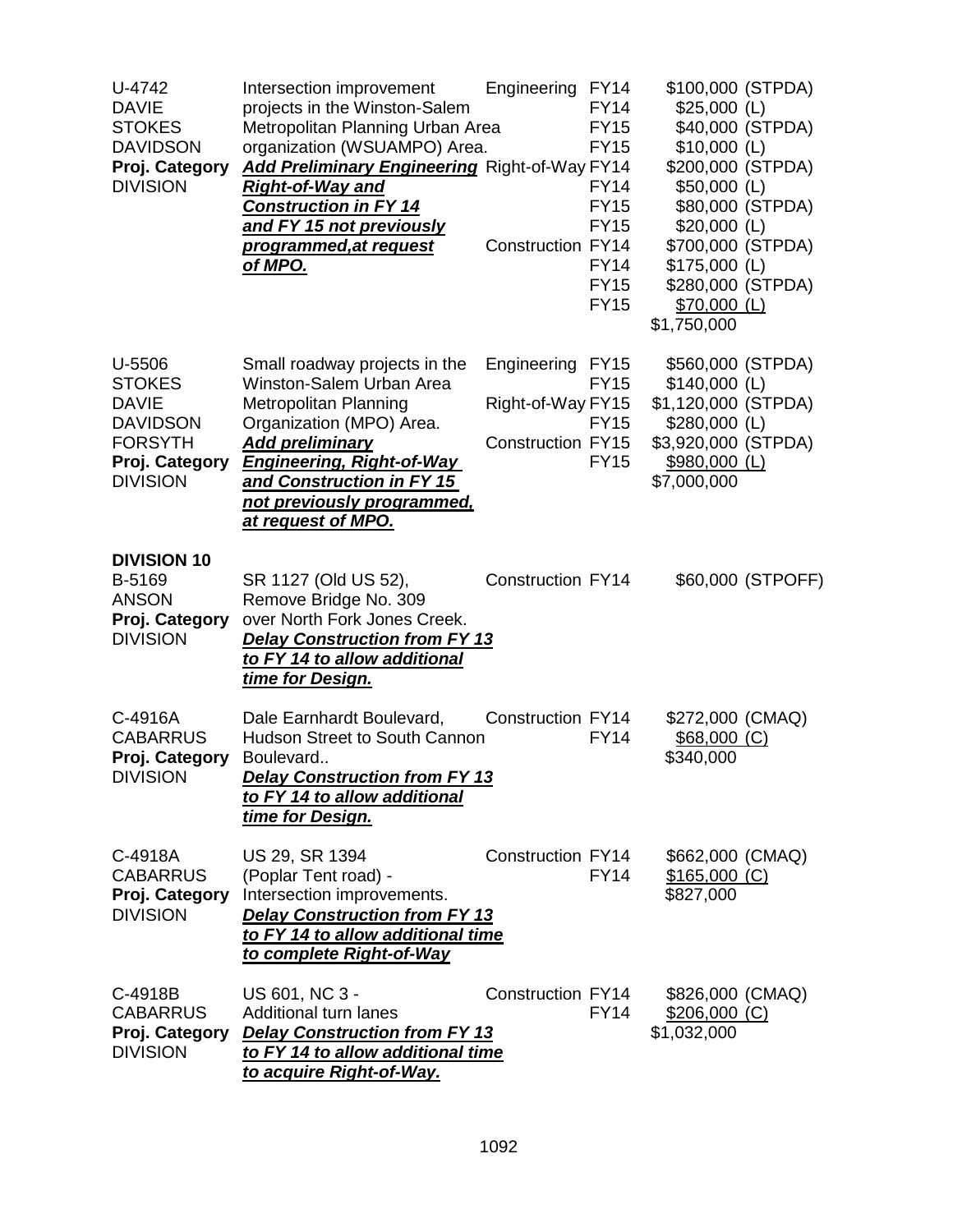| $C-5225$<br><b>MECKLENBURG</b><br>Proj. Category<br><b>EXEMPT</b>                           | Charlotte, Toby Creek<br>Greenway (Phase II).<br>Connect UNCC to nearby retail<br>and residential development.<br><b>Delay Construction from FY 13 to</b><br>FY 14 to allow additional time for Design.                                                                                  | <b>Construction FY14</b>                                          | <b>FY14</b><br><b>FY14</b> | \$1,274,000 (CMAQ)<br>\$700,000 (STPEB)<br>$$319,000$ (L)<br>\$2,293,000                  |                    |
|---------------------------------------------------------------------------------------------|------------------------------------------------------------------------------------------------------------------------------------------------------------------------------------------------------------------------------------------------------------------------------------------|-------------------------------------------------------------------|----------------------------|-------------------------------------------------------------------------------------------|--------------------|
| P-5200EA<br><b>MECKLENBURG</b><br>Proj. Category<br><b>REGIONAL</b>                         | P & N corridor reactivation,<br>Thrift depot relocation<br><b>Delay Right-of-Way and</b><br><b>Construction from</b><br><u>FY 13 to FY 14.</u>                                                                                                                                           | Right-of-Way FY14<br><b>Construction FY14</b>                     | <b>FY14</b><br><b>FY14</b> | \$320,000 (STPE)<br>\$80,000 (T2001)<br>\$240,000 (STPE)<br>\$60,000 (T2001)<br>\$700,000 |                    |
| U-3440<br><b>CABARRUS</b><br>Proj. Category<br><b>REGIONAL</b>                              | NC 3, proposed West Side<br>Bypass (U-2009) to SR 1691<br>(Loop Road) in Kannapolis.<br>Widen to a four-lane divided<br>facility.<br><b>Change funding source to</b><br><b>State Trust (T) funds.</b>                                                                                    | <b>Utilities</b><br>Right-of-Way FY14<br><b>Construction FY15</b> | <b>FY14</b>                | \$420,000 (T)<br>\$9,000,000 (T)<br>$$18,500,000$ (T)<br>\$27,920,000                     |                    |
| <b>DIVISION 11</b><br><b>BK-5119</b><br><b>WATAUGA</b><br>Proj. Category<br><b>DIVISION</b> | SR 1225, Replace Bridge<br>No. 25 over Creek.<br><b>Delay Construction from FY 13</b><br>to FY 14 to facilitate a Construction<br>schedule that minimizes disruption<br>to a nearby school.                                                                                              | <b>Construction FY14</b>                                          |                            |                                                                                           | \$500,000 (STPOFF) |
| EB-5014<br><b>SURRY</b><br>Proj. Category<br><b>DIVISION</b>                                | Mount Airy, Mount Airy<br>Greenway Loop.<br><b>Delay Right-of-Way from</b><br>FY 13 to FY 15 and Construction<br>from FY 13 to FY 15 to allow<br>additional time for Design.                                                                                                             | Right-of-Way FY15<br><b>Construction FY15</b>                     | <b>FY15</b><br><b>FY15</b> | \$14,000(S(M))<br>\$1,464,000 (STPEB)<br>\$366,000(S(M))<br>\$1,900,000                   | \$56,000 (STPEB)   |
| <b>DIVISION 12</b><br>$C-5195$<br><b>CATAWBA</b><br>Proj. Category<br><b>EXEMPT</b>         | <b>Claremont, Construct</b><br>sidewalks at various locations<br>in Claremont<br><b>Delay Construction from FY 13</b><br>to FY 14 to allow additional<br>time for design.                                                                                                                | Construction FY14                                                 | <b>FY14</b>                | \$496,000 (CMAQ)<br>$$124,000$ (C)<br>\$620,000                                           |                    |
| $C-5505$<br><b>GASTON</b><br>Proj. Category<br><b>EXEMPT</b>                                | Belmont, Rail Trail, Woodlawn Construction FY14<br>Avenue to Belmont Abbey<br>College and downtown<br>Convert abandoned NCDOT<br>railroad line to a pedestrian trail<br><b>Delay Construction from FY 13</b><br>to FY 14 to allow for additional<br>time to negotiate with the railroad. |                                                                   | <b>FY14</b>                | \$1,040,000 (CMAQ)<br>\$260,000 (C)<br>\$1,300,000                                        |                    |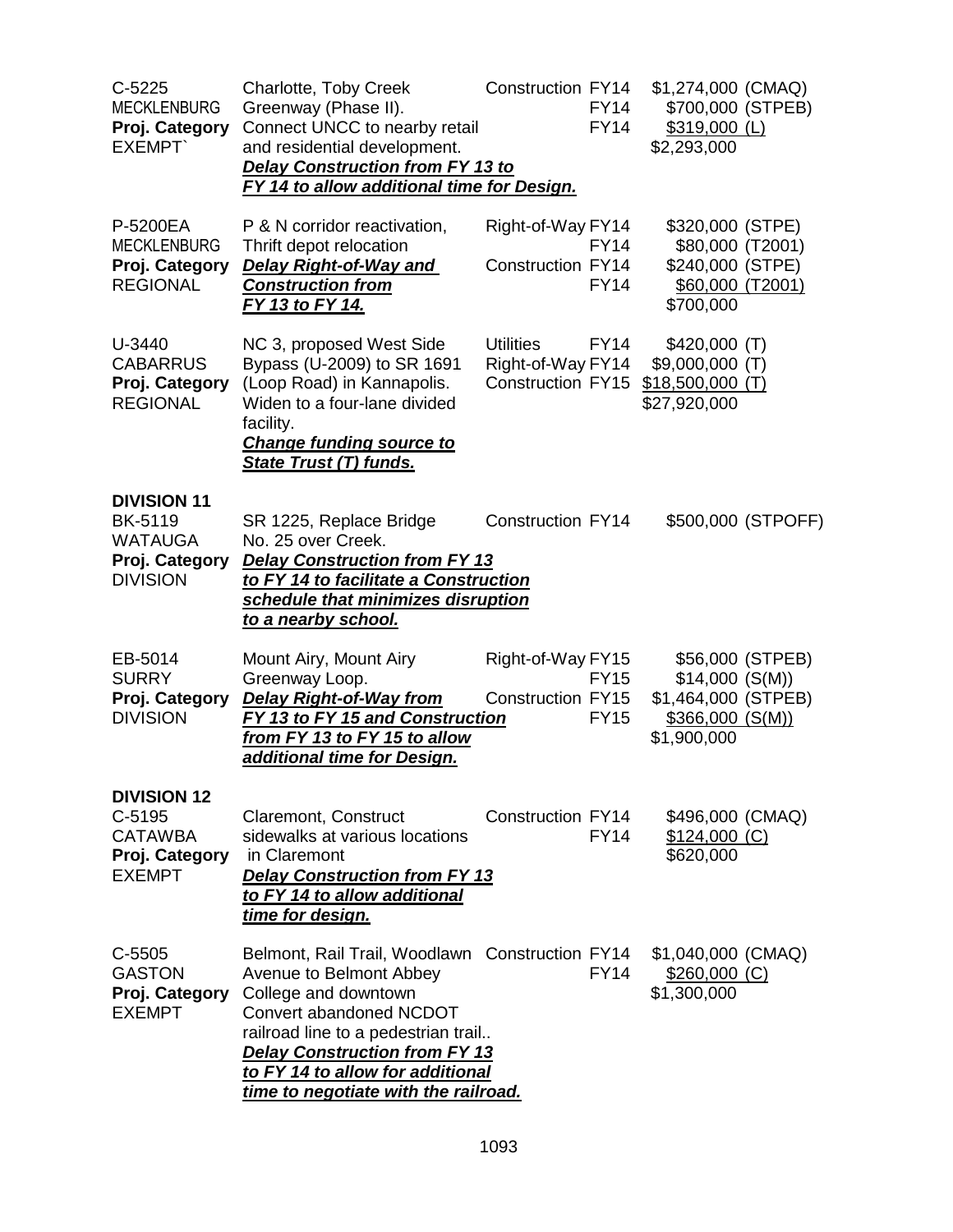| R-3100A<br><b>CATAWBA</b><br>Proj. Category<br><b>REGIONAL</b>                         | NC 16, SR 1895 (Tower Road)<br>to SR 1814 (Caldwell Road).<br><b>Delay Construction from</b><br>FY 15 to FY 16. Right-of-Way<br>has been delayed to allow time<br>to evaluate results from<br>prioritization and determine<br><b>likelyhood that project will</b><br>advance to Construction.<br><b>This delay in Right-of-Way</b><br>has also delayed Construction.                                                                                          | <b>FY14</b><br><b>Utilities</b><br>Right-of-Way FY14<br>Construction FY16<br><b>FY17</b>        | \$1,600,000 (STP)<br>\$8,500,000 (STP)<br>\$12,050,000 (STP)<br>$$12,050,000$ (STP)<br>\$34,200,000 |
|----------------------------------------------------------------------------------------|---------------------------------------------------------------------------------------------------------------------------------------------------------------------------------------------------------------------------------------------------------------------------------------------------------------------------------------------------------------------------------------------------------------------------------------------------------------|-------------------------------------------------------------------------------------------------|-----------------------------------------------------------------------------------------------------|
| U-3633<br><b>GASTON</b><br>Proj. Category<br><b>REGIONAL</b>                           | NC 273 (South Main Street),<br><b>Tuckaseegee Road (at Beatty</b><br>Drive) to Highland Street<br>(at A & E Drive) in Mount Holly.<br>Widen to multi-lanes.<br><b>Delay Construction from</b><br>FY 15to FY 16. Right-of-Way<br>has been delayed to allow time<br>to evaluate results from<br>prioritization and determine<br>likelyhood that project will<br>advance to Construction.<br><b>This delay in Right-of-Way</b><br>has also delayed Construction. | <b>Utilities</b><br><b>FY14</b><br>Right-of-Way FY14<br><b>Construction FY16</b><br><b>FY17</b> | \$1,350,000 (NHP)<br>\$2,500,000 (NHP)<br>\$6,200,000 (NHP)<br>\$6,200,000 (NHP)<br>\$16,250,000    |
| <b>DIVISION 13</b><br>R-3612<br><b>RUTHERFORD</b><br>Proj. Category<br><b>REGIONAL</b> | US 221A, SR 1920 (Main<br>Street) in Henrietta to SR 1941<br>(Melton Street) in Caroleen.<br>Widening and resurfacing.<br>Delay Right-of-Way from FY 13<br>to FY 14 and Construction from<br>FY 15 to FY 16 to allow additional<br>time for Design.                                                                                                                                                                                                           | <b>Utilities</b><br><b>FY14</b><br>Right-of-Way FY14<br><b>Construction FY16</b>                | \$300,000 (STP)<br>\$900,000 (STP)<br>\$4,600,000 (STP)<br>\$5,800,000                              |
| <b>DIVISION 14</b><br>R-5207C<br><b>HENDERSON</b><br>Proj. Category<br><b>DIVISION</b> | SR 1006 (Howard Gap Road),<br>SR 1539 (Jackson Road) to<br>US 25 in Fletcher.<br><b>Delay Right-of-Way from FY 13</b><br>to FY 14 and Construction from<br>FY 14 to FY 15 to allow additional<br>time for Planning and Design.                                                                                                                                                                                                                                | Right-of-Way FY14<br><b>Construction FY15</b>                                                   | \$100,000(T)<br>\$850,000(T)<br>\$950,000                                                           |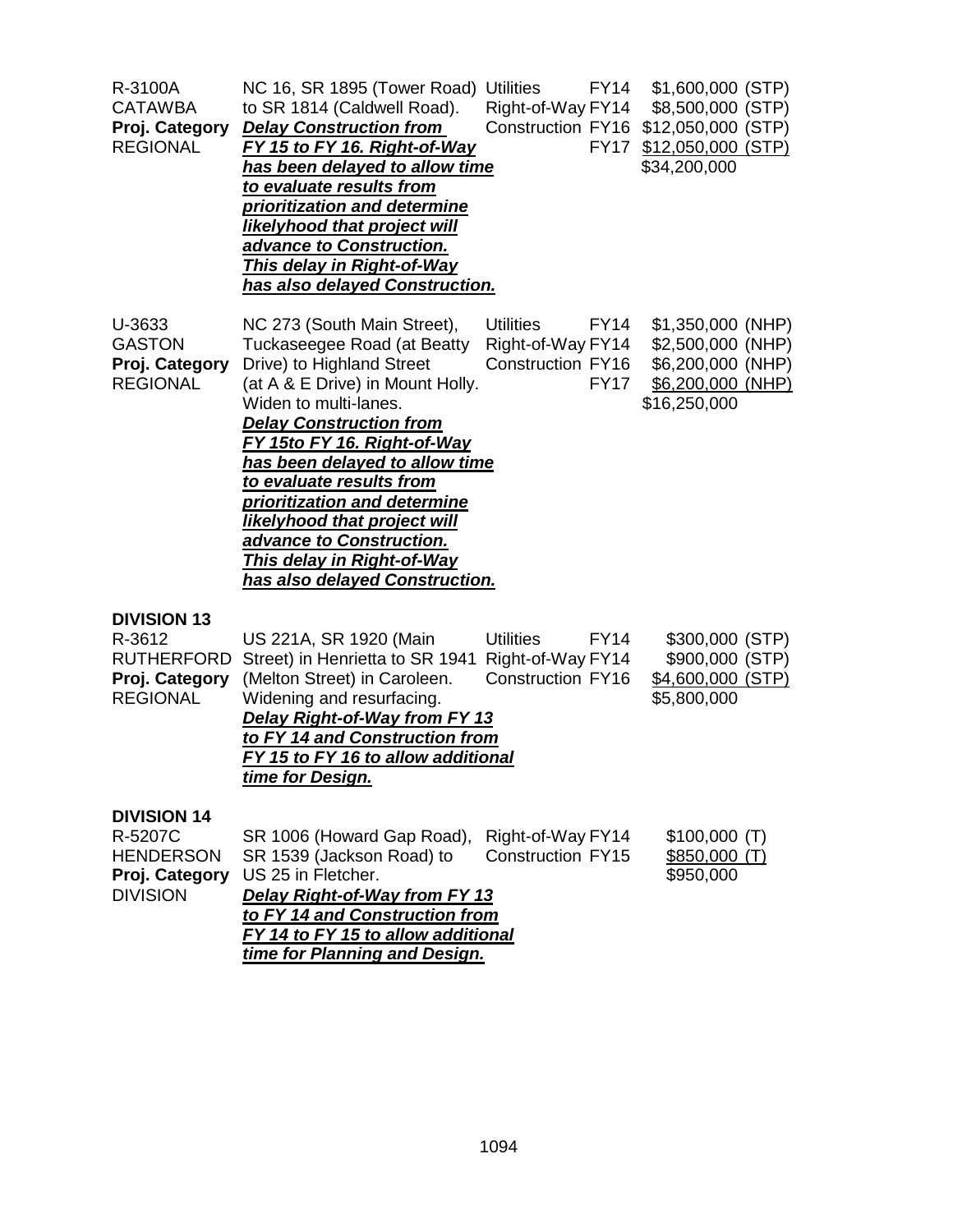## **STIP DELETIONS**

| <b>DIVISION 10</b><br>C-4960<br><b>UNION</b><br>Proj. Category<br><b>EXEMPT</b>      | Indian Trail, Intersection<br>improvements at Indian Trail<br>and Old Monroe Road.                                            |    | Delete project at the request of the MPO.     | <b>Construction FY13</b>                                    | <b>FY13</b>                         | \$510,000 (CMAQ)<br>$$128,000$ (C)<br>\$638,000 |                                                             |
|--------------------------------------------------------------------------------------|-------------------------------------------------------------------------------------------------------------------------------|----|-----------------------------------------------|-------------------------------------------------------------|-------------------------------------|-------------------------------------------------|-------------------------------------------------------------|
| <b>DIVISION 11</b><br>B-5519<br><b>ASHE</b><br>Proj. Category<br><b>DIVISION</b>     | SR 1308 (Roundabout Road),<br>Replace Bridge No. 130 over<br>Creek.<br>with other funds.                                      |    | Delete, work to be accomplished               | Right-of-Way FY19<br>Mitigation<br><b>Construction FY20</b> | <b>FY19</b>                         | \$332,000                                       | \$30,000 (STPOFF)<br>\$2,000 (STPOFF)<br>\$300,000 (STPOFF) |
| <b>DIVISION 13</b><br>B-5514<br><b>BUNCOMBE</b><br>Proj. Category<br><b>DIVISION</b> | SR 1617 (Sluder Branch),<br>Replace Bridge No. 19<br>over Newfound Creek.<br>Delete, bridge was<br>replaced with other funds. |    | Right-of-Way FY19<br><b>Construction FY20</b> |                                                             | \$1,800,000 (STPOFF)<br>\$1,980,000 | \$180,000 (STPOFF)                              |                                                             |
| <b>ITEM N SUMMARY</b>                                                                |                                                                                                                               |    |                                               |                                                             |                                     |                                                 |                                                             |
|                                                                                      | <b>ADDITIONS</b>                                                                                                              | 7  | <b>PROJECTS</b>                               |                                                             |                                     | \$12,730,000                                    |                                                             |
| <b>MODIFICATIONS</b>                                                                 |                                                                                                                               |    | 28 PROJECTS                                   |                                                             |                                     |                                                 |                                                             |
|                                                                                      | <b>DELETIONS</b>                                                                                                              | 3  | <b>PROJECTS</b>                               |                                                             |                                     | \$2,950,000                                     |                                                             |
|                                                                                      |                                                                                                                               | 38 | <b>PROJECTS</b>                               |                                                             |                                     | \$9,780,000                                     |                                                             |

### **Approval – Municipal and Special Agreements**

A motion was made by Board Member Blount, seconded by Board Member Palermo, to

approve the following agreements:

SUMMARY: There are total of 20 agreements for approval by the Board of Transportation.

Division 4

Town of Scotland Neck Halifax County ER-2971 3604.3.13

This Project consists of the installation of curb and gutter and sidewalk along the north side of NC 903 between US 258 and the Scotland Neck town limits. The Department shall prepare the planning document, plans and specifications administer and award the construction contract. The Municipality shall acquire any needed right of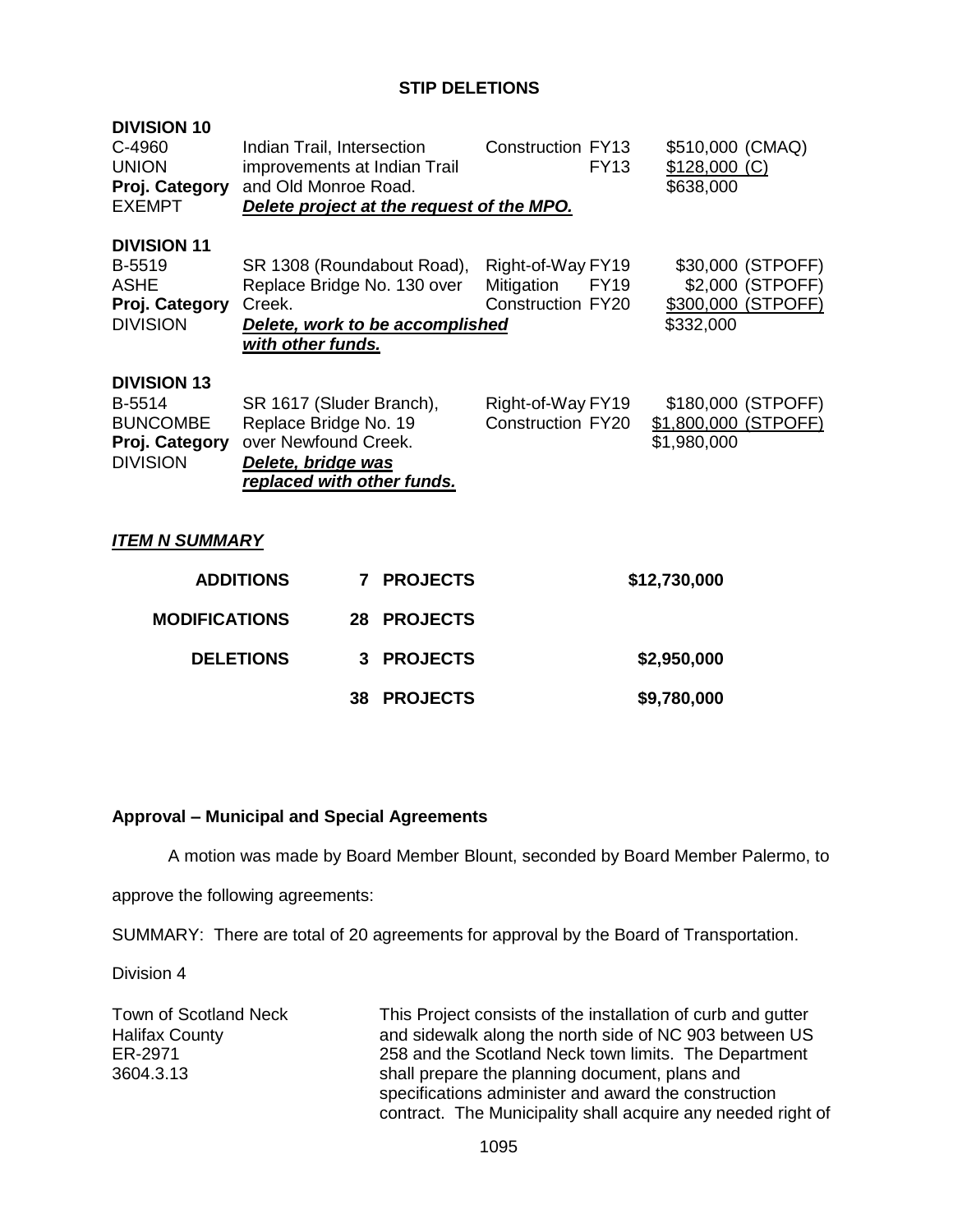|                                                                             | way, relocate and adjust all utilities in conflict with the<br>Project and assume maintenance of the sidewalk. The<br>Department shall participate in the actual construction costs<br>not to exceed \$89,000. Costs which exceed this amount<br>shall be borne by the Municipality.                                                                                                                                                                                                                                                                                                                                                                                                                                                                                                                                                                                                                                                                                                                                                                                                             |
|-----------------------------------------------------------------------------|--------------------------------------------------------------------------------------------------------------------------------------------------------------------------------------------------------------------------------------------------------------------------------------------------------------------------------------------------------------------------------------------------------------------------------------------------------------------------------------------------------------------------------------------------------------------------------------------------------------------------------------------------------------------------------------------------------------------------------------------------------------------------------------------------------------------------------------------------------------------------------------------------------------------------------------------------------------------------------------------------------------------------------------------------------------------------------------------------|
| Town of Pine Level<br><b>Johnston County</b><br>ER-2971<br>3604.3.12        | This Project consists of construction of sidewalk on the<br>north side of SR 2309 (Peedin Street) from Townview Drive<br>to a point approximately 100 feet east of US 70A. The<br>Municipality shall prepare the planning documents, plans<br>and specifications, acquire any needed right of way,<br>relocate and adjust all utilities in conflict and assume<br>maintenance of the sidewalk. The Department shall<br>participate in the actual construction costs not to exceed<br>\$90,000. Costs which exceed this amount shall be borne by<br>the Municipality.                                                                                                                                                                                                                                                                                                                                                                                                                                                                                                                             |
| Division 5                                                                  |                                                                                                                                                                                                                                                                                                                                                                                                                                                                                                                                                                                                                                                                                                                                                                                                                                                                                                                                                                                                                                                                                                  |
| Town of Apex<br><b>Wake County</b><br>B-4991<br>40890.3.FD1                 | This Project consists of the relocation of water meters and<br>valves, water lines (2" and 12"), installation of 24" water<br>line, removal of fire hydrant, and relocation of 8" force main<br>sewer and gravity sewer (6") in Wake County. At the<br>request of the Municipality, the Department shall include<br>provisions in the construction contract for the contractor to<br>adjust and/or relocate water and sewer lines. The<br>Municipality shall reimburse the Department for said utility<br>work. The estimated cost to the Municipality is \$842,200.                                                                                                                                                                                                                                                                                                                                                                                                                                                                                                                             |
| CSX Transportation, Inc.<br>(CSXT)<br><b>Wake County</b><br>P-5500<br>44092 | The Department and CSXT, on November 4, 2011, entered<br>into the Master Engineering Agreement (MEA) which<br>detailed the terms and conditions by which CSXT would<br>proceed with necessary engineering and/or design services<br>for various rail improvements within the State of North<br>Carolina. On July 25, 2013, the Department and CSXT<br>entered into Addendum No. 3 to the Master Engineering<br>Agreement which provided terms for CSXT to review the<br>Department's plans to install a #20 Universal Crossover<br>and related rail and signal improvements on the CSXT "S-<br>Line" between CP Southern Junction and CP Boylan and<br>track and signal improvements for the Raleigh Union<br>Station. This Supplemental Agreement No.1 to Addendum<br>No. 3 to the Master Engineering Agreement adds<br>provisions for CSXT to design and construct the<br>Communications and Signal System for the track<br>improvements required for Raleigh Union Station, and<br>increases the estimated cost to the Department for<br>Preliminary Engineering from \$115,918 to \$500,000. |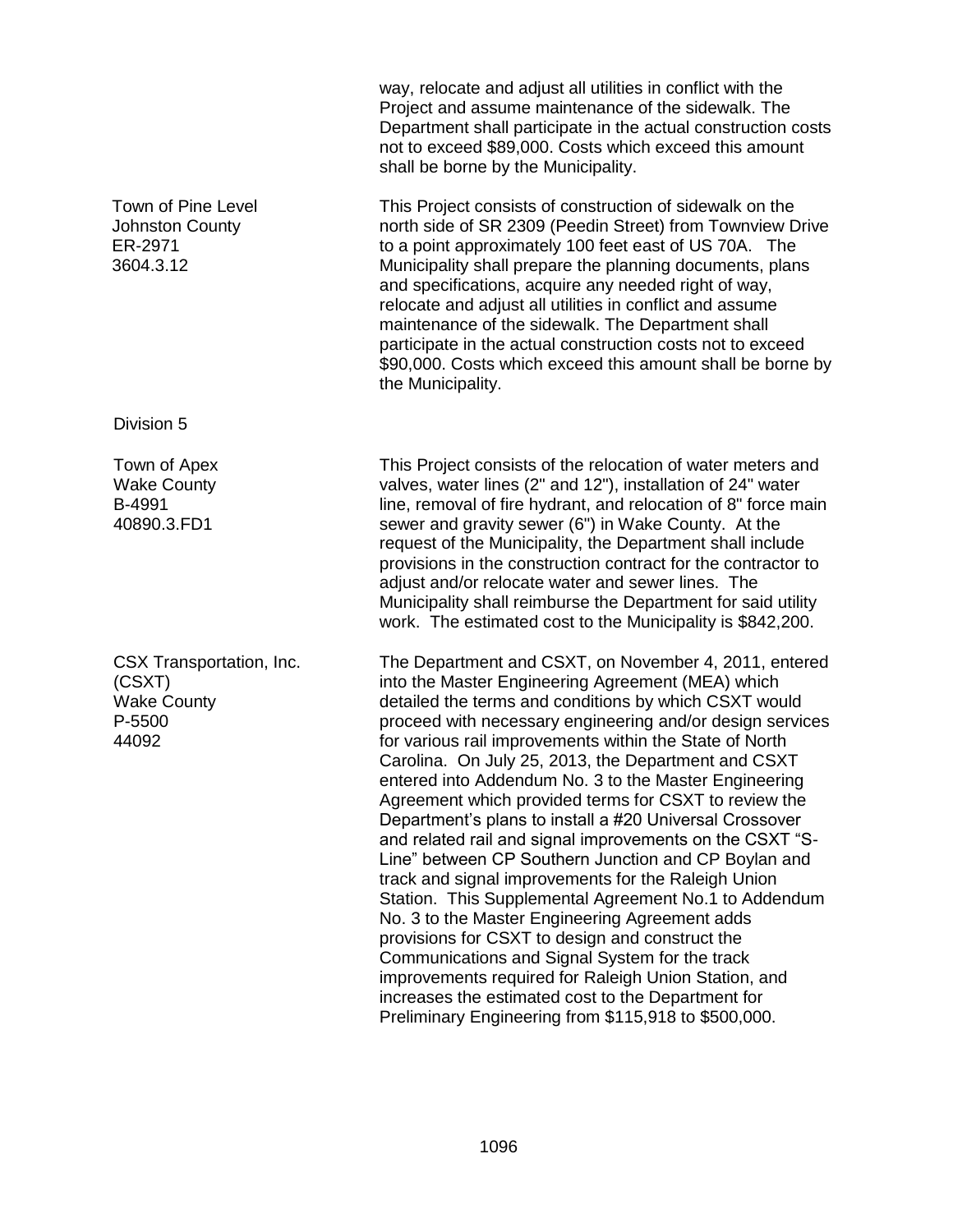| <b>City of Fayetteville</b><br><b>Cumberland County</b><br>U-2519CB<br>34817.3.S8    | This Project consists of construction of I-295, the<br>Fayetteville Outer Loop, from south of Cliffdale Road to<br>east of the All American Freeway including improvements<br>to Cliffdale Road within the Project limits. The Department<br>shall prepare the environmental and/or planning document,<br>plans and specifications, construct the Project, and acquire<br>any needed right of way. The Municipality shall relocate<br>and adjust any municipally owned utilities. At the request of<br>the Municipality, the Department shall include in its contract<br>the construction of sidewalks. The Municipality shall<br>reimburse the Department 50% (\$43,905) of the actual cost<br>of the work. The estimated cost of the sidewalks is<br>\$87,810. This Agreement supersedes the Agreement<br>approved by the Board on 1/9/2014. |
|--------------------------------------------------------------------------------------|------------------------------------------------------------------------------------------------------------------------------------------------------------------------------------------------------------------------------------------------------------------------------------------------------------------------------------------------------------------------------------------------------------------------------------------------------------------------------------------------------------------------------------------------------------------------------------------------------------------------------------------------------------------------------------------------------------------------------------------------------------------------------------------------------------------------------------------------|
| City of Fayetteville<br><b>Cumberland County</b><br>B-4091<br>33449.2.2              | This Project consists of the replacement of Bridge No. 85<br>over the Cape Fear River on US 301 and the replacement<br>of Bridge No. 61 over Cross Creek on I-95 Business/US<br>301 in Fayetteville. This Supplemental agreement is to<br>close a portion of US301/I-95 and detour traffic onto Middle<br>Road. The Department will assume all maintenance<br>responsibilities for this portion for the duration of the<br>construction contract. Once construction is completed and<br>accepted by the Department, the Municipality will resume<br>responsibilities for the portion of Middle Road from Dunn<br>Road to the overpass on US301/I-95 Bus.                                                                                                                                                                                       |
| Division 7                                                                           |                                                                                                                                                                                                                                                                                                                                                                                                                                                                                                                                                                                                                                                                                                                                                                                                                                                |
| CSX Transportation, Inc. (CSXT)<br><b>Cumberland County</b><br>P-4901 A<br>41068.1.1 | On October 2, 2009, the Department and CSXT entered<br>into a Railroad Master Construction Agreement which<br>detailed the terms and conditions by which CSXT would<br>construct various rail safety improvements within the State<br>of North Carolina. This Addendum #3 covers the specific<br>improvements to the Fort Bragg Connector in Cumberland<br>County. CSXT shall perform all of the work, and the<br>Department shall reimburse CSXT one hundred percent<br>(100%) of the actual eligible construction costs. An<br>estimated cost of \$6,661,325 was approved by the Board of<br>Transportation on July 11, 2013. The estimated cost to the<br>Department has increased to \$6,789,829                                                                                                                                           |
| City of Greensboro<br><b>Guilford County</b><br>Z-5400GH<br>43600.1.45<br>43600.3.45 | This Agreement provides for the installation of automatic<br>warning devices and upgrades to approaches at the Norfolk<br>Southern Railway's municipal at-grade crossing on E.<br>Florida Street (Crossing No. 722 165S) in the City of<br>Greensboro, Guilford County, North Carolina. The<br>Department shall arrange for Norfolk Southern Railway<br>(hereinafter the "Railroad") by separate agreement to<br>prepare plans and to perform the installation of the<br>automatic warning devices. The Municipality shall prepare                                                                                                                                                                                                                                                                                                             |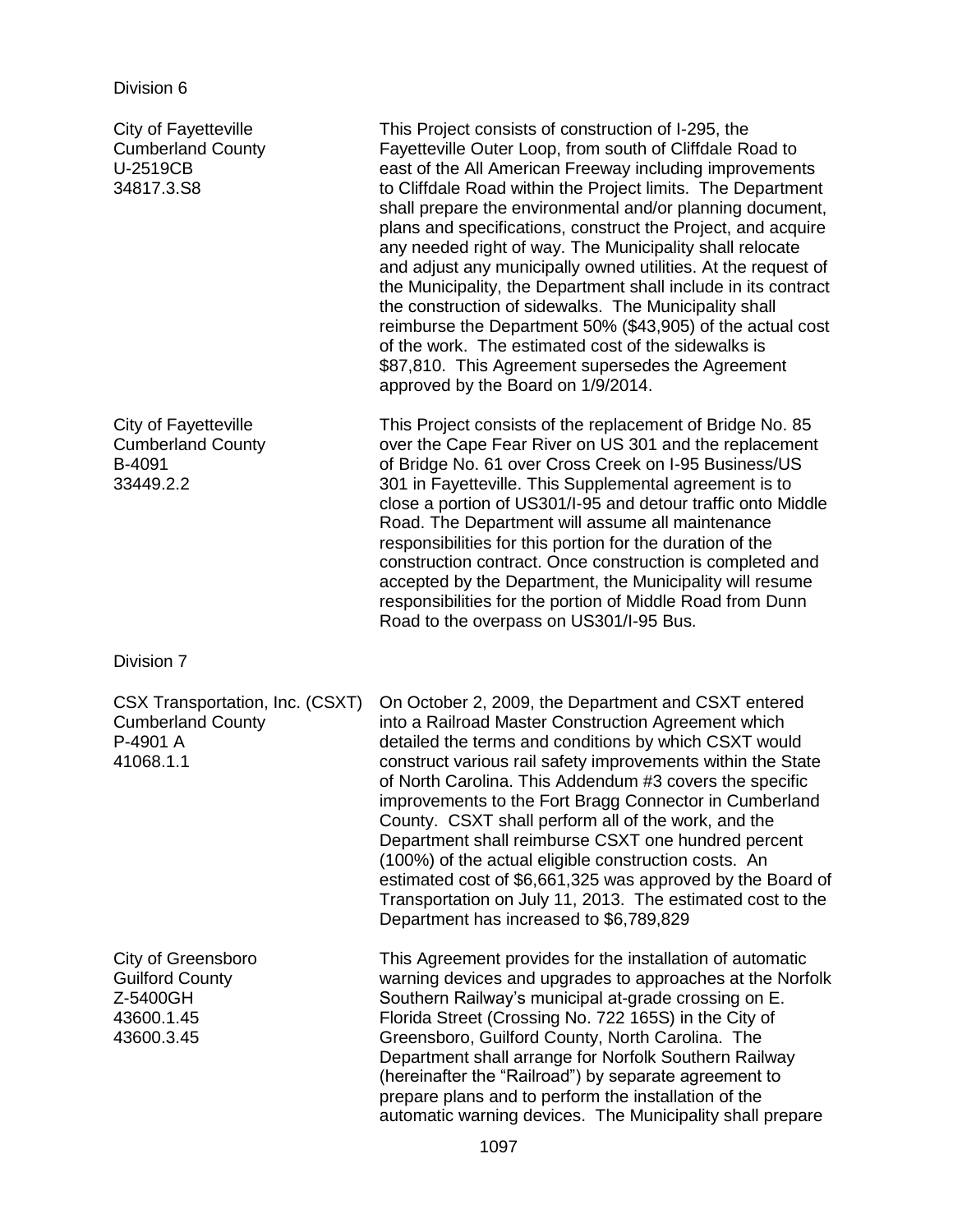the plans and perform any necessary approach work. The Railroad shall be responsible for all maintenance of the warning devices. The Municipality will be responsible for the following: (1) reimbursing the Department for 10% of the actual cost of the warning device installation work; (2) 100% of any cost not reimbursed by FHWA; and (3) 50% of the Railroad's cost of maintenance of the warning devices pursuant to GS 160A-298(c). The estimated cost of the Project is \$300,000.

This Agreement provides for the installation of automatic warning devices and upgrades to approaches at the NCRR's municipal at-grade crossing on Yanceyville Street (Crossing No. 722 542D) in the City of Greensboro, Guilford County, North Carolina. The Department shall arrange for Norfolk Southern (hereinafter the "Railroad") by separate agreement to prepare plans and to perform the installation of the automatic warning devices. The Municipality shall prepare the plans and perform any necessary approach work. The Railroad shall be responsible for all maintenance of the warning devices. The Municipality will be responsible for the following: (1) reimbursing the Department for 10% of the actual cost of the warning device installation work; (2) 100% of any cost not reimbursed by FHWA; and (3) 50% of the Railroad's cost of maintenance of the warning devices pursuant to GS 160A-298(c). The estimated cost of the Project is \$320,000.

This Project consists of certain street and highway improvements on Bridge No. 419 over Penwood Branch on SR 2159 (Draper Street) in Randolph County. At the request of the Municipality, the Department shall include provisions in the construction contract for the contractor to adjust and/or relocate municipally owned water and sewer lines. The Municipality shall reimburse the Department the entire cost of said utility work. The estimated cost to the Municipality is \$130,184.

This Project consists of the construction of sidewalk and ADA ramps along Andrews Street between Long Street and Shaver Street in Rowan County. The Municipality shall acquire any needed right of way, relocate and adjust all utilities in conflict with the Project and assume maintenance of sidewalk. The Department shall prepare the environmental and/or planning document, plans and specifications, administer and award the construction contract.

City of Greensboro Guilford County Z-5400GE 43600.1.38 43600.3.38

Division 8

City of Asheboro Randolph County 17BP.8.R.19

Division 9

Town of East Spencer Rowan County ER-2971 I 3609.3.18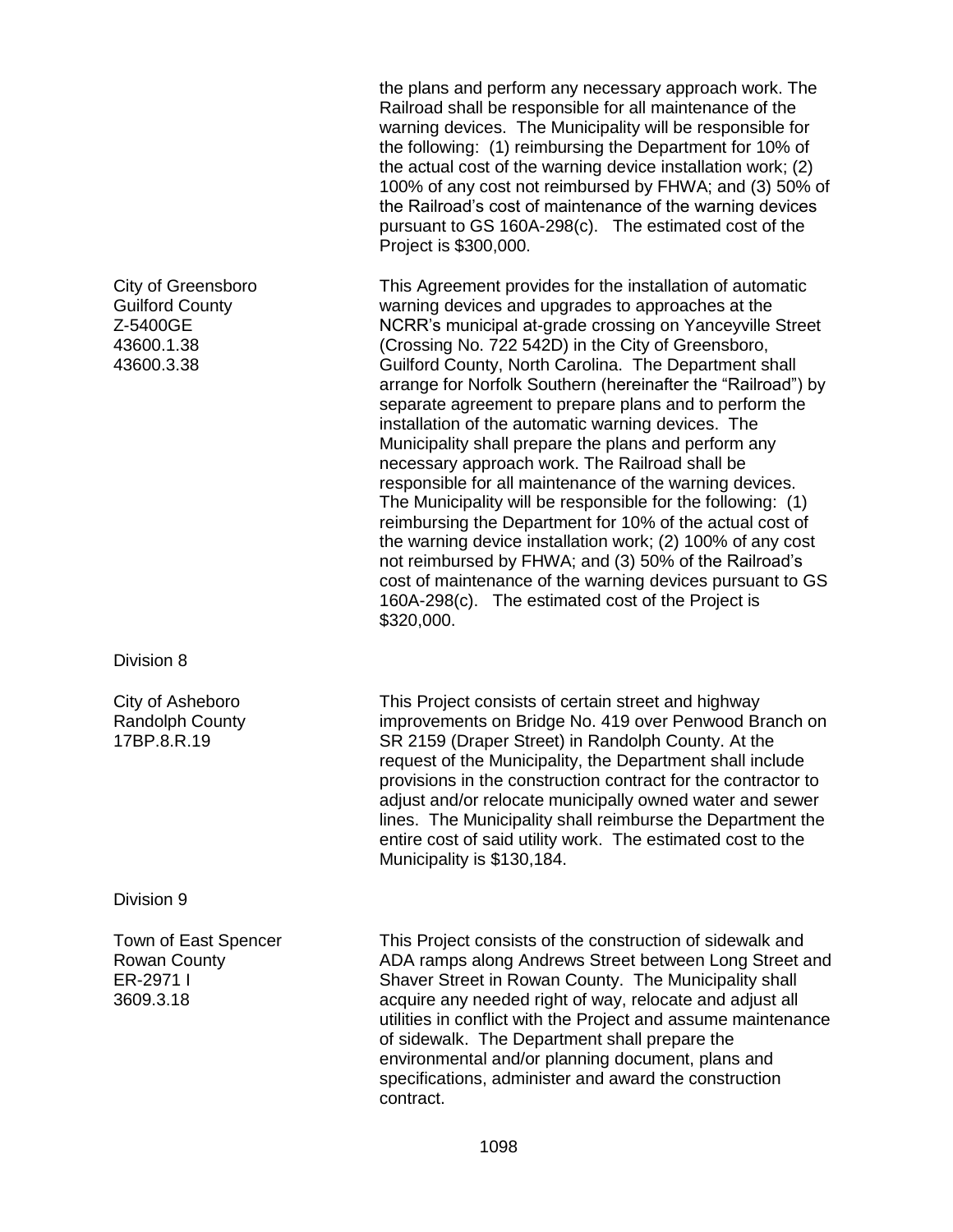City of Charlotte Mecklenburg County C-5543 51013.1.F1 51013.2.F1 51013.3.F1

City of Charlotte Mecklenburg County C-5541 51011.3.1

City of Charlotte Mecklenburg County I-3311 C 34181.1.7

Town of Davidson Mecklenburg County I-4750 AA 40099.1.1

This Project consists of the construction of a sidewalk on the south side of Sunset Road between I-77 and Statesville Avenue. The Project will also include installation of a sidewalk on the overpass of I-77 in Charlotte. The Municipality shall be responsible for all phases of the Project. The Department shall allocate an amount not to exceed 75% (\$1,386,000) from the CMAQ funds allocation. The Municipality shall be responsible for providing the 25% (\$462,000) matching funds for the CMAQ funds authorized and all costs that exceed the total estimated cost.

This Project consists of the construction of a sidewalk on the southwest side of Providence Road, filling in several gaps in the sidewalk network between Mammoth Oaks Drive and East Barden Road in Charlotte. The Municipality shall be responsible for all phases of the Project. The Department shall allocate an amount not to exceed 70% (\$750,000) from the CMAQ funds allocation. The Municipality shall be responsible for providing the 30% (\$325,000) matching funds for the CMAQ funds authorized and all costs that exceed the total estimated cost.

This P3 Project consists of the replacement of Bridge No. 590286 on Oaklawn Avenue over I-77, the replacement of Bridge No. 590153 on LaSalle Street over I-77 and Bridge No. 59-335 on Hamilton Street over I-277 in Charlotte. The Department shall prepare the environmental and/or planning documents, project plans and specifications, construct the project, and acquire any needed right of way. At the request of the Municipality, the Department shall include in its contract the construction of sidewalks on Oaklawn Avenue, LaSalle Street and Hamilton Street. The Municipality shall reimburse the Department 50% percent of the actual cost of the sidewalks, estimated at \$312,276. The total estimated cost for the sidewalks is \$624,552. This Agreement also identifies potential commitments for this P3 Project. In the event that these potential commitments become necessary, a supplemental Agreement will be prepared.

This P3 Project consists of the replacement of Bridge No. 590364 on SR 2158 (Griffith Street) over I-77 in Davidson. The Department shall prepare the environmental and/or planning documents, project plans and specifications, construct the project, and acquire any needed right of way. At the request of the Municipality, the Department shall include in its contract the construction of sidewalks on Griffith Street. The Municipality shall reimburse the Department 30% percent of the actual cost of the sidewalks, estimated at \$19,718. The total estimated cost for the sidewalks is \$65,728. This Agreement also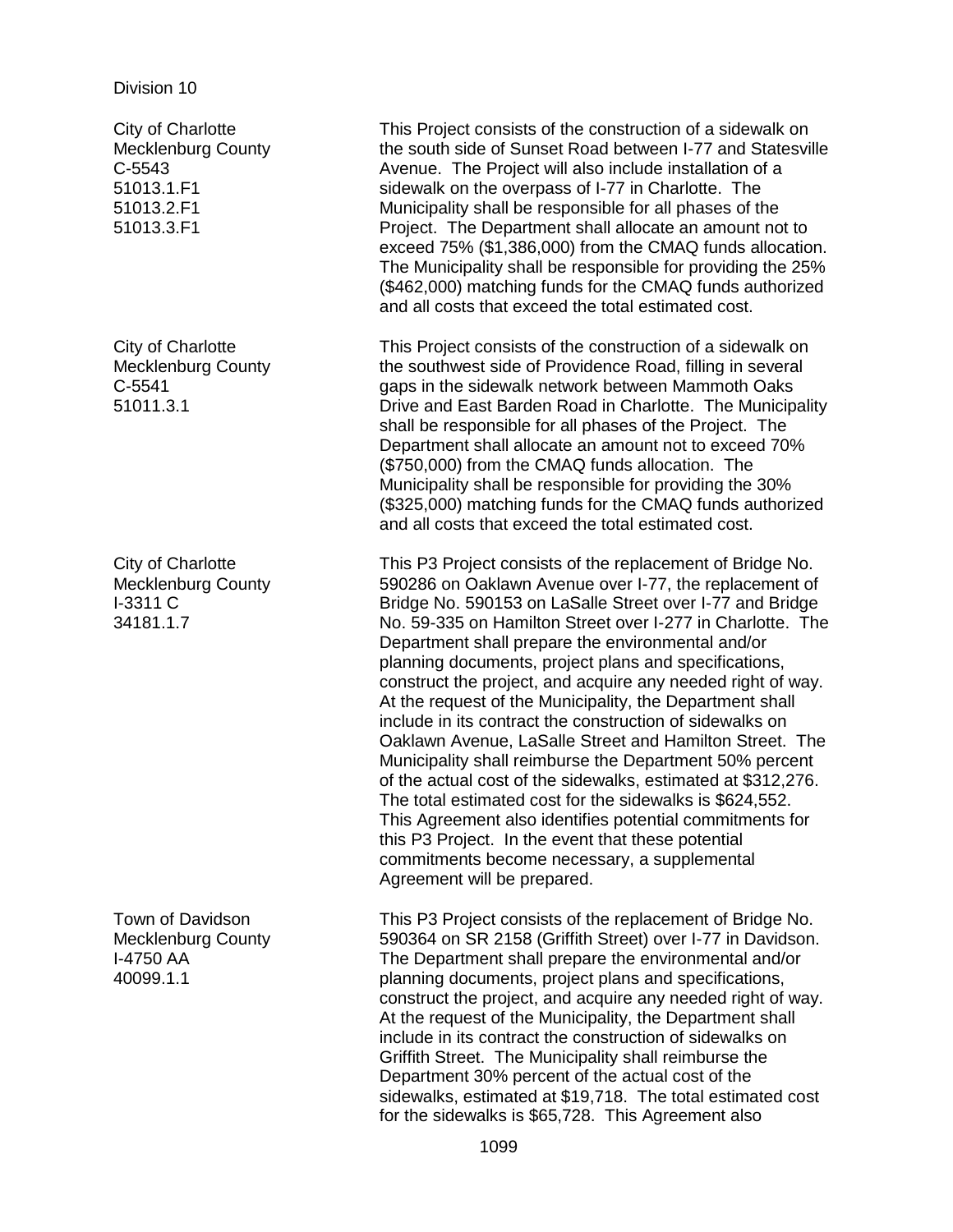identifies potential commitments for this P3 Project. In the event that these potential commitments become necessary, a supplemental Agreement will be prepared. Town of Cornelius Mecklenburg County I-5405 45454.1.1 This P3 Project consists of improvements along I-77 within the municipal boundaries of Cornelius. This Agreement also identifies potential commitments for this P3 Project. In the event that these potential commitments become necessary, a supplemental Agreement will be prepared. Town of Huntersville Mecklenburg County I-5405 45454.1.1 This P3 Project consists of improvements along I-77 within the municipal boundaries of Huntersville. This Agreement also identifies potential commitments for this P3 Project. In the event that these potential commitments become necessary, a supplemental Agreement will be prepared. Division 11 Town of West Jefferson Ashe County EB-3314 G 33935.1.FD7 33935.2.FD7 This Project consists of pedestrian improvements along Jefferson Avenue and Second Street including installation of sidewalk, crosswalks, curb and gutter, drainage, and additional pedestrian amenities. The Project will include the removal of the traffic signal at Jefferson Avenue and Second Street and installation of an all-way stop in Ashe County. The Municipality is responsible for all phases of the Project. The Department shall participate up to a maximum amount of \$275,000, including \$55,000 in state match. The Municipality shall provide all costs that exceed the total estimated cost. Town of Blowing Rock Watauga County R-5525 43761.3.1 This Project consists of the installation of new water and sewer lines along the access road to Blowing Rock Post-Acute Care Facility in Watauga County. At the request of the Municipality, the Department shall include provisions in the construction contract for the contractor to install new water and sewer lines. The Municipality shall reimburse the Department the entire cost of said utility work. The estimated cost to the Municipality is \$250,340. Division 12 City of Gastonia Gaston County Z-5400LC 43600.1.40 43600.3.40 This Agreement provides for the installation of automatic warning devices and upgrades to approaches at the NCRR's municipal at-grade crossing on May Street (Crossing No. 716 230G) in the City of Gastonia, Gaston County, North Carolina. The Department shall arrange with Norfolk Southern (hereinafter the "Railroad") by separate agreement to prepare plans and to perform the installation of the automatic warning devices. The Municipality shall prepare the plans and perform any necessary approach work. The Railroad shall be responsible for all maintenance of the warning devices. The Municipality will be

responsible for the following: (1) reimbursing the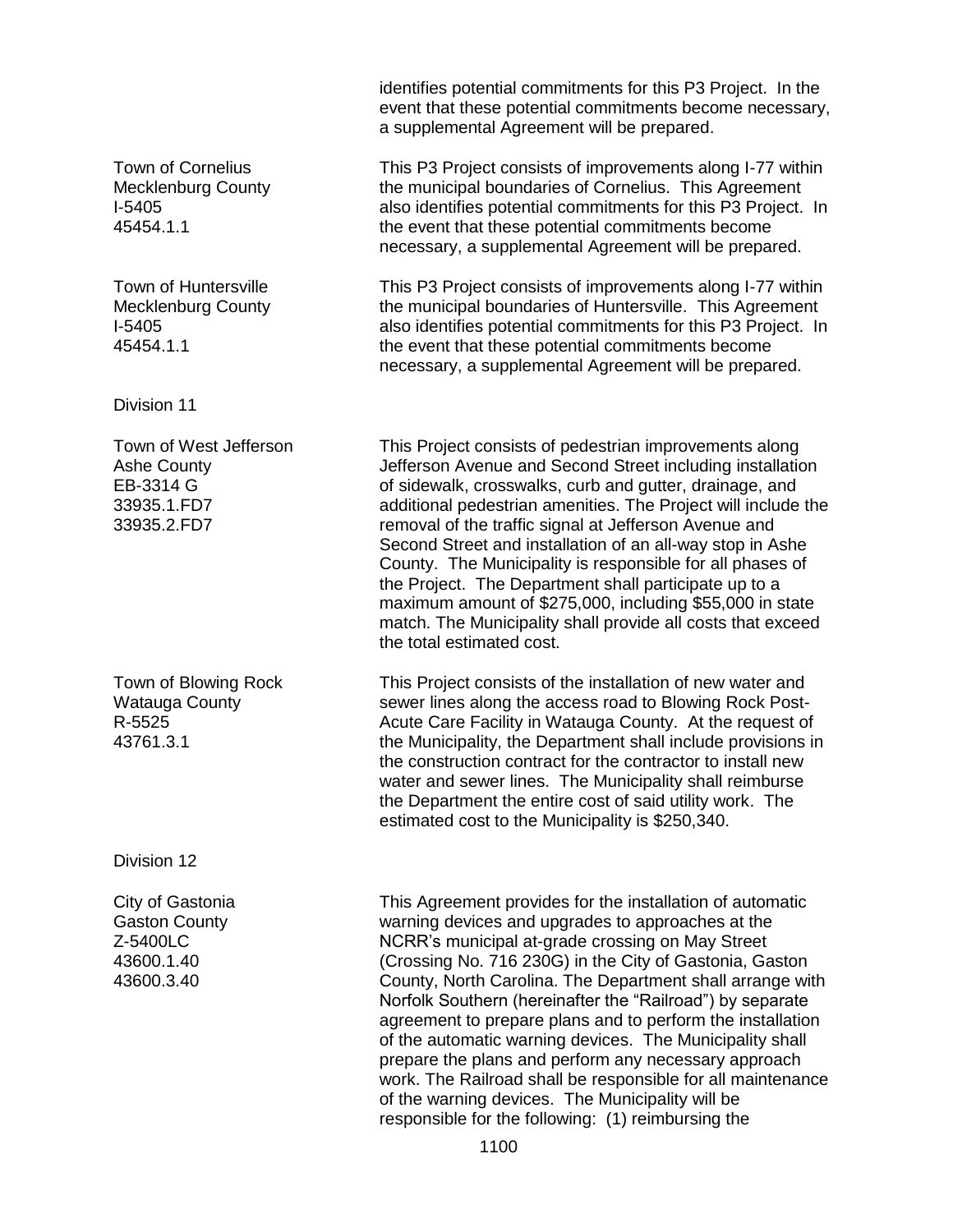Department for 10% of the actual cost of the warning device installation work; (2) 100% of any cost not reimbursed by FHWA; and (3) 50% of the Railroad's cost of maintenance of the warning devices pursuant to GS 160A-298(c). The estimated cost of the Project is \$302,000.

SUMMARY: There are a total of 22 agreements for informational purposes only.

Division 2

| Town of Morehead City<br><b>Carteret County</b><br>36249.3316                       | This Project consists of the installation of a fire station<br>signal on US 70 at Fire Station #2 in Morehead City. The<br>Municipality is responsible for the perpetual electrical<br>service and maintenance of the signal. The Municipality<br>shall reimburse the Department one hundred percent<br>(100%) of the actual cost of all work performed by the<br>Department. The estimated cost is \$130,000.                                                                      |
|-------------------------------------------------------------------------------------|-------------------------------------------------------------------------------------------------------------------------------------------------------------------------------------------------------------------------------------------------------------------------------------------------------------------------------------------------------------------------------------------------------------------------------------------------------------------------------------|
| Town of Emerald Isle<br><b>Carteret County</b><br>ER-2971<br>3602.3.112             | This Project consists of extension of the existing multiuse<br>path from its terminus at Hurst Drive/NC 58 to the<br>intersection of Elizabeth Street/NC 58 in Emerald Isle. This<br>Supplemental Agreement is to extend the completion date<br>of the Project to March 31, 2014 in lieu of August 13, 2012.                                                                                                                                                                        |
| Division 3                                                                          |                                                                                                                                                                                                                                                                                                                                                                                                                                                                                     |
| Cape Fear Community College<br><b>New Hanover County</b><br>36249.3310              | This Project consists of the installation of trailblazing signs<br>from I-40 to Cape Fear Community College, North Campus,<br>beginning at I-40 exit 414 to SR 1002 (Holly Shelter Road)<br>to US 117/132 (N. College Road). The Agency shall<br>reimburse the Department one hundred percent (100%) of<br>the actual cost of the work performed by the Department.<br>The estimated cost of the work is \$22,905.                                                                  |
| <b>Surf City Retail Center</b><br>Development<br><b>Pender County</b><br>36249.3317 | This Project consists of the signal review for the existing<br>signal located at NC 50/ NC 210 (Roland Road) and NC<br>210 (New River Drive)/SR 1534 (Belt Road), also, NC 210<br>and the driveway entrance located approximately 850 feet<br>west of NC 50 in Pender County. The Developer shall<br>reimburse the Department one hundred percent (100%) of<br>the actual cost of said work. The estimated reimbursement<br>to the Department for review and inspection is \$5,000. |
| Division 4                                                                          |                                                                                                                                                                                                                                                                                                                                                                                                                                                                                     |
| <b>City of Roanoke Rapids</b><br><b>Halifax County</b><br>36248.425                 | This Project consists of roadway improvements on non-<br>system streets within the town limits of Roanoke Rapids.<br>The Department is responsible for all phases of the Project.<br>The Municipality shall reimburse the Department on a<br>monthly basis using Powell Bill funds.                                                                                                                                                                                                 |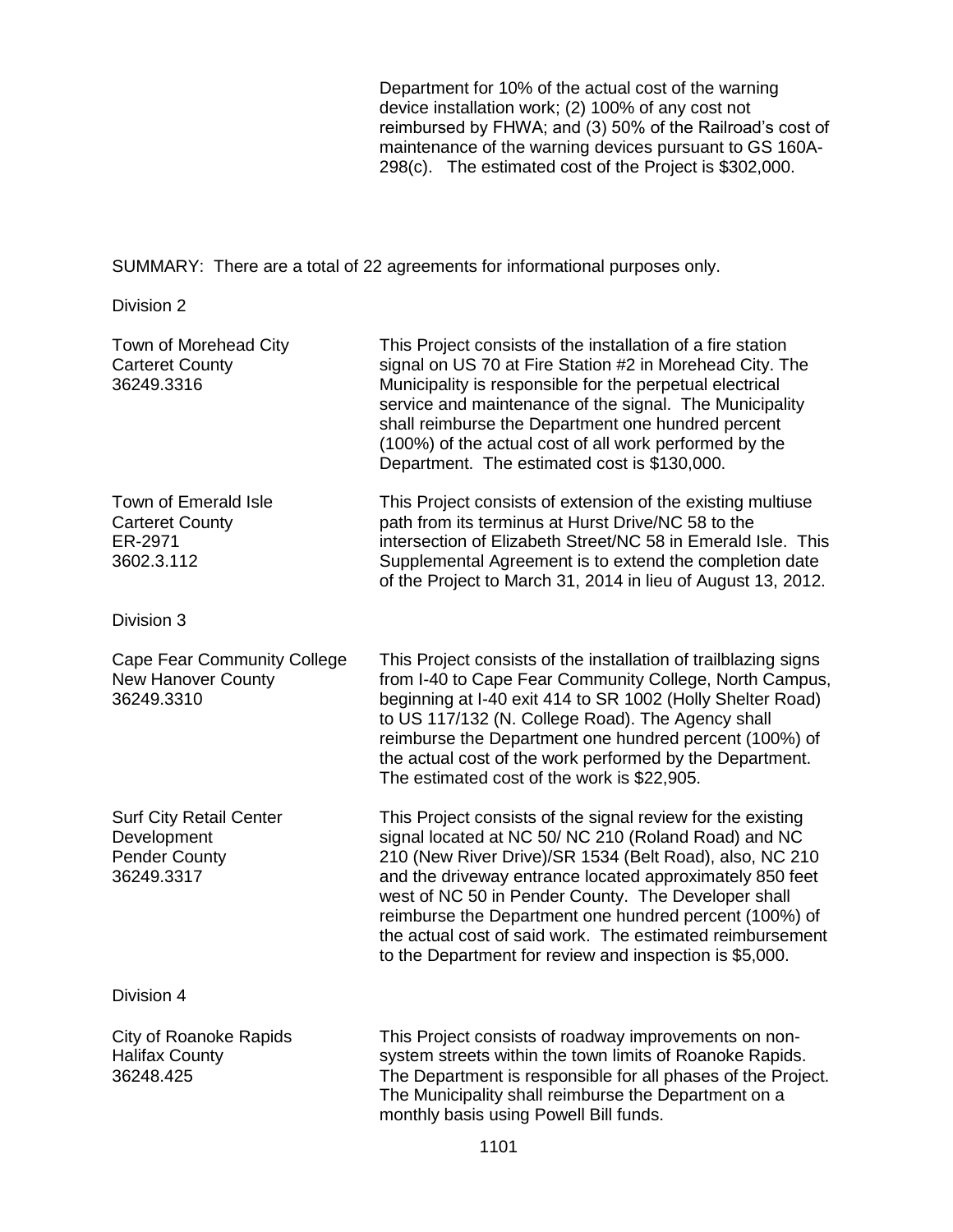| Wake County Board of<br>Education<br><b>Wake County</b><br>36249.3308             | This Project consists of revising the traffic signal on NC 50<br>(Benson Road) at SR 2703 (New Bethel Church Road).<br>The revision is needed due to the construction of additional<br>lanes on north and southbound NC 50 in Wake County.<br>The Developer shall reimburse the Department one<br>hundred percent (100%) of the actual cost of said work.<br>The estimated reimbursement to the Department for review<br>and inspection is \$7,500.                                                                         |
|-----------------------------------------------------------------------------------|-----------------------------------------------------------------------------------------------------------------------------------------------------------------------------------------------------------------------------------------------------------------------------------------------------------------------------------------------------------------------------------------------------------------------------------------------------------------------------------------------------------------------------|
| <b>Primrose School Franchising</b><br>Company<br><b>Wake County</b><br>36249.3301 | This Project consists of revising the traffic signal at SR<br>1308 (Laura Duncan Road) and US 64 to accommodate<br>new lanes on Laura Duncan, south of US 54 in Wake<br>County. The Developer shall reimburse the Department<br>one hundred percent (100%) of the actual cost of said<br>work. The estimated reimbursement to the Department for<br>review and inspection is \$10,000.                                                                                                                                      |
| Cary Development Partners,<br><b>LLC</b><br><b>Wake County</b><br>36249.3300      | This Project consists of revising the traffic signal at NC 50<br>(Creedmoor Road) and Plaza Place, south of SR 1822<br>(Millbrook Road), 05-1322, to accommodate an additional<br>right turn lane on northbound Creedmoor Road in Wake<br>County. The Developer shall reimburse the Department<br>one hundred percent (100%) of the actual cost of said<br>work. The estimated reimbursement to the Department for<br>review and inspection is \$10,000.                                                                    |
| Page Road Developer, LLC<br>Durham County<br>36249.3299                           | This Project consists of revising the traffic signal at SR<br>2028 (TW Alexander Drive) and SR 1973 (Page Road), 05-<br>1384, to accommodate the widening due to adding a<br>northbound left turn lane on Page Road and westbound T<br>W Alexander changing the right turn only to a thru-right in<br>Durham County. The Developer shall reimburse the<br>Department one hundred percent (100%) of the actual cost<br>of said work. The estimated reimbursement to the<br>Department for review and inspection is \$10,000. |
| Division 6                                                                        |                                                                                                                                                                                                                                                                                                                                                                                                                                                                                                                             |
| Branch Banking & Trust<br>Company<br><b>Cumberland County</b><br>36249.3306       | This Project consists of revising the traffic signal at NC<br>24/87 (Bragg Boulevard) at McKenzie Street/New Street, in<br>Spring Lake. The revision includes relocation and<br>installation of a right-turn lane. The Department will revise<br>the signal plans for the Developer under this agreement.<br>The Developer shall reimburse the Department one<br>hundred percent (100%) of the actual cost of said work.<br>The estimated reimbursement to the Department for review<br>and inspection is \$10,000.         |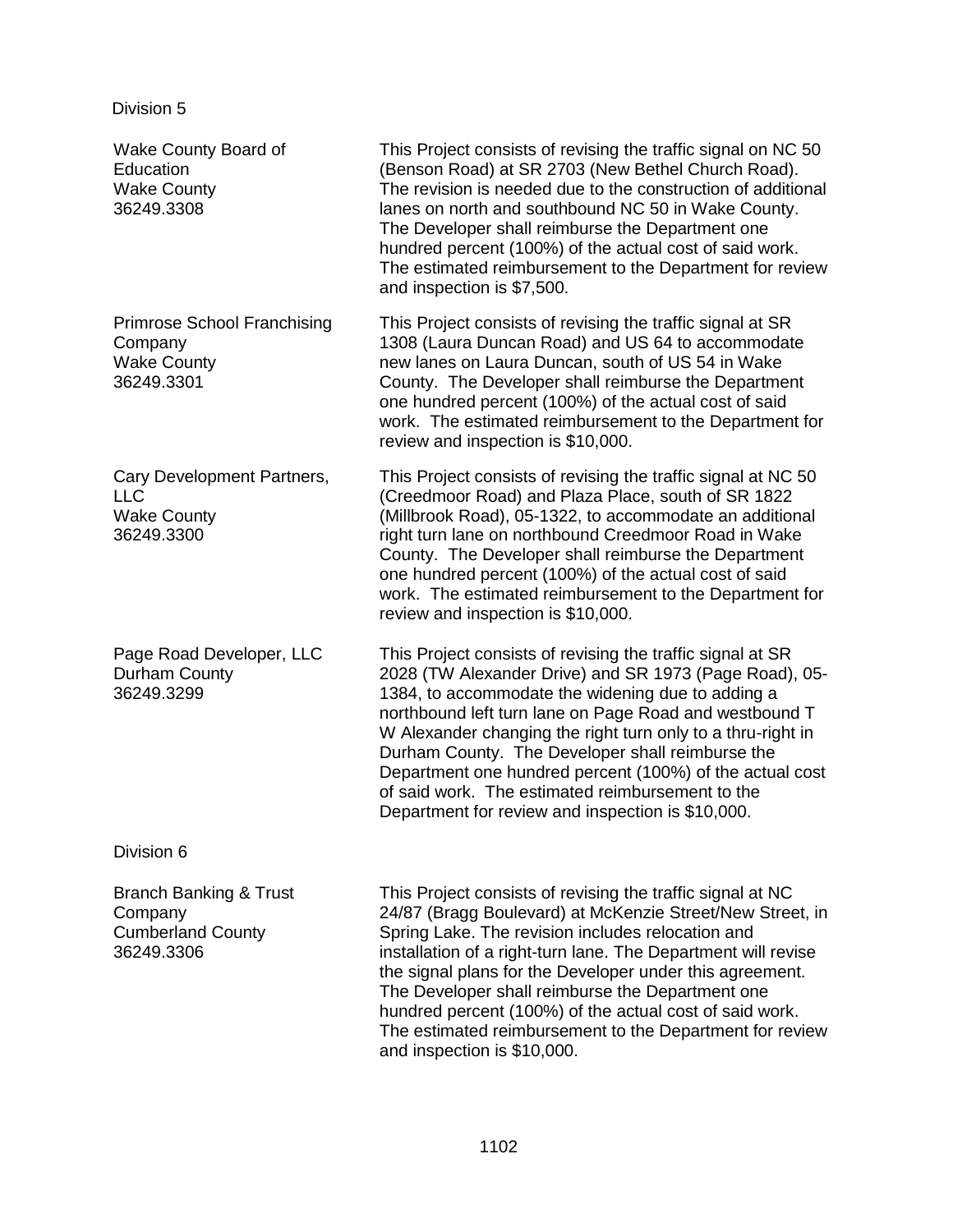| City of High Point<br><b>Guilford County</b><br>EL-5104<br>45215.1.1                      | This Project consists of planning and preliminary<br>engineering for a greenway trail connecting University Park<br>with the Piedmont Environmental Center in Guilford<br>County. This Supplemental Agreement extends the<br>completion date for the Project to July 1, 2014, in lieu of<br>December 31, 2011. This Agreement supersedes the<br>Agreement that was approved by the Board on June 6,<br>2013.                              |
|-------------------------------------------------------------------------------------------|-------------------------------------------------------------------------------------------------------------------------------------------------------------------------------------------------------------------------------------------------------------------------------------------------------------------------------------------------------------------------------------------------------------------------------------------|
| <b>NCDENR</b><br><b>Guilford County</b><br>7B.204111                                      | This Project consists of the replacement of a 60" pipe for<br>driveway at the Haw River State Park. The Department<br>shall be responsible for all phases of the Project. The<br>Agency shall reimburse the Department \$78,000 for work<br>performed by the Department. The estimated total cost of<br>the Project is \$78,000.                                                                                                          |
| Division 8                                                                                |                                                                                                                                                                                                                                                                                                                                                                                                                                           |
| <b>Town of Franklinville</b><br><b>Randolph County</b><br>36249.3309                      | This Project consists of the purchase of deicing salt from<br>the Department for the safe and efficient utilization of<br>transportation systems for the public good in the Town of<br>Franklinville. The Municipality shall reimburse the<br>Department one hundred percent (100%) of the actual cost<br>of the deicing salt. The estimated reimbursement to the<br>Department for the deicing salt is \$76.81 per ton up to 20<br>tons. |
| Division 9                                                                                |                                                                                                                                                                                                                                                                                                                                                                                                                                           |
| Town of Bermuda Run<br>Davie County<br>U-4742 MA<br>39746.1.21                            | This Project consists of the design and construction of a<br>roundabout near the west side of the Kathryn Crosby<br>Bridge on US 158 at the westbound intersection with Twins<br>Way and the eastbound intersection with Bermuda Run<br>Drive in Bermuda Run. This Supplemental Agreement<br>extends the completion date for the Project to December<br>31, 2014 in lieu of December 31, 2013.                                            |
| <b>City of Winston Salem</b><br>Forsyth County<br>41043                                   | This Project consists of the installation of a new traffic<br>signal at SR 1525 (Yadkinville Road) and SR 3210<br>(Transou Road) in Winston Salem. This Supplemental<br>Agreement extends the completion date of the Project to<br>April 30, 2014 in lieu of September 1, 2013.                                                                                                                                                           |
| Winston Salem Forsyth County<br><b>Board of Education</b><br>Forsyth County<br>36249.3234 | This Project consists of resurfacing roads and parking lots<br>at several locations in Forsyth County. This Supplemental<br>Agreement is for additional work to be included in the<br>scope of the Project. The WS/FCBOE shall reimburse the<br>Department in the amount of \$76,288.07.                                                                                                                                                  |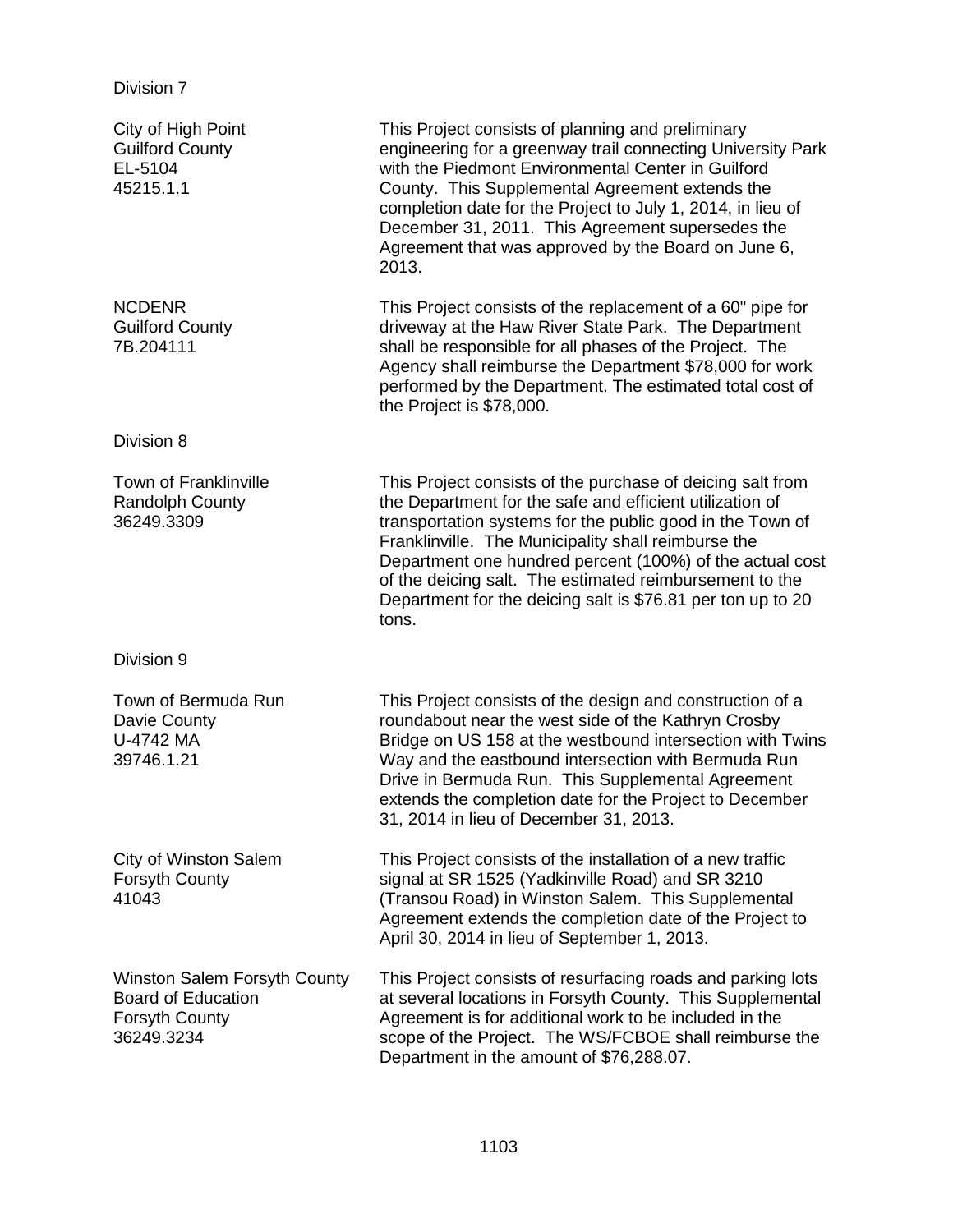36249.3305

Mint Hill Partners, LLC Mecklenburg County 36249.3302 This Project consists of the installation of a traffic signal at NC 51 and Brighton Park Drive and an upgrade to the existing traffic signal at NC 51 and Lawyers Road in Mecklenburg County. The Developer shall reimburse the Department 100% of the actual cost of said work. The estimated reimbursement to the Department for review and inspection is \$10,000. M/I Homes, Inc., Charlotte **Division** Cabarrus County 36249.3303 36249.3304 This Project consists of the installation of a traffic signal at the intersection of Poplar Tent Road and Huntersville-Concord Road (WBS 36249.3303) and modifications to be made to the existing traffic signal at the intersection of Rocky River Road and Hickory Ridge Road (WBS 36249.3304) in Cabarrus County. The Developer shall reimburse the Department 100% of the actual cost of said work. The estimated reimbursement to the Department for review and inspection is \$10,000 (\$5,000 towards each intersection). HSREI, LLC Cabarrus County 36249.3307 This Project consists of the installation of a traffic signal at the intersection of Bruton Smith Boulevard (SR 2894) and West Cabarrus Church/Honda of Concord Driveway and upgrade the existing traffic signal at the intersection of Bruton Smith Boulevard (SR 2894) and Weddington Road (SR 1431) in Cabarrus County. The Developer shall reimburse the Department 100% of the actual cost of said work. The estimated reimbursement to the Department for review and inspection is \$10,000. Division 11 City of Lenoir Caldwell County 11.101411 This Project consists of the installation of guardrail and end units on US 321 at Victoria Lane (NS) in Caldwell County. The Department shall be responsible for all phases of the Project. The Municipality shall participate in the costs of the Project up to a maximum amount of \$3,800. The estimated total cost of the Project is \$7,600. City of Sawmills Caldwell County 11.101415 This Project covers the "routine" mowing and "clean-up" of state system streets within the corporate limits of Sawmills. This Supplemental Agreement extends the effective time frame of the Agreement an additional three (3) years beginning July 1, 2014 through June 30, 2017. Division 14 Town of Webster County of Jackson This Project consists of installing two "Speed Checked by Radar" signs. One will be installed after North River Road

entering into the town limits and the other will be installed after the town limits sign near Southwestern Community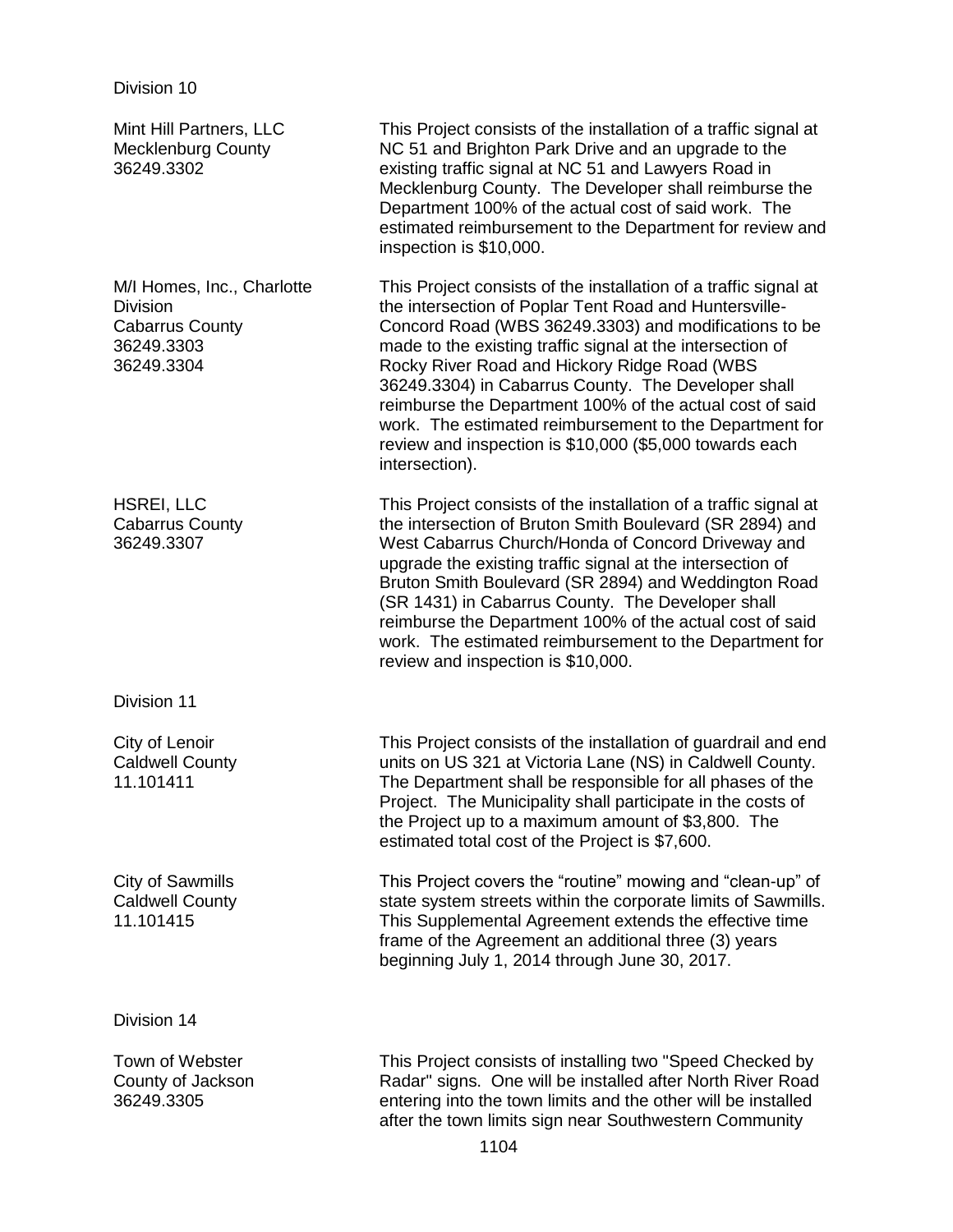College and after the planned roundabout in Jackson County. The Municipality shall reimburse the Department one hundred percent (100%) of the actual cost of the work performed by the Department. The estimated cost of the work is \$300.

#### **Approval - Preliminary Right of Way Plans**

A motion was made by Board Member Blount, seconded by Board Member Palermo, to approve the following:

The Preliminary Right of Way Plans for the below projects, including Secondary Roads and Industrial Access Roads, provide for the construction, design, drainage and control of access as shown on the respective plans.

Based upon the recommendations of the Manager of the Right of Way Branch, the Board finds that such rights of way as shown on these preliminary plans and drawings, including existing public dedicated right of way, are for a public use and are necessary for the construction of said projects.

The rights of way for the location, construction, relocation, and control of access of highways embraced in the below projects shall be as shown in detail on the preliminary right of ways plans and drawings for said projects on file in the Right of Way Branch in the Department of Transportation in Raleigh.

The Board finds such right of way acquisition to be necessary and hereby authorizes the Right of Way Branch to acquire right of way on the below projects either by negotiation or by condemnation through the Attorney General's Office.

#### **(Division 2)**

**Greene County; I.D. No. BD-5102T; Project No. 45348.2.FD20:** Bridge No.8 over Sandy Run on SR 1301

**Pitt County; I.D. No. BD-5102Y; Project No. 45348.2.FD25:** Bridge No. 415 over a branch of Swift Creek on SR 1108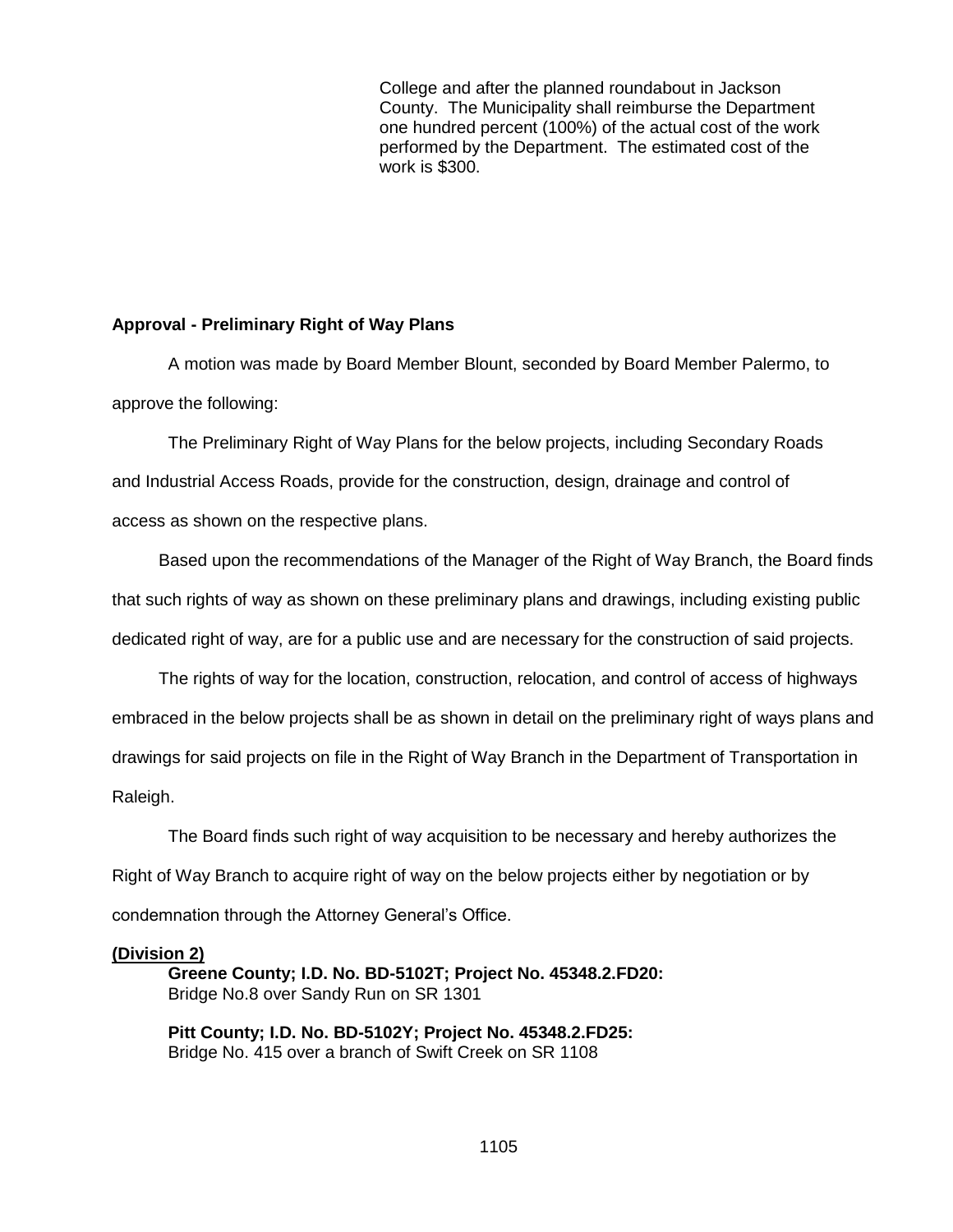#### **(Division 5)**

#### **Franklin County; I.D. No. B-5325; Project No. 46039.2.FD1:**

Bridge No. 12 over Cedar Creek on SR 1116

#### **Granville County; I.D. No. B-5151; Project No. 42312.2.FD1:** Bridge No. 215 over Little Crassy Creek on SR 1432

**Wake County; I.D. No. B-5113; Project No. 42251.2.FD1:** Bridge No. 157 over Smith Creek on SR 1942

#### **(Division 6)**

**Cumberland County; I.D. No. B-4490; Project No. 33727.2.FS1:** Bridge No. 116 over CSX RR, North South RR and Hillsboro Street on NC 24-210

#### **(Division 7)**

**Guilford County; I.D. No. B-5119; Project No. 42261.2.FS1:** Bridge No. 349 and Bridge No. 291 over US 29-70-220 on I-40/I-85

**Alamance County; I.D. No. B-4953; Project No. 40078.2.FD1:** Bridge No. 64 over Quaker Creek on SR 1912

**Rockingham County; I.D. No. B-4803; Project No. 38573.2.FD1:** Bridge No. 97 over Wolf Island Creek on SR 1925

#### **(Division 10)**

**Mecklenburg County; I.D. No. P-5200EA; Project No. 45361.2.FD6:** Thrift Depot Relocation; Piedmont and Northern Railroad

#### **Mecklenburg County; I.D. No. U-5511; Project No. 45531.2.FR1:**

Intersection of NC 51 and Matthews-Mint Hill Road, construct a roundabout

#### **Union County; I.D. No. W-5210F; Project No. 45340.2.FD6:**

SR 1001 (Love Mill Road) at SR 1637 (Lawyers Road), SR 1618 (Tom Heims Road) and SR 1606 (Sikes Mill Road)

#### **Union County; I.D. No. W-5210G; Project No. 45340.2.FR7:**

NC 84 and SR 1349 (Airport Road)

#### **(Division 14)**

**Graham County; I.D. No. BD-5114W; Project No. 45360.2.FR23:** Bridge No. 11 over Longs Creek on NC 143B

## **PRELIMINARY RIGHT OF WAY PLANS 14 PROJECTS \$0.00**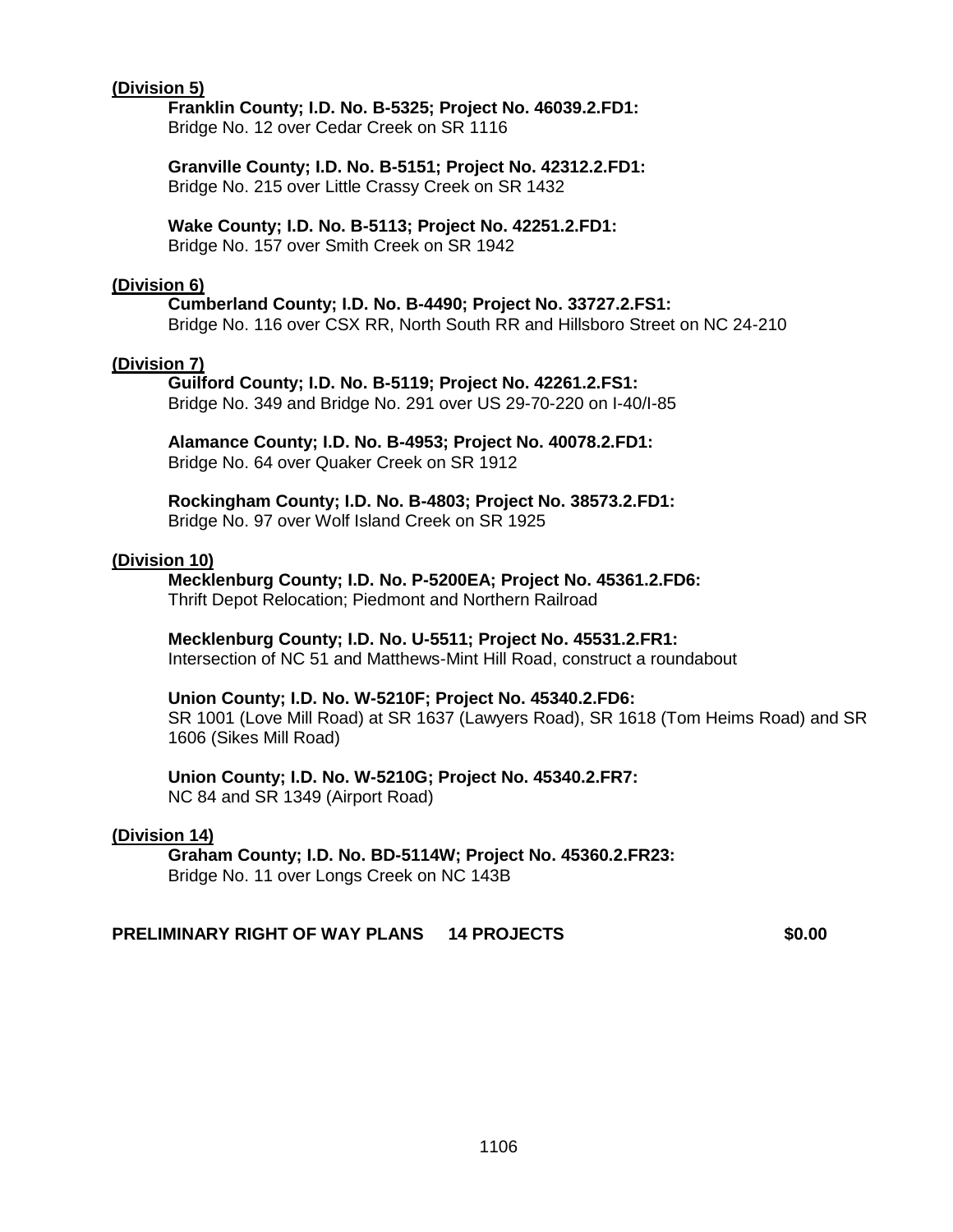#### **Approval - Final Right of Way Plans**

A motion was made by Board Member Blount, seconded by Board Member Palermo, to approve the following:

Right of way acquisition in accordance with the preliminary right of way plans on file in the Right of Way Branch has been determined to be necessary for public use and was authorized by the Board. Certain changes in the right of way have necessitated alteration of the preliminary right of way plans. Final plans have been prepared and provide for the construction, design, drainage and control of access for these projects. The Board finds that such rights of way and control of access as shown on the final plans are for a public use and are necessary for construction. The sections of roads which were shown on the preliminary plans as sections of roads to be abandoned are hereby abandoned and removed from the State Highway System for Maintenance upon the completion and

acceptance of the project.

The rights of way for the location, design and construction of highways embraced in the

following projects shall be as shown in detail on the final plans for said projects as follows:

#### **(Division 2)**

#### **Project No. 34528.2.2; Carteret County; I.D. No. R-3307:**

Grading, drainage, paving, signals and structures on US 70 from existing 4 lane at Radio Island to US 70 North of SR 1429 (Olga Road) with the right of way indicated upon the final plans for said project, the same being identified as Addendum 1 of the February 6, 2014 Board of Transportation Meeting and incorporated herein by reference.

#### **Project No. 38748.2.1; Beaufort County; I.D. No. K-3800:**

Grading, drainage, paving and rest area relocation of US 17 rest area with the right of way indicated upon the final plans for said project, the same being identified as Addendum 2 of the February 6, 2014 Board of Transportation Meeting and incorporated herein by reference.

#### **Project No. 42249.2.1; Pitt County; I.D. No. B-5111:**

Grading, drainage, paving and structure on bridge over Briery Creek on SR 1588 with the right of way indicated upon the final plans for said project, the same being identified as Addendum 3 of the February 6, 2014 Board of Transportation Meeting and incorporated herein by reference.

#### **(Division 3)**

#### **Project No. 42304.2.1; Duplin County; I.D. No. B-5143:**

Grading, drainage, paving and structure on Bridge No. 408 over Stewarts Creek on SR 1105 with the right of way indicated upon the final plans for said project, the same being identified as Addendum 4 of the February 6, 2014 Board of Transportation Meeting and incorporated herein by reference.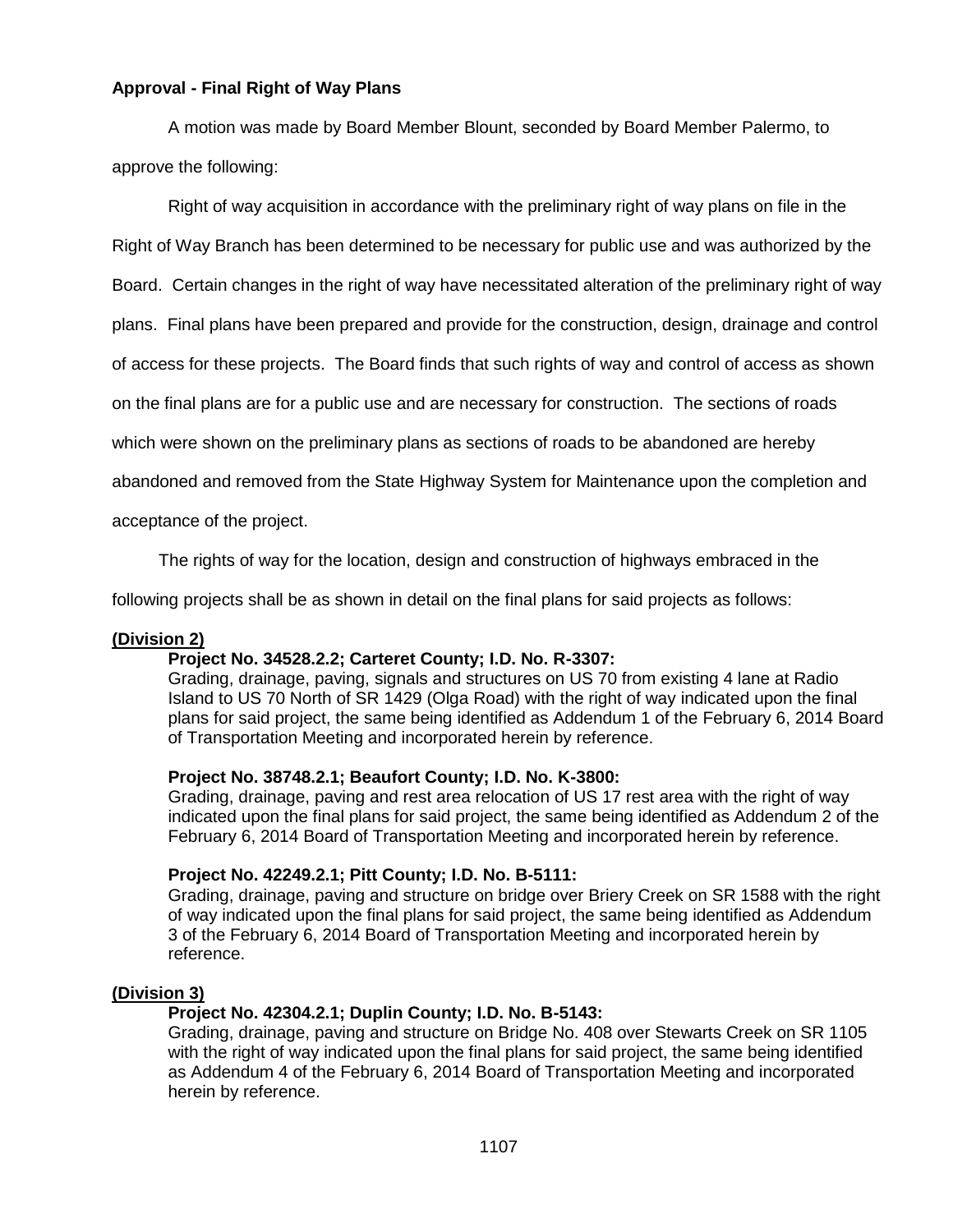## **(Division 5)**

### **Project No. 38459.2.1; Warren County; I.D. No. B-4666:**

Grading, drainage, paving and structure on Bridge No. 80 over Hawtree Creek on SR 1314 with the right of way indicated upon the final plans for said project, the same being identified as Addendum 5 of the February 6, 2014 Board of Transportation Meeting and incorporated herein by reference.

#### **(Division 6)**

#### **Project No. 38383.2.1; Columbus County; I.D. No. B-4478:**

Grading, drainage, paving and structure on Bridge No. 216 over Welch Creek on SR 1700 with the right of way indicated upon the final plans for said project, the same being identified as Addendum 6 of the February 6, 2014 Board of Transportation Meeting and incorporated herein by reference.

#### **(Division 7)**

### **Project No. 33680.2.1; Alamance County; I.D. No. B-4400:**

Grading, drainage, paving and structure on Bridge No. 160 over S Prong of Stinking Quarter Creek on SR 1122 (Euliss Road) with the right of way indicated upon the final plans for said project, the same being identified as Addendum 7 of the February 6, 2014 Board of Transportation Meeting and incorporated herein by reference.

#### **(Division 8)**

#### **Project No. 34542.2.5; Richmond County; I.D. No. R-3421C:**

Grading, drainage, paving and structures on I-73/74 from SW of SR 1304 (Harrington Road) to I-73/74 Interchange South of Ellerbee with the right of way indicated upon the final plans for said project, the same being identified as Addendum 8 of the February 6, 2014 Board of Transportation Meeting and incorporated herein by reference.

#### **Project No. 38504.2.1; Chatham County; I.D. No. B-4731:**

Grading, drainage, paving and structure on Bridge No. 129 over Harland's Creek on SR 2159 (Alston Chapel Road) with the right of way indicated upon the final plans for said project, the same being identified as Addendum 9 of the February 6, 2014 Board of Transportation Meeting and incorporated herein by reference.

#### **(Division 10)**

### **Project No. 38494.2.1; Cabarrus County; I.D. No. B-4720:**

Grading, drainage, paving and structure on Bridge No. 113 over Dutch Buffalo Creek on SR 2610 with the right of way indicated upon the final plans for said project, the same being identified as Addendum 10 of the February 6, 2014 Board of Transportation Meeting and incorporated herein by reference.

#### **(Division 11)**

#### **Project No. 37044.2.1; Alleghany County; I.D. No. R-311:**

Grading, drainage, paving and structures on US 21 from SR 1100 (Oklahoma Road) to SR 1121 (Pine Swamp Road) with the right of way indicated upon the final plans for said project, the same being identified as Addendum 11 of the February 6, 2014 Board of Transportation Meeting and incorporated herein by reference.

#### **Project No. 38480.2.1; Ashe County; I.D. No. B-4705:**

Grading, drainage and culvert on Bridge No. 69 over Little Helton Creek on SR 1376 with the right of way indicated upon the final plans for said project, the same being identified as Addendum 12 of the February 6, 2014 Board of Transportation Meeting and incorporated herein by reference.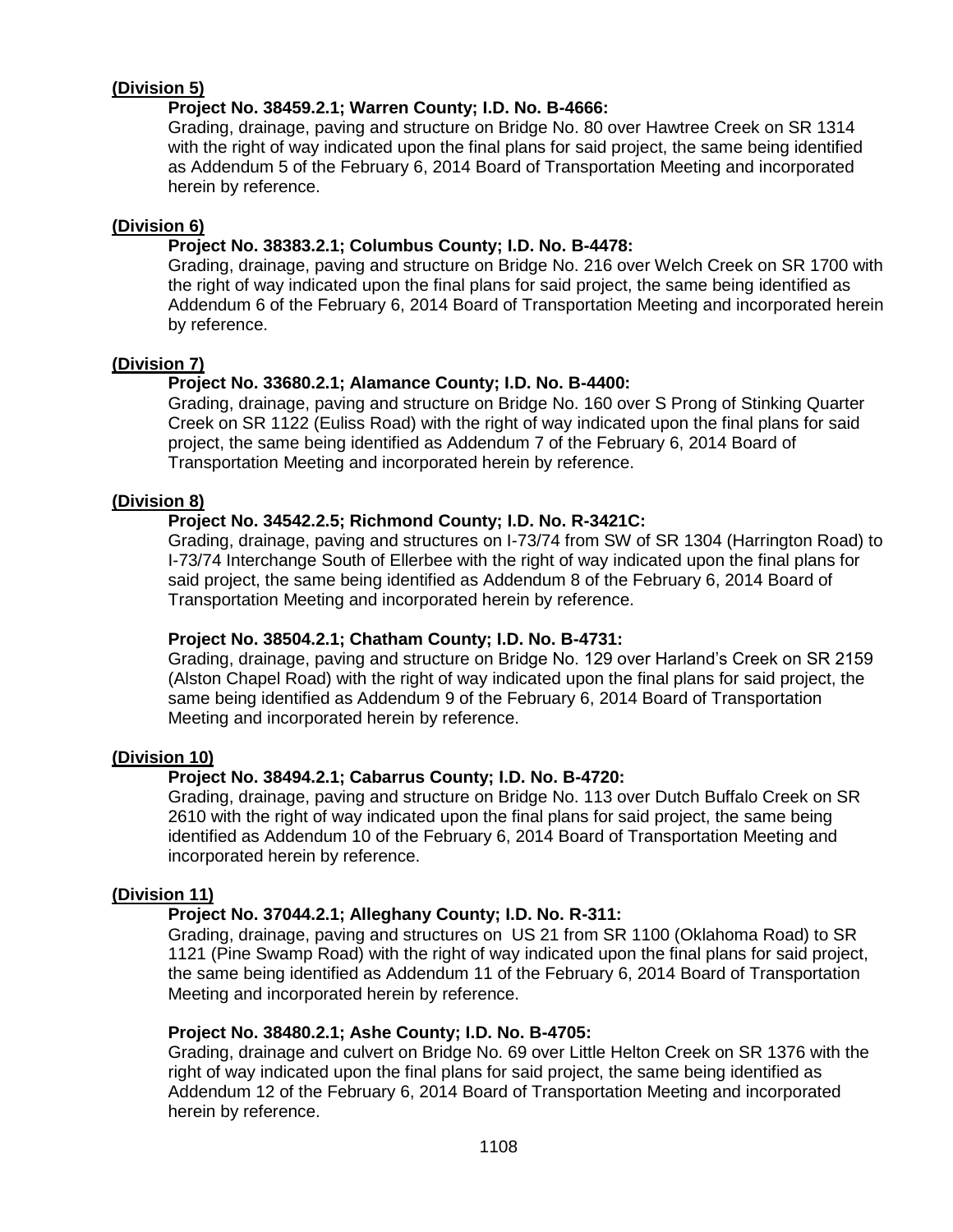#### **Project No. 38616.2.1; Wilkes County; I.D. No. B-4846:**

Grading, drainage, paving and structure on Bridge No. 5 over Little Hunting Creek on SR 2418 with the right of way indicated upon the final plans for said project, the same being identified as Addendum 13 of the February 6, 2014 Board of Transportation Meeting and incorporated herein by reference.

#### **Project No. 42299.2.1; Caldwell County; I.D. No. B-5138:**

Grading, drainage and culvert on Bridge No. 6 over Little Gunpowder Creek on US 321A with the right of way indicated upon the final plans for said project, the same being identified as Addendum 14 of the February 6, 2014 Board of Transportation Meeting and incorporated herein by reference.

#### **Project No. 42307.2.1; Wilkes County; I.D. No. B-5146:**

Grading, drainage, paving, temp signals and structure on Bridge No. 302 over Middle Fork of Reddies River on SR 1562 with the right of way indicated upon the final plans for said project, the same being identified as Addendum 15 of the February 6, 2014 Board of Transportation Meeting and incorporated herein by reference.

#### **(Division 12)**

#### **Project No. 42223.2.1; Catawba County; I.D. No. B-5101:**

Grading, drainage, paving and structure on Bridge No. 83 over Clark Creek on SR 1149 with the right of way indicated upon the final plans for said project, the same being identified as Addendum 16 of the February 6, 2014 Board of Transportation Meeting and incorporated herein by reference.

#### **(Division 13/14)**

#### **Project No. 46292.2.1; Buncombe/Henderson Counties; I.D. No. I-5501:**

Grading, drainage, paving, signals and structures on I-26 and NC 280 interchange in Asheville with the right of way indicated upon the final plans for said project, the same being identified as Addendum 17 of the February 6, 2014 Board of Transportation Meeting and incorporated herein by reference.

**FINAL RIGHT OF WAY PLANS 17 PROJECTS \$0.00**

#### **Approval - Revisions of the Final Right of Way Plans**

A motion was made by Board Member Blount, seconded by Board Member Palermo, to

approve the following:

Right of way acquisition in accordance with the final right of way plans for the following

projects has been determined to be necessary and authorized by the Board. Plans are on file at the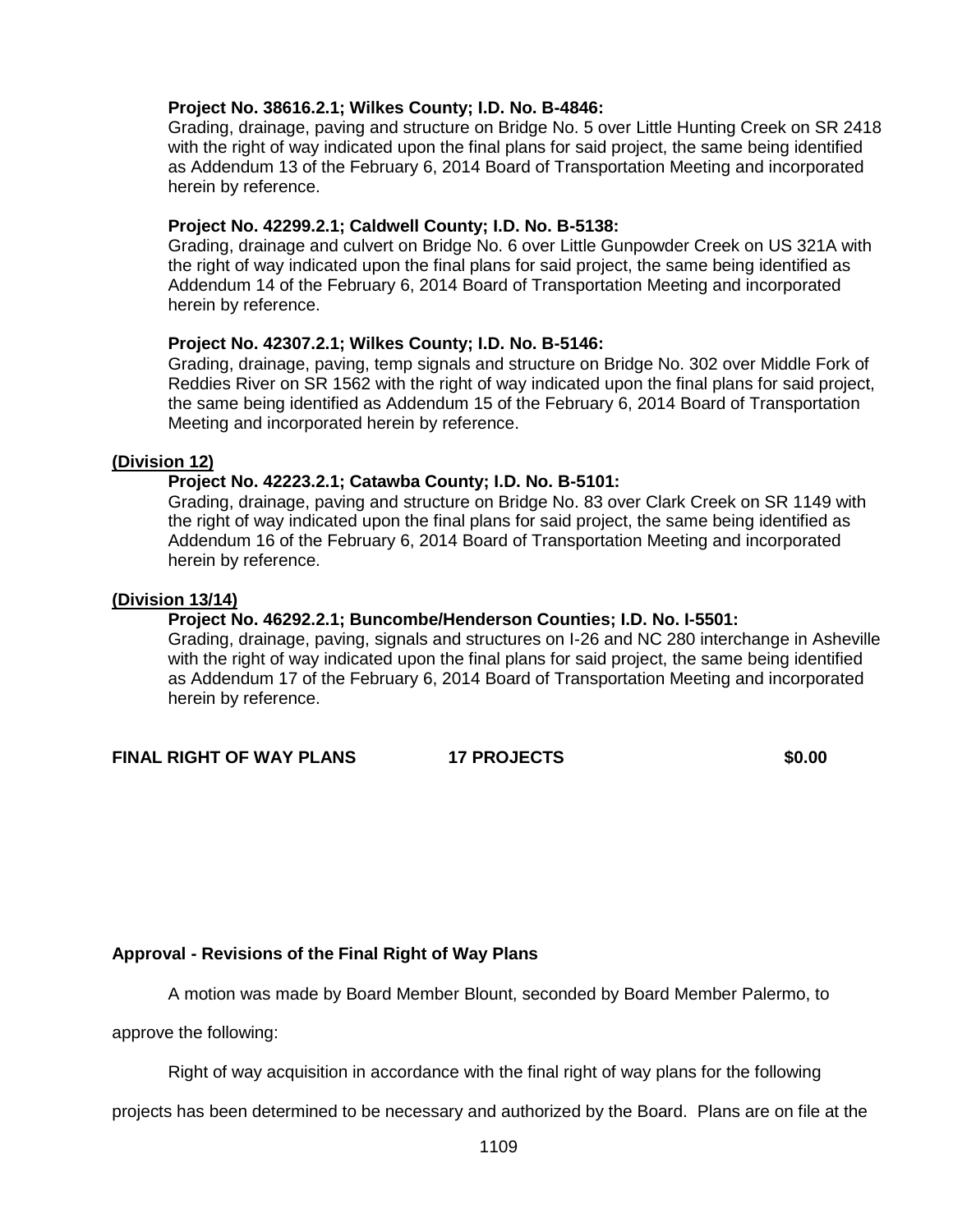Office of the Secretary to the Board of Transportation as an addendum to the minutes of the meetings hereinafter indicated.

Certain changes in right of way, construction and drainage easements, and control of access have been necessitated by alterations in the construction plans of these projects. Amended plan sheets for these projects have been prepared which provide for changes of certain right of way areas, construction and drainage easements and control of access.

The Board finds that the revised areas of right of way, construction and drainage easements

and control of access, as shown on the amended plan sheets hereinafter set out, are for a public

purpose and are necessary for the construction of projects.

The right of way, construction and drainage easements and control of access are hereby

revised as shown on the plan sheets incorporated herein as an addendum, said projects, date of

original final approval, and revised right of way, easements and access being as follows:

#### **(Division 7)**

#### **Project No. 34802.2.5; I.D. No. U-2412B; Guilford County:**

Final Right of Way plans approved as Addendum 6 to the minutes of the September 6, 2012 Board of Transportation Meeting. Revised additional right of way, easements or control of access shown on Addendum 18 to the minutes of the February 6, 2014 Board of Transportation Meeting and incorporated herein by reference.

### **REVISION FINAL ROW PLANS 1 PROJECT \$0.00**

#### **Approval - Conveyance of Highway Right of Way Residues**

It is hereby resolved, based upon the recommendation of the Manager of the Right of

Way Branch, and on a motion by Board Member Blount, seconded by Board Member Palermo, that

the following highway right of way conveyances are approved:

#### **(Division 7)**

**Project 45148.2.1, Parcels W-5325 025, NC 62 from North of SR 1111 (Byrd's Sawmill Road) to South of SR 1759 Caswell County**

Conveyance of an approximate 0.325-acre residue area to the Southern Caswell Ruritan Club, Inc. as part settlement for a right of way claim, for the appraised value of \$375.00.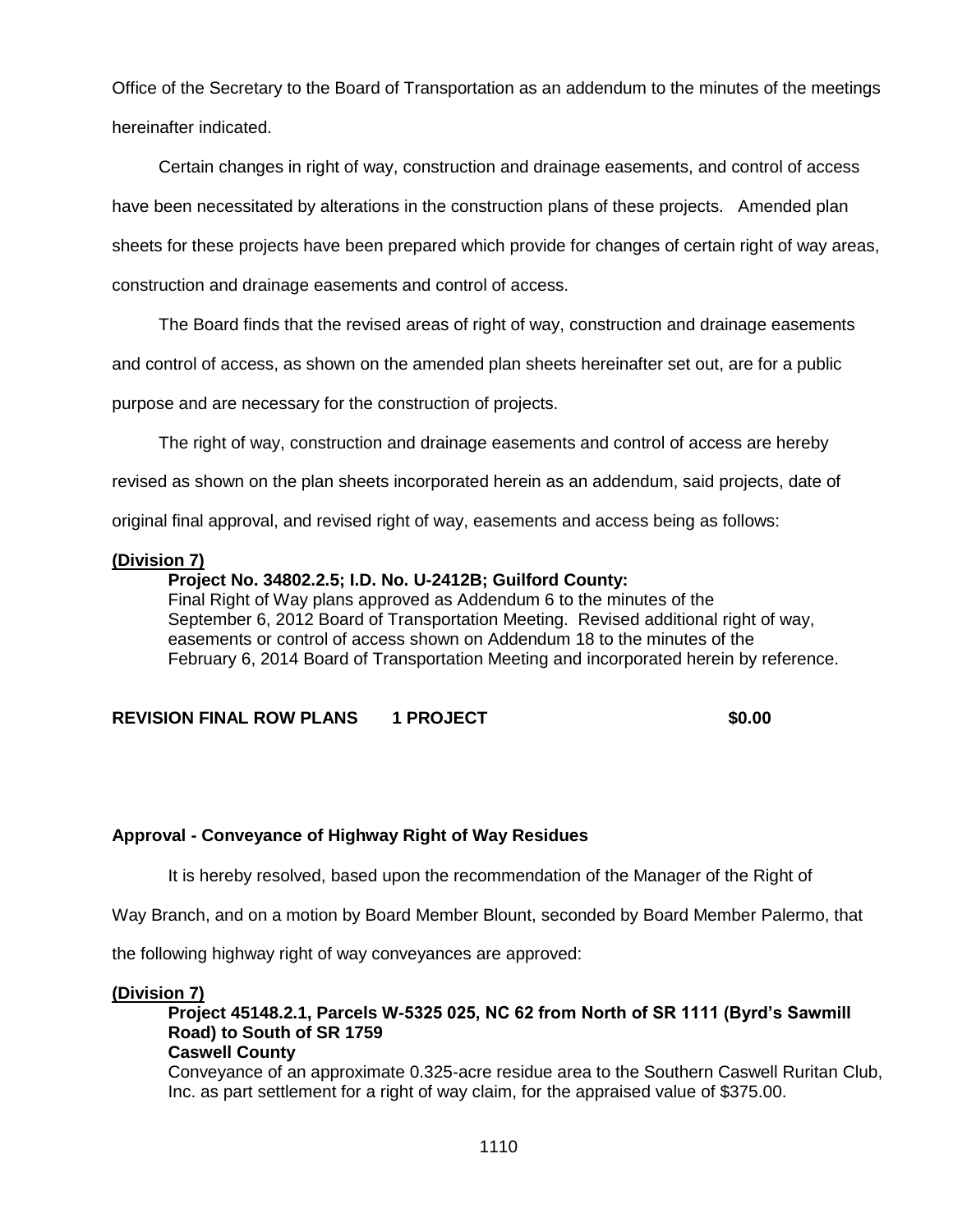## **(Division 12)**

#### **Project 6.811049 (36109.HF), Parcel 066, US 321 in Gastonia Gaston County**

Conveyance of an approximate 0.068-acre residue area to Charles Robinson and wife, Sandra H. Robinson, the only interested adjacent owners, for the appraised value of \$900.00.

### **CONVEYANCE ROW RESIDUE 2 PROJECTS \$1,275.00**

#### **Approval - Surplus Highway Right of Way**

It is hereby resolved, based upon the recommendation of the Manager of the Right of

Way Branch, and on a motion by Board Member Blount, seconded by Board Member Palermo, that

the following highway right of way conveyances are approved:

#### **(Division 7)**

## **Project 34345.2.7, Parcel R-0609IA 916 and 917, US311 (High Point East Belt) from US 29-70 to I-85 North of Archdale**

#### **Guilford County**

Conveyance of an approximate 2.650-acre surplus right of way area to Martha B. Modlin for the appraised value of \$26,500.00.

#### **(Division 14)**

#### **Project 8.1960301 (36109.80.20), Parcel R-54BA 081, US 441 near Soco Creek Jackson County**

Conveyance of an approximately combined 0.759-acre surplus right of way area to the US Department of Interior, Bureau of Indian Affairs, Cherokee Agency for no consideration.

### **CONVEYANCE SURPLUS ROW 2 PROJECTS \$26,500.00**

**R-ITEM SUMMARY 36 PROJECTS TOTAL: \$27,775.00**

#### **Committee Reports**

Chair Curran provided an update on the Road Naming Committee. Two resolutions were presented for approval.

Cheryl McQueary, Chair of the Funding & Appropriation Strategies Committee, provided a report.

Mike Smith, Chair of the Economic Development and Intergovernmental Relations Committee, provided a report.

Jake Alexander, Chair of the Highways Committee, provided an update.

Andy Perkins, Vice-Chair of the Highways Committee, provided an update.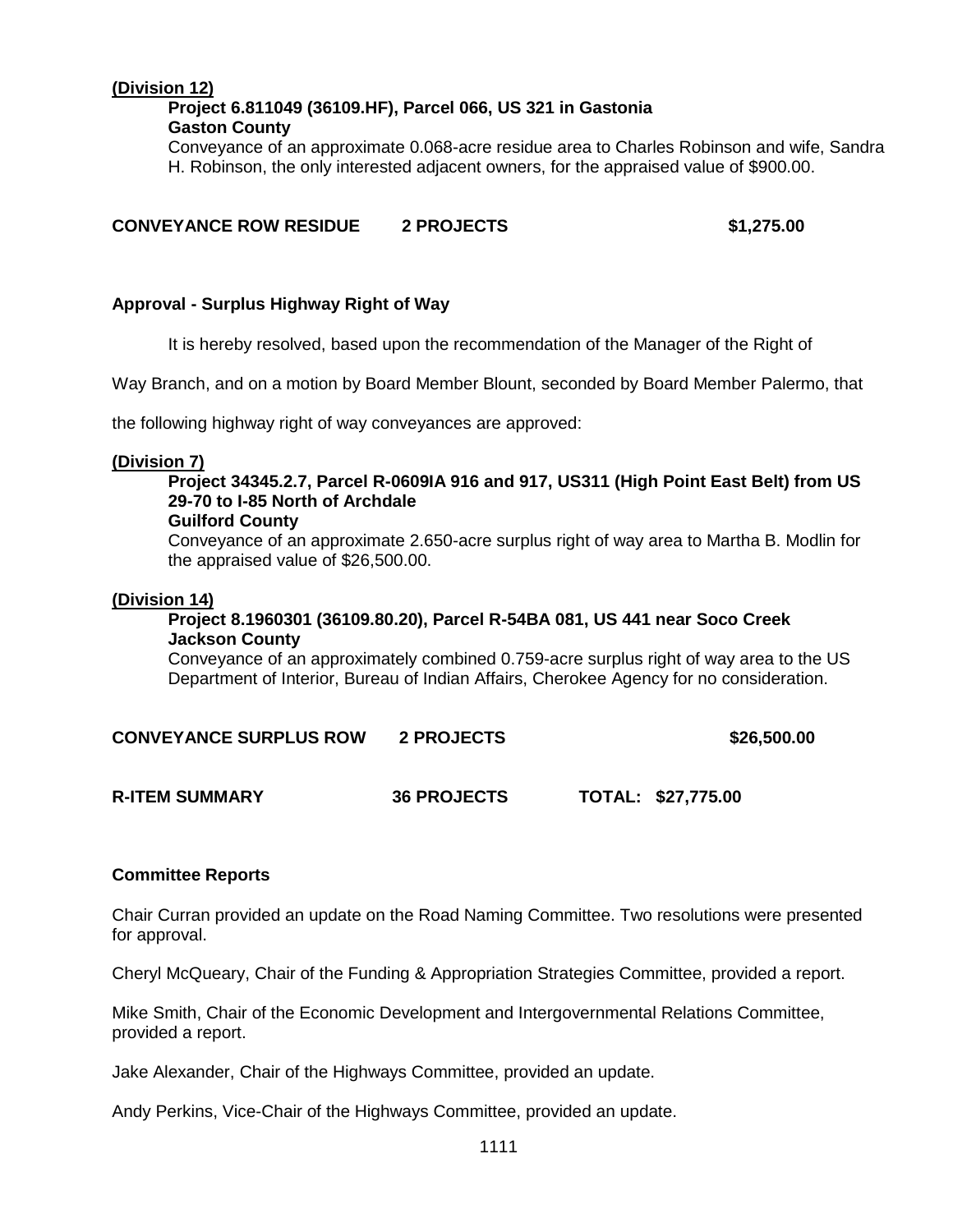# **RESOLUTION FOR DR. GEORGE L. EDWARDS, JR.**

**WHEREAS,** Dr. George L. Edwards, Jr., founder of Affordable Care, opened the first business as Affordable Dentures in 1975 in Kinston, where the company's headquarters are still located; and

**WHEREAS,** Dr. George L. Edwards, Jr. and his partner saw an enormous patient need as they provided treatment in their general dentistry practice; and

**WHEREAS,** it has grown into a network of almost 200 affiliated practices operating in 40 states and is now the largest and fastest growing denture-service provider in the United States; and

**WHEREAS,** Affordable Dentures employs over 150 individuals in Lenoir County; and

**WHEREAS,** Dr. George L. Edwards, Jr.'s contributions to individuals who could not afford dental care have been tremendous and the economic impact to his community and the State of North Carolina is immeasurable; and

**WHEREAS,** the Lenoir County Board of Commissioners desires to dedicate a bridge in honor of Dr. George L. Edwards, Jr.

#### **NOW, THEREFORE, BE IT RESOLVED:**

That the North Carolina Board of Transportation names bridge number 201, located over Industrial Drive, directly behind Affordable Dentures, as the *Dr. George L. Edwards, Jr. Bridge.*

That appropriate signs be erected at a suitable time.

Adopted, this the sixth day of February 2014 by the North Carolina Board of Transportation.

<u>Ned Curran</u>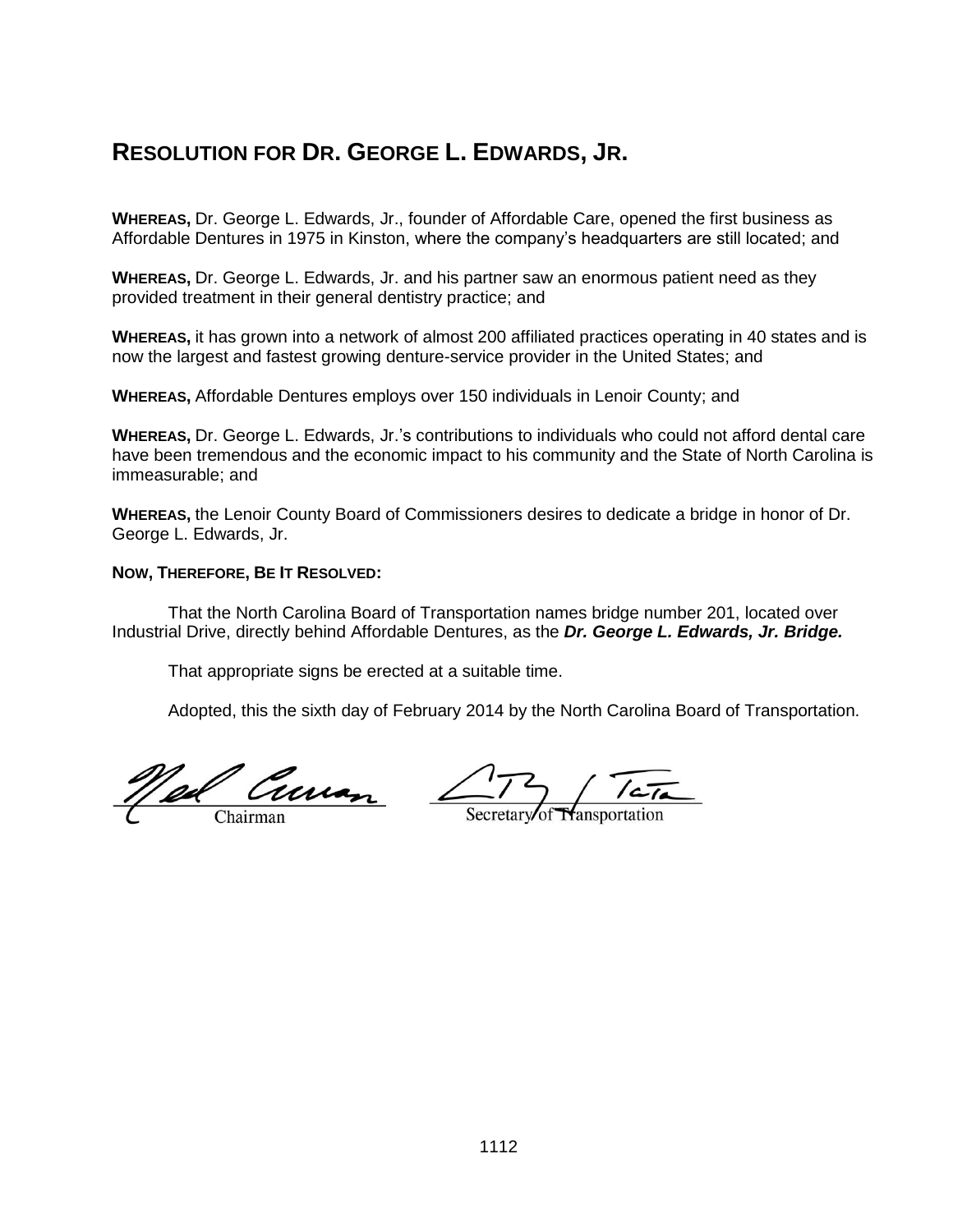# **RESOLUTION FOR WILBER E. RABON**

Upon the recommendation of the Road Naming Committee, a motion was made by Board

Member Lee, seconded by Board Member McQueary, to approve the following resolution:

**WHEREAS,** there are many sons of Brunswick, but those who have made the road better for others are not as many, and those who have made Brunswick a better place to live, work or grow are even fewer; and

**WHEREAS,** there was one son, Wilber Earl Rabon, who truly loved Brunswick County, and fought for it nearly his whole life, even while he was in school, graduating from Bolivia High School, and furthering his education at North Carolina State University, and although he was employed at Federal Paper Company in Riegelwood, he served with distinction on the Brunswick County Board of Education, the Brunswick County Board of Commissioners, the Southeastern Area Mental Health Board, the Southeastern Economic Development Commission, the North Carolina Highway Commission, and the North Carolina Department of Transportation Board, and represented the interests of Brunswick County citizens well and effectively in all of those tenures, and he also served on the Board of Directors of Security Savings Bank for many years, and he was an honored recipient of the Order of the Long Leaf Pine; and

**WHEREAS,** service was a recurring theme in his life, he also sought to promote community and peer support, having been a member of the Orient Masonic Lodge 395 for 47 years, having been an active member of the Sudan Temple of New Bern, and a charter member of the Brunswick County Shrine Club; and

**WHEREAS,** his service obligations was a part of his fabric, having maintained and strengthened a marriage to Doris Anderson Rabon, his high school sweetheart, for sixty-two years, proving to his neighbors and community the blessings of remaining steadfast, constant and true; and

**WHEREAS,** the Brunswick County Commissioners wish to honor the memory of this native son by naming a bridge for him in the County he loved so well.

### **NOW, THEREFORE, BE IT RESOLVED:**

That the North Carolina Board of Transportation name the bridge at the junction of I-140 and US 17 in Winnabow, as the *Wilber E. Rabon Bridge.*

That appropriate signs be erected at a suitable time.

Adopted, this the sixth day of February 2014 by the North Carolina Board of Transportation.

<u>Od Curran</u>